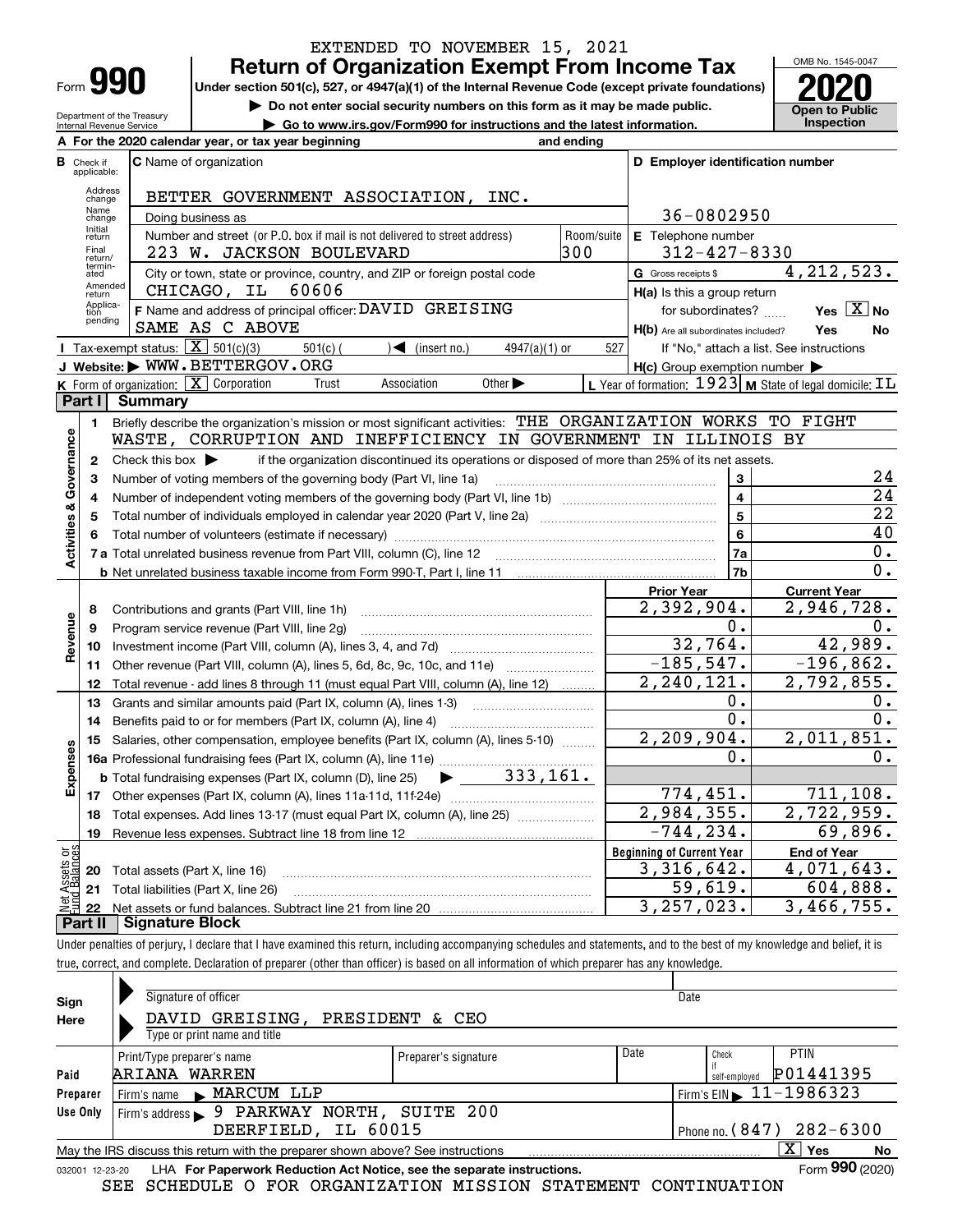|              | 36-0802950<br>BETTER GOVERNMENT ASSOCIATION, INC.<br>Form 990 (2020)                                                                                                                                                                                                                                                                                                                                                                                                                                                                                                                                                                                                                                                                                    |                                     | Page 2                                 |
|--------------|---------------------------------------------------------------------------------------------------------------------------------------------------------------------------------------------------------------------------------------------------------------------------------------------------------------------------------------------------------------------------------------------------------------------------------------------------------------------------------------------------------------------------------------------------------------------------------------------------------------------------------------------------------------------------------------------------------------------------------------------------------|-------------------------------------|----------------------------------------|
|              | <b>Statement of Program Service Accomplishments</b><br>  Part III  <br>Check if Schedule O contains a response or note to any line in this Part III                                                                                                                                                                                                                                                                                                                                                                                                                                                                                                                                                                                                     |                                     | $\boxed{\text{X}}$                     |
| 1            | Briefly describe the organization's mission:<br>THE BETTER GOVERNMENT ASSOCIATION, INC.<br>(THE "ORGANIZATION")<br>WORKS<br>FIGHT WASTE, CORRUPTION AND INEFFICIENCY IN GOVERNMENT IN ILLINOIS BY<br>USING INVESTIGATIVE JOURNALISM TECHNIQUES, LITIGATION, AND PUBLIC<br>POLICY STUDIES TO EXPOSE PROBLEMS, INFORM CITIZENS ABOUT THE                                                                                                                                                                                                                                                                                                                                                                                                                  | TО                                  |                                        |
| $\mathbf{2}$ | Did the organization undertake any significant program services during the year which were not listed on the<br>prior Form 990 or 990-EZ?<br>If "Yes," describe these new services on Schedule O.                                                                                                                                                                                                                                                                                                                                                                                                                                                                                                                                                       |                                     | $\sqrt{}$ Yes $\sqrt{}$ X $\sqrt{}$ No |
| 3            | Did the organization cease conducting, or make significant changes in how it conducts, any program services?<br>If "Yes," describe these changes on Schedule O.                                                                                                                                                                                                                                                                                                                                                                                                                                                                                                                                                                                         | $\overline{Y}$ es $\overline{X}$ No |                                        |
| 4            | Describe the organization's program service accomplishments for each of its three largest program services, as measured by expenses.<br>Section 501(c)(3) and 501(c)(4) organizations are required to report the amount of grants and allocations to others, the total expenses, and<br>revenue, if any, for each program service reported.                                                                                                                                                                                                                                                                                                                                                                                                             |                                     |                                        |
| 4a           | 1, 362, 546. including grants of \$<br>) (Revenue \$<br>(Code:<br>(Expenses \$<br>THE BGA'S TEAM OF AWARD-WINNING JOURNALISTS EXAMINES<br>INVESTIGATIVE -<br>THE USE AND MISUSE OF TAXPAYER DOLLARS IN CHICAGO, THE SUBURBS AND THE<br>IT EXPOSES MISCONDUCT, HYPOCRISY AND WASTE WHILE<br>STATE OF ILLINOIS.<br>ALSO BREAKING DOWN COMPLEX ISSUES THROUGH IN-DEPTH INVESTIGATIVE<br>STORIES, DETAILED EXPLANATORY PIECES AND POLITIFACT FACT-CHECKS.<br>WORKS INDEPENDENTLY OF THE BGA'S ADVOCACY EFFORTS.                                                                                                                                                                                                                                             | IT                                  |                                        |
| 4b           | 397,838.<br>including grants of \$<br>) (Revenue \$<br>(Expenses \$<br>(Code:<br>POLICIES ADVOCATE - THE BGA'S POLICY TEAM ADVOCATES FOR A MORE<br>TRANSPARENT, ACCOUNTABLE AND EFFICIENT GOVERNMENT THROUGH PUBLIC POLICY<br>WE WORK TO PROTECT AND STRENGTHEN ILLINOIS'<br>FREEDOM OF<br>REFORMS.<br>INFORMATION ACT AND OPEN MEETINGS ACT AND TO PROPOSE POLICY SOLUTIONS<br>TO PREVENT CORRUPTION,<br>INEFFICIENCY AND WASTE IN GOVERNMENT.<br>THE POLICY<br>TEAM ADVOCATES FOR GOOD GOVERNMENT ACROSS ILLINOIS BY CRAFTING<br>LEGISLATION TO IMPROVE GOVERNMENT EFFICIENCY AND ACCOUNTABILITY.<br>TRACK TRENDS AND RESEARCH BEST PRACTICES IN GOOD GOVERNMENT, AND<br>PUBLISH ANALYSES AND PERSPECTIVES ON OUR WEBSITE AND WITH MEDIA<br>PARTNERS. | WE                                  |                                        |
| 4с           | $(\text{Code:})$ (Expenses \$297, 240. including grants of \$2000 $(\text{Reverse:})$ (Revenue \$2000 $(\text{Remove:})$<br>TRANSPARENT, ACCOUNTABLE AND EFFICIENT GOVERNMENT THROUGH PUBLIC POLICY<br>REFORMS. WE WORK TO PROTECT AND STRENGTHEN ILLINOIS' FREEDOM OF<br>INFORMATION ACT AND OPEN MEETINGS ACT AND TO PROPOSE POLICY SOLUTIONS<br>TO PREVENT CORRUPTION, INEFFICIENCY AND WASTE IN GOVERNMENT. THE POLICY<br>TEAM ADVOCATES FOR GOOD GOVERNMENT ACROSS ILLINOIS BY CRAFTING<br>LEGISLATION TO IMPROVE GOVERNMENT EFFICIENCY AND ACCOUNTABILITY. WE<br>TRACK TRENDS AND RESEARCH BEST PRACTICES IN GOOD GOVERNMENT, AND<br>PUBLISH ANALYSES AND PERSPECTIVES ON OUR WEBSITE AND WITH MEDIA<br>PARTNERS.                                 |                                     |                                        |
|              | 4d Other program services (Describe on Schedule O.)<br>$101$ , $764$ $\cdot$ including grants of \$<br>(Express \$<br>) (Revenue \$                                                                                                                                                                                                                                                                                                                                                                                                                                                                                                                                                                                                                     |                                     |                                        |
|              | 4e Total program service expenses 2, 159, 388.                                                                                                                                                                                                                                                                                                                                                                                                                                                                                                                                                                                                                                                                                                          |                                     |                                        |
|              | 032002 12-23-20<br>2                                                                                                                                                                                                                                                                                                                                                                                                                                                                                                                                                                                                                                                                                                                                    |                                     | Form 990 (2020)                        |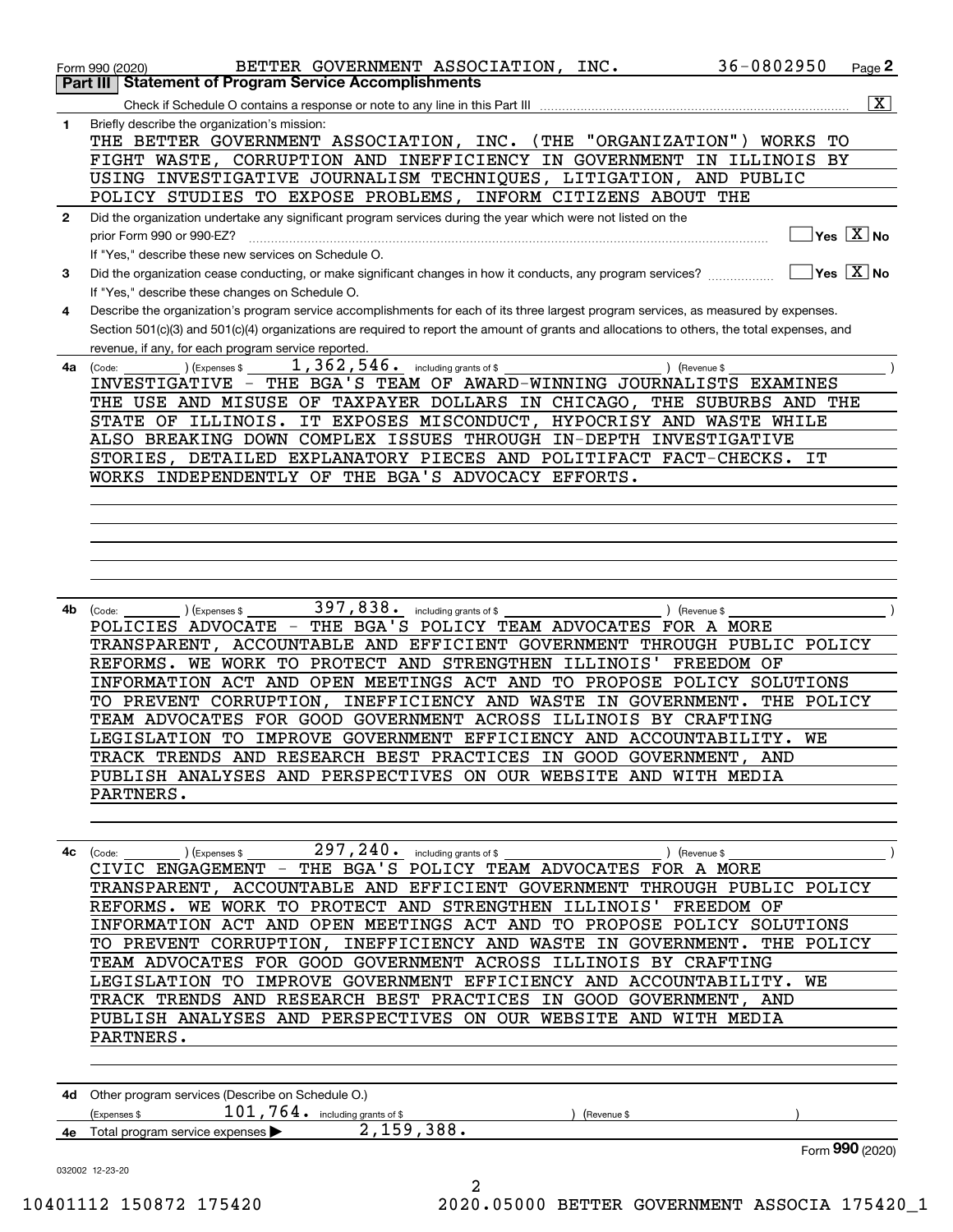|  | Form 990 (2020) |
|--|-----------------|

Form 990 (2020) BETTER GOVERNMENT ASSOCIATION , INC **.** 36-0802950 <sub>Page</sub> 3<br>**Part IV | Checklist of Required Schedules** 

|     |                                                                                                                                                                                                                               |                        | Yes         | No              |
|-----|-------------------------------------------------------------------------------------------------------------------------------------------------------------------------------------------------------------------------------|------------------------|-------------|-----------------|
|     | Is the organization described in section $501(c)(3)$ or $4947(a)(1)$ (other than a private foundation)?                                                                                                                       |                        |             |                 |
|     |                                                                                                                                                                                                                               | 1                      | x           |                 |
| 2   |                                                                                                                                                                                                                               | $\mathbf{2}$           | $\mathbf X$ |                 |
| 3   | Did the organization engage in direct or indirect political campaign activities on behalf of or in opposition to candidates for                                                                                               |                        |             |                 |
|     |                                                                                                                                                                                                                               | 3                      |             | x               |
| 4   | Section 501(c)(3) organizations. Did the organization engage in lobbying activities, or have a section 501(h) election in effect                                                                                              |                        |             |                 |
|     |                                                                                                                                                                                                                               | 4                      |             | x               |
| 5   | Is the organization a section 501(c)(4), 501(c)(5), or 501(c)(6) organization that receives membership dues, assessments, or                                                                                                  |                        |             |                 |
|     |                                                                                                                                                                                                                               | 5                      |             | x               |
| 6   | Did the organization maintain any donor advised funds or any similar funds or accounts for which donors have the right to                                                                                                     |                        |             |                 |
|     | provide advice on the distribution or investment of amounts in such funds or accounts? If "Yes," complete Schedule D, Part I                                                                                                  | 6                      |             | x               |
| 7   | Did the organization receive or hold a conservation easement, including easements to preserve open space,                                                                                                                     |                        |             |                 |
|     |                                                                                                                                                                                                                               | $\overline{7}$         |             | x               |
| 8   | Did the organization maintain collections of works of art, historical treasures, or other similar assets? If "Yes," complete                                                                                                  |                        |             |                 |
|     |                                                                                                                                                                                                                               | 8                      |             | x               |
| 9   | Did the organization report an amount in Part X, line 21, for escrow or custodial account liability, serve as a custodian for                                                                                                 |                        |             |                 |
|     | amounts not listed in Part X; or provide credit counseling, debt management, credit repair, or debt negotiation services?                                                                                                     |                        |             |                 |
|     |                                                                                                                                                                                                                               | 9                      |             | x               |
| 10  | Did the organization, directly or through a related organization, hold assets in donor-restricted endowments                                                                                                                  |                        |             | x               |
|     |                                                                                                                                                                                                                               | 10                     |             |                 |
| 11  | If the organization's answer to any of the following questions is "Yes," then complete Schedule D, Parts VI, VII, VIII, IX, or X                                                                                              |                        |             |                 |
|     | as applicable.                                                                                                                                                                                                                |                        |             |                 |
|     | a Did the organization report an amount for land, buildings, and equipment in Part X, line 10? If "Yes," complete Schedule D,                                                                                                 | 11a                    | х           |                 |
|     | <b>b</b> Did the organization report an amount for investments - other securities in Part X, line 12, that is 5% or more of its total                                                                                         |                        |             |                 |
|     |                                                                                                                                                                                                                               | 11 <sub>b</sub>        | X           |                 |
|     | c Did the organization report an amount for investments - program related in Part X, line 13, that is 5% or more of its total                                                                                                 |                        |             |                 |
|     |                                                                                                                                                                                                                               | 11c                    |             | x               |
|     | d Did the organization report an amount for other assets in Part X, line 15, that is 5% or more of its total assets reported in                                                                                               |                        |             |                 |
|     |                                                                                                                                                                                                                               | 11d                    |             | x               |
|     | e Did the organization report an amount for other liabilities in Part X, line 25? If "Yes," complete Schedule D, Part X                                                                                                       | 11e                    | $\mathbf X$ |                 |
| f   | Did the organization's separate or consolidated financial statements for the tax year include a footnote that addresses                                                                                                       |                        |             |                 |
|     | the organization's liability for uncertain tax positions under FIN 48 (ASC 740)? If "Yes," complete Schedule D, Part X                                                                                                        | 11f                    | X           |                 |
|     | 12a Did the organization obtain separate, independent audited financial statements for the tax year? If "Yes," complete                                                                                                       |                        |             |                 |
|     |                                                                                                                                                                                                                               | 12a                    |             | x               |
|     | <b>b</b> Was the organization included in consolidated, independent audited financial statements for the tax year?                                                                                                            |                        |             |                 |
|     | If "Yes," and if the organization answered "No" to line 12a, then completing Schedule D, Parts XI and XII is optional                                                                                                         | 12 <sub>b</sub>        |             | x.              |
| 13  |                                                                                                                                                                                                                               | 13                     |             | X               |
| 14a | Did the organization maintain an office, employees, or agents outside of the United States?                                                                                                                                   | 14a                    |             | X               |
|     | b Did the organization have aggregate revenues or expenses of more than \$10,000 from grantmaking, fundraising, business,                                                                                                     |                        |             |                 |
|     | investment, and program service activities outside the United States, or aggregate foreign investments valued at \$100,000                                                                                                    |                        |             |                 |
|     |                                                                                                                                                                                                                               | 14b                    |             | x               |
| 15  | Did the organization report on Part IX, column (A), line 3, more than \$5,000 of grants or other assistance to or for any                                                                                                     |                        |             |                 |
|     |                                                                                                                                                                                                                               | 15                     |             | x               |
| 16  | Did the organization report on Part IX, column (A), line 3, more than \$5,000 of aggregate grants or other assistance to                                                                                                      |                        |             |                 |
|     |                                                                                                                                                                                                                               | 16                     |             | x               |
| 17  | Did the organization report a total of more than \$15,000 of expenses for professional fundraising services on Part IX,                                                                                                       |                        |             |                 |
|     |                                                                                                                                                                                                                               | 17                     |             | X               |
| 18  | Did the organization report more than \$15,000 total of fundraising event gross income and contributions on Part VIII, lines                                                                                                  |                        |             |                 |
|     |                                                                                                                                                                                                                               | 18                     | х           |                 |
| 19  | Did the organization report more than \$15,000 of gross income from gaming activities on Part VIII, line 9a? If "Yes."                                                                                                        |                        |             |                 |
|     |                                                                                                                                                                                                                               | 19                     |             | X.<br>X         |
| 20a |                                                                                                                                                                                                                               | 20a<br>20 <sub>b</sub> |             |                 |
| 21  | b If "Yes" to line 20a, did the organization attach a copy of its audited financial statements to this return?<br>Did the organization report more than \$5,000 of grants or other assistance to any domestic organization or |                        |             |                 |
|     |                                                                                                                                                                                                                               | 21                     |             | x               |
|     | 032003 12-23-20                                                                                                                                                                                                               |                        |             | Form 990 (2020) |
|     |                                                                                                                                                                                                                               |                        |             |                 |

032003 12-23-20

3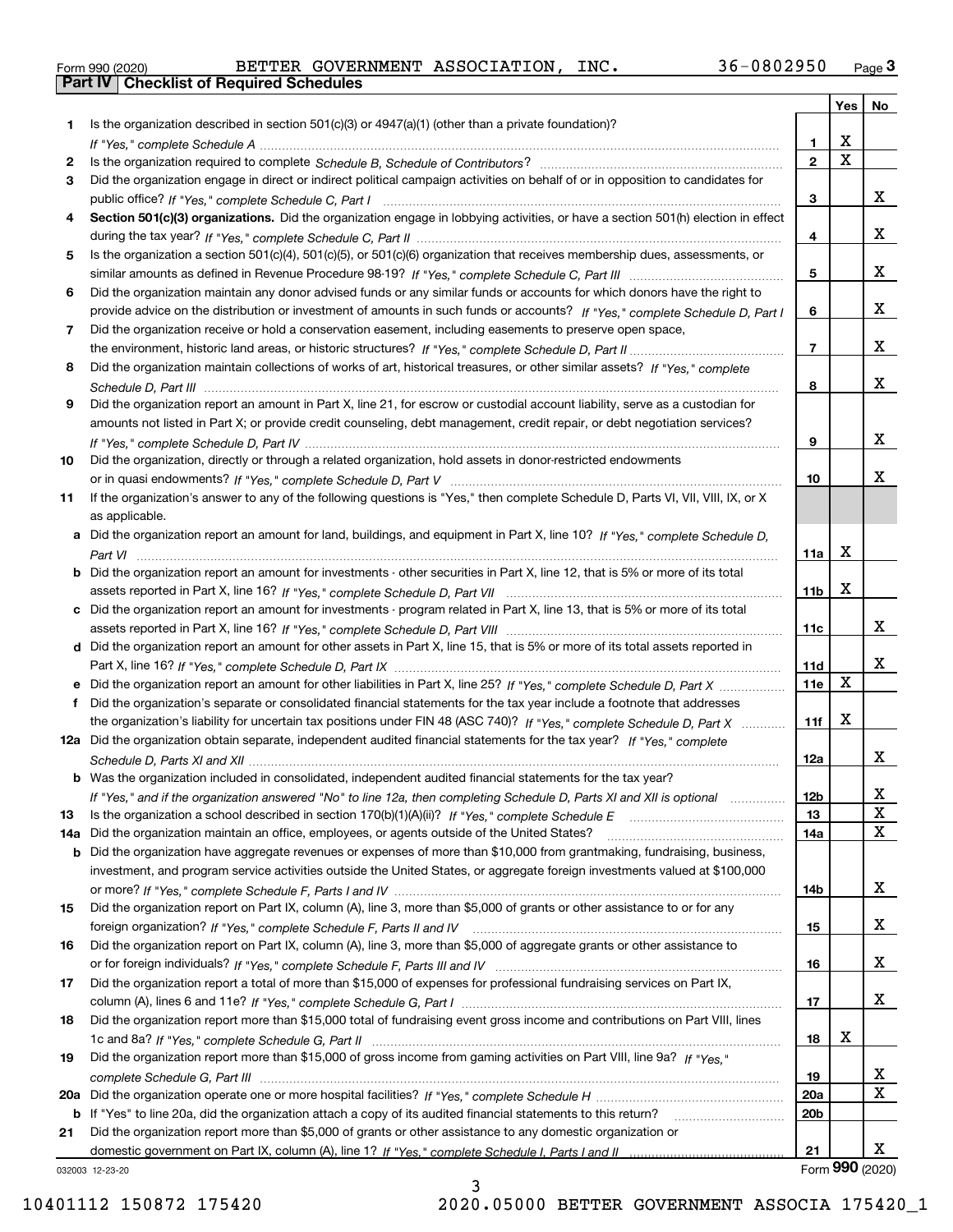|  | Form 990 (2020) |
|--|-----------------|
|  |                 |

*(continued)*

|               |                                                                                                                              |     | Yes | No                      |
|---------------|------------------------------------------------------------------------------------------------------------------------------|-----|-----|-------------------------|
| 22            | Did the organization report more than \$5,000 of grants or other assistance to or for domestic individuals on                |     |     |                         |
|               |                                                                                                                              | 22  |     | x                       |
| 23            | Did the organization answer "Yes" to Part VII, Section A, line 3, 4, or 5 about compensation of the organization's current   |     |     |                         |
|               | and former officers, directors, trustees, key employees, and highest compensated employees? If "Yes," complete               |     |     |                         |
|               |                                                                                                                              | 23  |     | X.                      |
|               | 24a Did the organization have a tax-exempt bond issue with an outstanding principal amount of more than \$100,000 as of the  |     |     |                         |
|               | last day of the year, that was issued after December 31, 2002? If "Yes," answer lines 24b through 24d and complete           |     |     |                         |
|               |                                                                                                                              | 24a |     | X.                      |
|               | b Did the organization invest any proceeds of tax-exempt bonds beyond a temporary period exception?                          | 24b |     |                         |
|               | c Did the organization maintain an escrow account other than a refunding escrow at any time during the year to defease       |     |     |                         |
|               | any tax-exempt bonds?                                                                                                        | 24c |     |                         |
|               |                                                                                                                              | 24d |     |                         |
|               |                                                                                                                              |     |     |                         |
|               | 25a Section 501(c)(3), 501(c)(4), and 501(c)(29) organizations. Did the organization engage in an excess benefit             |     |     | X.                      |
|               |                                                                                                                              | 25a |     |                         |
|               | b Is the organization aware that it engaged in an excess benefit transaction with a disqualified person in a prior year, and |     |     |                         |
|               | that the transaction has not been reported on any of the organization's prior Forms 990 or 990-EZ? If "Yes." complete        |     |     |                         |
|               | Schedule L, Part I                                                                                                           | 25b |     | X.                      |
| 26            | Did the organization report any amount on Part X, line 5 or 22, for receivables from or payables to any current              |     |     |                         |
|               | or former officer, director, trustee, key employee, creator or founder, substantial contributor, or 35%                      |     |     |                         |
|               |                                                                                                                              | 26  |     | x                       |
| 27            | Did the organization provide a grant or other assistance to any current or former officer, director, trustee, key employee,  |     |     |                         |
|               | creator or founder, substantial contributor or employee thereof, a grant selection committee member, or to a 35% controlled  |     |     |                         |
|               | entity (including an employee thereof) or family member of any of these persons? If "Yes," complete Schedule L, Part III     | 27  |     | x                       |
| 28            | Was the organization a party to a business transaction with one of the following parties (see Schedule L, Part IV            |     |     |                         |
|               | instructions, for applicable filing thresholds, conditions, and exceptions):                                                 |     |     |                         |
|               | a A current or former officer, director, trustee, key employee, creator or founder, or substantial contributor? If           |     |     |                         |
|               |                                                                                                                              | 28a |     | x                       |
|               |                                                                                                                              | 28b |     | $\mathbf X$             |
|               | c A 35% controlled entity of one or more individuals and/or organizations described in lines 28a or 28b? If                  |     |     |                         |
|               |                                                                                                                              | 28c |     | x                       |
| 29            |                                                                                                                              | 29  | X   |                         |
| 30            | Did the organization receive contributions of art, historical treasures, or other similar assets, or qualified conservation  |     |     |                         |
|               |                                                                                                                              | 30  |     | X.                      |
| 31            | Did the organization liquidate, terminate, or dissolve and cease operations? If "Yes," complete Schedule N, Part I           | 31  |     | $\overline{\mathbf{x}}$ |
| 32            | Did the organization sell, exchange, dispose of, or transfer more than 25% of its net assets? If "Yes," complete             |     |     |                         |
|               | Schedule N, Part II                                                                                                          | 32  |     | x                       |
| 33            | Did the organization own 100% of an entity disregarded as separate from the organization under Regulations                   |     |     |                         |
|               |                                                                                                                              | 33  |     | X                       |
| 34            | Was the organization related to any tax-exempt or taxable entity? If "Yes," complete Schedule R, Part II, III, or IV, and    |     |     |                         |
|               |                                                                                                                              | 34  |     | X                       |
|               | 35a Did the organization have a controlled entity within the meaning of section 512(b)(13)?                                  | 35a |     | X                       |
|               | b If "Yes" to line 35a, did the organization receive any payment from or engage in any transaction with a controlled entity  |     |     |                         |
|               |                                                                                                                              | 35b |     |                         |
| 36            | Section 501(c)(3) organizations. Did the organization make any transfers to an exempt non-charitable related organization?   |     |     |                         |
|               |                                                                                                                              | 36  |     | x                       |
| 37            | Did the organization conduct more than 5% of its activities through an entity that is not a related organization             |     |     |                         |
|               | and that is treated as a partnership for federal income tax purposes? If "Yes," complete Schedule R, Part VI                 | 37  |     | x                       |
| 38            | Did the organization complete Schedule O and provide explanations in Schedule O for Part VI, lines 11b and 19?               |     |     |                         |
|               | Note: All Form 990 filers are required to complete Schedule O                                                                | 38  | X   |                         |
| <b>Part V</b> | <b>Statements Regarding Other IRS Filings and Tax Compliance</b>                                                             |     |     |                         |
|               | Check if Schedule O contains a response or note to any line in this Part V                                                   |     |     |                         |
|               |                                                                                                                              |     | Yes | No                      |
|               | 12<br>1a Enter the number reported in Box 3 of Form 1096. Enter -0- if not applicable<br>1a                                  |     |     |                         |
|               | 0<br><b>b</b> Enter the number of Forms W-2G included in line 1a. Enter -0- if not applicable<br>1b                          |     |     |                         |
|               | c Did the organization comply with backup withholding rules for reportable payments to vendors and reportable gaming         |     |     |                         |
|               | (gambling) winnings to prize winners?                                                                                        | 1c  |     |                         |
|               | 032004 12-23-20                                                                                                              |     |     | Form 990 (2020)         |
|               | 4                                                                                                                            |     |     |                         |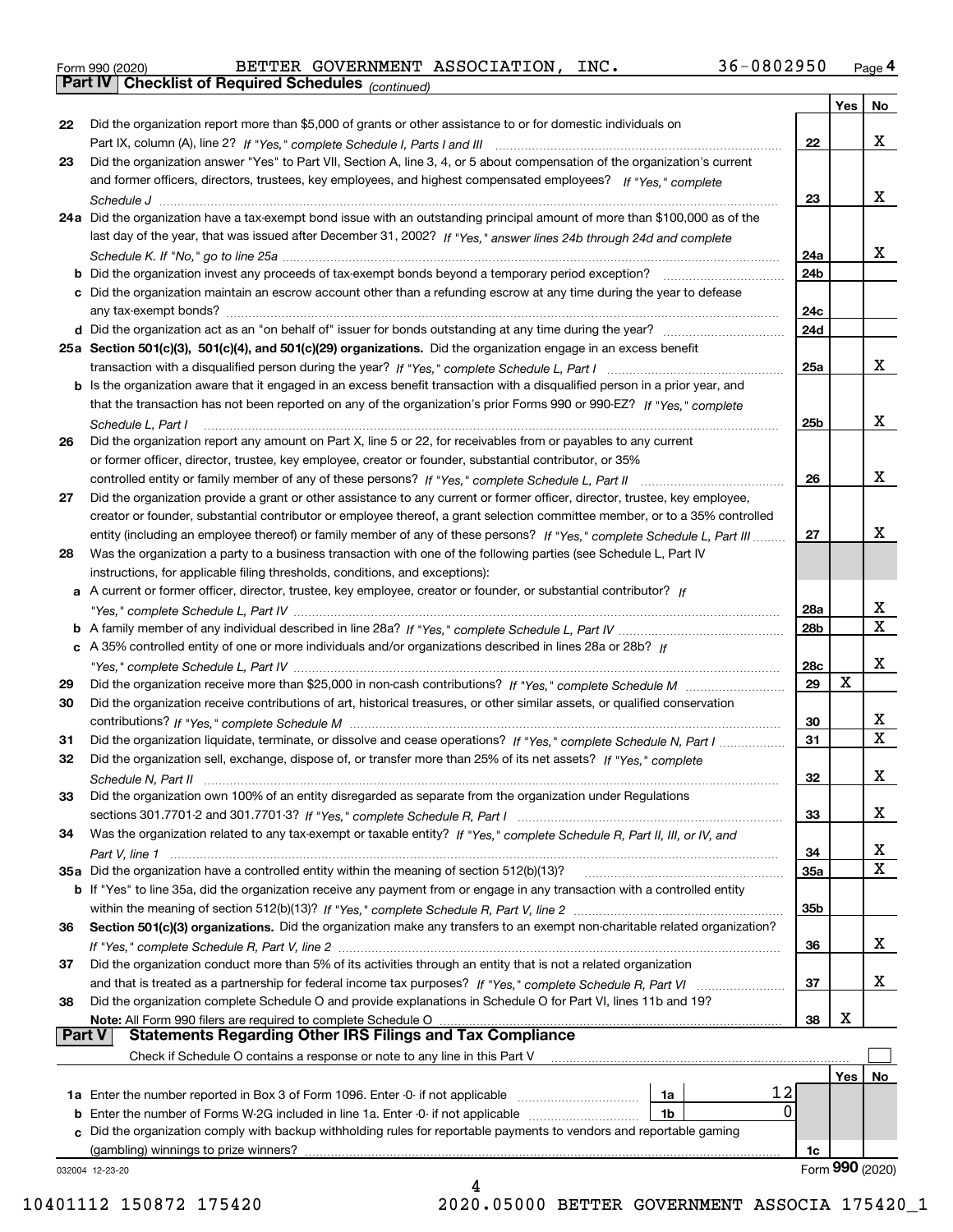|               | 36-0802950<br>BETTER GOVERNMENT ASSOCIATION,<br>INC.<br>Form 990 (2020)                                                                         |                |         | <u>Page</u> 5 |
|---------------|-------------------------------------------------------------------------------------------------------------------------------------------------|----------------|---------|---------------|
| <b>Part V</b> | Statements Regarding Other IRS Filings and Tax Compliance (continued)                                                                           |                |         |               |
|               |                                                                                                                                                 |                | Yes $ $ | No            |
|               | 2a Enter the number of employees reported on Form W-3, Transmittal of Wage and Tax Statements,                                                  |                |         |               |
|               | 22<br>filed for the calendar year ending with or within the year covered by this return <i>manumumumum</i><br>2a                                |                |         |               |
|               |                                                                                                                                                 | 2 <sub>b</sub> | X       |               |
|               |                                                                                                                                                 |                |         |               |
|               | 3a Did the organization have unrelated business gross income of \$1,000 or more during the year?                                                | 3a             |         | х             |
|               |                                                                                                                                                 | 3b             |         |               |
|               | 4a At any time during the calendar year, did the organization have an interest in, or a signature or other authority over, a                    |                |         |               |
|               |                                                                                                                                                 | 4a             |         | х             |
|               | <b>b</b> If "Yes," enter the name of the foreign country $\blacktriangleright$                                                                  |                |         |               |
|               | See instructions for filing requirements for FinCEN Form 114, Report of Foreign Bank and Financial Accounts (FBAR).                             |                |         |               |
|               | 5a Was the organization a party to a prohibited tax shelter transaction at any time during the tax year?                                        | 5a             |         | х             |
| b             |                                                                                                                                                 | 5 <sub>b</sub> |         | х             |
|               |                                                                                                                                                 | 5 <sub>c</sub> |         |               |
|               | 6a Does the organization have annual gross receipts that are normally greater than \$100,000, and did the organization solicit                  |                |         |               |
|               |                                                                                                                                                 | 6a             |         | х             |
|               | <b>b</b> If "Yes," did the organization include with every solicitation an express statement that such contributions or gifts                   |                |         |               |
|               | were not tax deductible?                                                                                                                        | 6b             |         |               |
| 7             | Organizations that may receive deductible contributions under section 170(c).                                                                   |                |         |               |
| а             | Did the organization receive a payment in excess of \$75 made partly as a contribution and partly for goods and services provided to the payor? | 7a             | х       |               |
|               | <b>b</b> If "Yes," did the organization notify the donor of the value of the goods or services provided?                                        | 7b             | X       |               |
|               | c Did the organization sell, exchange, or otherwise dispose of tangible personal property for which it was required                             |                |         |               |
|               |                                                                                                                                                 | 7с             |         | х             |
|               | 7d                                                                                                                                              |                |         |               |
| е             |                                                                                                                                                 | 7e             |         | х             |
| f             | Did the organization, during the year, pay premiums, directly or indirectly, on a personal benefit contract?                                    | 7f             |         | x             |
| g             | If the organization received a contribution of qualified intellectual property, did the organization file Form 8899 as required?                | 7g             |         |               |
| h.            | If the organization received a contribution of cars, boats, airplanes, or other vehicles, did the organization file a Form 1098-C?              | 7h             |         |               |
| 8             | Sponsoring organizations maintaining donor advised funds. Did a donor advised fund maintained by the                                            |                |         |               |
|               | sponsoring organization have excess business holdings at any time during the year?                                                              | 8              |         |               |
| 9             | Sponsoring organizations maintaining donor advised funds.                                                                                       |                |         |               |
| а             | Did the sponsoring organization make any taxable distributions under section 4966?                                                              | 9а             |         |               |
|               | <b>b</b> Did the sponsoring organization make a distribution to a donor, donor advisor, or related person?                                      | 9b             |         |               |
| 10            | Section 501(c)(7) organizations. Enter:                                                                                                         |                |         |               |
|               | 10a                                                                                                                                             |                |         |               |
|               | 10b <br>Gross receipts, included on Form 990, Part VIII, line 12, for public use of club facilities                                             |                |         |               |
| 11            | Section 501(c)(12) organizations. Enter:                                                                                                        |                |         |               |
|               | 11a                                                                                                                                             |                |         |               |
|               | b Gross income from other sources (Do not net amounts due or paid to other sources against                                                      |                |         |               |
|               | 11b                                                                                                                                             |                |         |               |
|               | 12a Section 4947(a)(1) non-exempt charitable trusts. Is the organization filing Form 990 in lieu of Form 1041?                                  | 12a            |         |               |
|               | 12b<br><b>b</b> If "Yes," enter the amount of tax-exempt interest received or accrued during the year <i>manument</i>                           |                |         |               |
| 13            | Section 501(c)(29) qualified nonprofit health insurance issuers.                                                                                |                |         |               |
|               | a Is the organization licensed to issue qualified health plans in more than one state?                                                          | 13а            |         |               |
|               | Note: See the instructions for additional information the organization must report on Schedule O.                                               |                |         |               |
|               | <b>b</b> Enter the amount of reserves the organization is required to maintain by the states in which the                                       |                |         |               |
|               | 13b                                                                                                                                             |                |         |               |
|               | 13с                                                                                                                                             |                |         |               |
| 14a           | Did the organization receive any payments for indoor tanning services during the tax year?                                                      | 14a            |         | x             |
|               | <b>b</b> If "Yes," has it filed a Form 720 to report these payments? If "No," provide an explanation on Schedule O                              | 14b            |         |               |
| 15            | Is the organization subject to the section 4960 tax on payment(s) of more than \$1,000,000 in remuneration or                                   |                |         |               |
|               |                                                                                                                                                 | 15             |         | x             |
|               | If "Yes," see instructions and file Form 4720, Schedule N.                                                                                      |                |         |               |
| 16            | Is the organization an educational institution subject to the section 4968 excise tax on net investment income?                                 | 16             |         | х             |
|               | If "Yes," complete Form 4720, Schedule O.                                                                                                       |                |         |               |

Form (2020) **990**

032005 12-23-20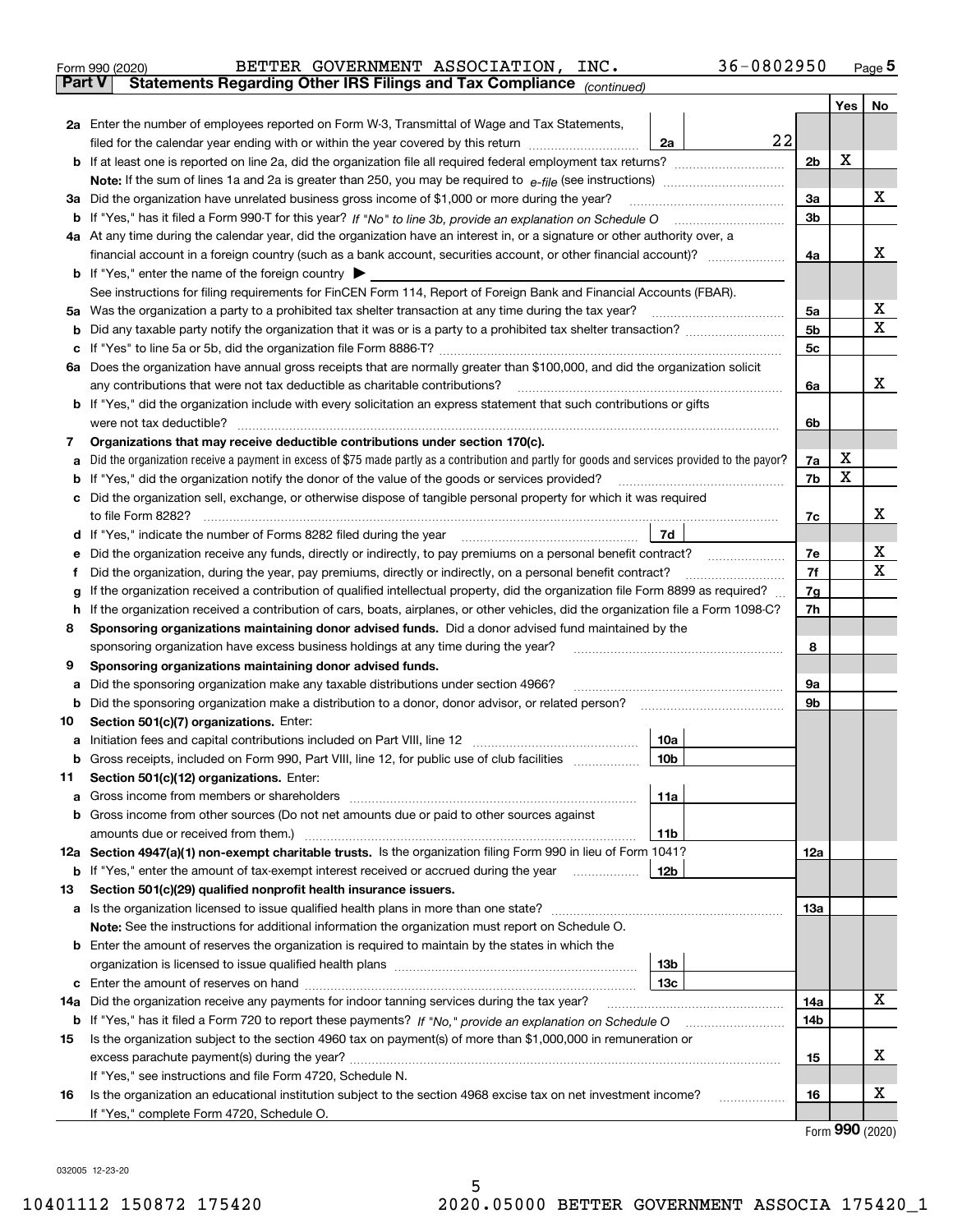|  | Form 990 (2020) |
|--|-----------------|
|  |                 |

BETTER GOVERNMENT ASSOCIATION, INC. 36-0802950

*For each "Yes" response to lines 2 through 7b below, and for a "No" response to line 8a, 8b, or 10b below, describe the circumstances, processes, or changes on Schedule O. See instructions.* Form 990 (2020) **COVERNMENT ASSOCIATION, INC.** 36-0802950 Page 6<br>**Part VI Governance, Management, and Disclosure** *For each "Yes" response to lines 2 through 7b below, and for a "No" response* 

|    |                                                                                                                                                                                                                         |    |    |                 | Yes   No        |             |
|----|-------------------------------------------------------------------------------------------------------------------------------------------------------------------------------------------------------------------------|----|----|-----------------|-----------------|-------------|
|    | <b>1a</b> Enter the number of voting members of the governing body at the end of the tax year <i>manumum</i>                                                                                                            | 1a | 24 |                 |                 |             |
|    | If there are material differences in voting rights among members of the governing body, or if the governing                                                                                                             |    |    |                 |                 |             |
|    | body delegated broad authority to an executive committee or similar committee, explain on Schedule O.                                                                                                                   |    |    |                 |                 |             |
|    | <b>b</b> Enter the number of voting members included on line 1a, above, who are independent <i>manumum</i>                                                                                                              | 1b | 24 |                 |                 |             |
| 2  | Did any officer, director, trustee, or key employee have a family relationship or a business relationship with any other                                                                                                |    |    |                 |                 |             |
|    | officer, director, trustee, or key employee?                                                                                                                                                                            |    |    | $\mathbf{2}$    |                 | X           |
| 3  | Did the organization delegate control over management duties customarily performed by or under the direct supervision                                                                                                   |    |    |                 |                 |             |
|    |                                                                                                                                                                                                                         |    |    | 3               |                 | X           |
| 4  | Did the organization make any significant changes to its governing documents since the prior Form 990 was filed?                                                                                                        |    |    | $\overline{4}$  |                 | $\mathbf X$ |
| 5  |                                                                                                                                                                                                                         |    |    | 5               |                 | $\mathbf X$ |
| 6  |                                                                                                                                                                                                                         |    |    | 6               |                 | $\mathbf X$ |
| 7a | Did the organization have members, stockholders, or other persons who had the power to elect or appoint one or                                                                                                          |    |    |                 |                 |             |
|    |                                                                                                                                                                                                                         |    |    | 7a              |                 | x           |
|    | <b>b</b> Are any governance decisions of the organization reserved to (or subject to approval by) members, stockholders, or                                                                                             |    |    |                 |                 |             |
|    | persons other than the governing body?                                                                                                                                                                                  |    |    | 7b              |                 | х           |
| 8  | Did the organization contemporaneously document the meetings held or written actions undertaken during the year by the following:                                                                                       |    |    |                 |                 |             |
| a  |                                                                                                                                                                                                                         |    |    | 8a              | X               |             |
|    |                                                                                                                                                                                                                         |    |    | 8b              | X               |             |
| 9  | Is there any officer, director, trustee, or key employee listed in Part VII, Section A, who cannot be reached at the                                                                                                    |    |    |                 |                 |             |
|    |                                                                                                                                                                                                                         |    |    | 9               |                 | x           |
|    | Section B. Policies (This Section B requests information about policies not required by the Internal Revenue Code.)                                                                                                     |    |    |                 |                 |             |
|    |                                                                                                                                                                                                                         |    |    |                 | Yes             | No          |
|    |                                                                                                                                                                                                                         |    |    | 10a             |                 | X           |
|    | <b>b</b> If "Yes," did the organization have written policies and procedures governing the activities of such chapters, affiliates,                                                                                     |    |    |                 |                 |             |
|    |                                                                                                                                                                                                                         |    |    | 10 <sub>b</sub> |                 |             |
|    | 11a Has the organization provided a complete copy of this Form 990 to all members of its governing body before filing the form?                                                                                         |    |    | 11a             | X               |             |
|    | <b>b</b> Describe in Schedule O the process, if any, used by the organization to review this Form 990.                                                                                                                  |    |    |                 |                 |             |
|    |                                                                                                                                                                                                                         |    |    | 12a             | X               |             |
| b  |                                                                                                                                                                                                                         |    |    | 12 <sub>b</sub> | X               |             |
|    | c Did the organization regularly and consistently monitor and enforce compliance with the policy? If "Yes." describe                                                                                                    |    |    |                 |                 |             |
|    |                                                                                                                                                                                                                         |    |    | 12c             | X               |             |
| 13 | in Schedule O how this was done manufactured and continuum control of the Schedule O how this was done manufactured and continuum control of the Schedule O how this was done                                           |    |    | 13              | X               |             |
| 14 | Did the organization have a written document retention and destruction policy? manufactured and the organization have a written document retention and destruction policy?                                              |    |    | 14              | X               |             |
|    |                                                                                                                                                                                                                         |    |    |                 |                 |             |
| 15 | Did the process for determining compensation of the following persons include a review and approval by independent<br>persons, comparability data, and contemporaneous substantiation of the deliberation and decision? |    |    |                 |                 |             |
|    |                                                                                                                                                                                                                         |    |    |                 | X               |             |
|    |                                                                                                                                                                                                                         |    |    | 15a             |                 | $\mathbf X$ |
|    |                                                                                                                                                                                                                         |    |    | 15 <sub>b</sub> |                 |             |
|    | If "Yes" to line 15a or 15b, describe the process in Schedule O (see instructions).                                                                                                                                     |    |    |                 |                 |             |
|    | 16a Did the organization invest in, contribute assets to, or participate in a joint venture or similar arrangement with a                                                                                               |    |    |                 |                 |             |
|    | taxable entity during the year?                                                                                                                                                                                         |    |    | 16a             |                 | х           |
|    | b If "Yes," did the organization follow a written policy or procedure requiring the organization to evaluate its participation                                                                                          |    |    |                 |                 |             |
|    | in joint venture arrangements under applicable federal tax law, and take steps to safeguard the organization's                                                                                                          |    |    |                 |                 |             |
|    | exempt status with respect to such arrangements?                                                                                                                                                                        |    |    | <b>16b</b>      |                 |             |
|    | <b>Section C. Disclosure</b>                                                                                                                                                                                            |    |    |                 |                 |             |
| 17 | List the states with which a copy of this Form 990 is required to be filed $\blacktriangleright$ IL                                                                                                                     |    |    |                 |                 |             |
| 18 | Section 6104 requires an organization to make its Forms 1023 (1024 or 1024-A, if applicable), 990, and 990-T (Section 501(c)(3)s only) available                                                                        |    |    |                 |                 |             |
|    | for public inspection. Indicate how you made these available. Check all that apply.                                                                                                                                     |    |    |                 |                 |             |
|    | $ X $ Own website<br>$\lfloor x \rfloor$ Upon request<br>Another's website<br>Other (explain on Schedule O)                                                                                                             |    |    |                 |                 |             |
| 19 | Describe on Schedule O whether (and if so, how) the organization made its governing documents, conflict of interest policy, and financial                                                                               |    |    |                 |                 |             |
|    | statements available to the public during the tax year.                                                                                                                                                                 |    |    |                 |                 |             |
| 20 | State the name, address, and telephone number of the person who possesses the organization's books and records<br>EMMETT MURPHY - 312-427-8330                                                                          |    |    |                 |                 |             |
|    | 60606<br>223 W. JACKSON BLVD., SUITE 300, CHICAGO,<br>ΙL                                                                                                                                                                |    |    |                 |                 |             |
|    | 032006 12-23-20                                                                                                                                                                                                         |    |    |                 | Form 990 (2020) |             |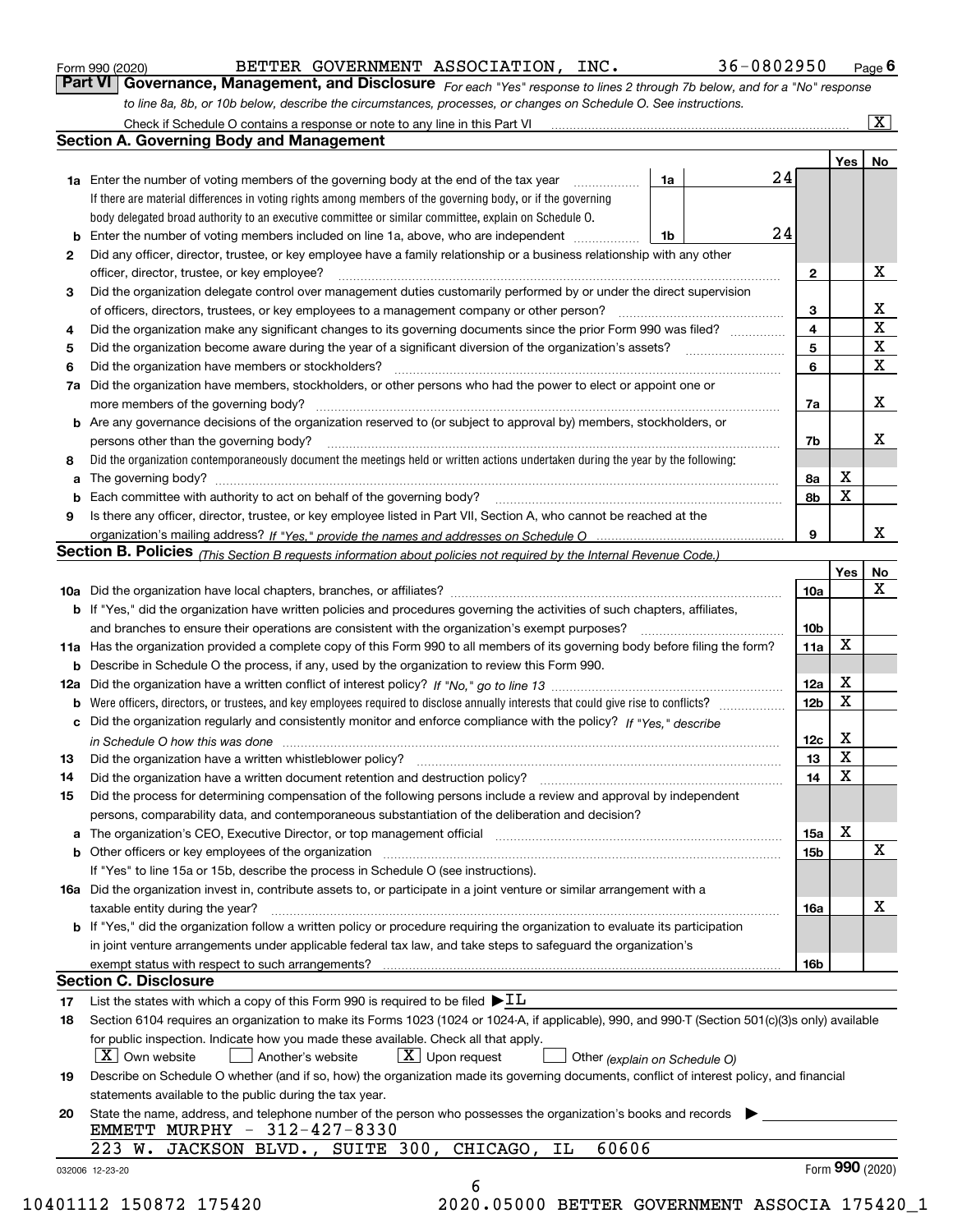Form 990 (2020) BETTER GOVERNMENT ASSOCIATION, INC. 36-0802950 <sub>Page</sub>

 $\mathcal{L}^{\text{max}}$ 

**7Part VII Compensation of Officers, Directors, Trustees, Key Employees, Highest Compensated Employees, and Independent Contractors**

Check if Schedule O contains a response or note to any line in this Part VII

**Section A. Officers, Directors, Trustees, Key Employees, and Highest Compensated Employees**

**1a**  Complete this table for all persons required to be listed. Report compensation for the calendar year ending with or within the organization's tax year. **•** List all of the organization's current officers, directors, trustees (whether individuals or organizations), regardless of amount of compensation.

Enter -0- in columns (D), (E), and (F) if no compensation was paid.

 $\bullet$  List all of the organization's  $\,$ current key employees, if any. See instructions for definition of "key employee."

• List the organization's five current highest compensated employees (other than an officer, director, trustee, or key employee) who received report-■ List the organization's five current highest compensated employees (other than an officer, director, trustee, or key employee) who received report-<br>able compensation (Box 5 of Form W-2 and/or Box 7 of Form 1099-MISC) of

**•** List all of the organization's former officers, key employees, and highest compensated employees who received more than \$100,000 of reportable compensation from the organization and any related organizations.

**former directors or trustees**  ¥ List all of the organization's that received, in the capacity as a former director or trustee of the organization, more than \$10,000 of reportable compensation from the organization and any related organizations.

See instructions for the order in which to list the persons above.

 $\boxed{\textbf{X}}$  Check this box if neither the organization nor any related organization compensated any current officer, director, or trustee.

| Name and title<br>Reportable<br>Reportable<br>Estimated<br>Average<br>(do not check more than one<br>amount of<br>hours per<br>compensation<br>compensation<br>box, unless person is both an<br>officer and a director/trustee)<br>from related<br>other<br>week<br>from<br>Individual trustee or director<br>the<br>(list any<br>organizations<br>compensation<br>hours for<br>organization<br>(W-2/1099-MISC)<br>from the<br>  Highest compensated<br>  employee<br>Institutional trustee<br>(W-2/1099-MISC)<br>related<br>organization<br>Key employee<br>organizations<br>and related<br>below<br>organizations<br>Former<br>Officer<br>line)<br>DAVID GREISING<br>40.00<br>$\mathbf 0$ .<br>$\mathbf 0$ .<br>$0_{.}$<br>X<br>40.00<br>SALLY GONZALEZ<br>X<br>$\mathbf 0$ .<br>$\mathbf 0$ .<br>$\mathbf 0$ .<br>1.00<br>PAULETTE DODSON<br>$\mathbf x$<br>$\overline{\textbf{X}}$<br>$\mathbf 0$ .<br>$\mathbf 0$ .<br>$\mathbf 0$ .<br>1.00<br>STEVE N. MILLER<br>$0$ .<br>0.<br>$\mathbf X$<br>X<br>$\mathbf 0$ .<br>1.00<br>ROBERT LEVIN<br>$\mathbf X$<br>X<br>$\mathbf 0$ .<br>$\mathbf 0$ .<br>$\mathbf 0$ .<br>1.00<br>$\mathbf 0$ .<br>$\mathbf 0$ .<br>$0_{.}$<br>$\mathbf X$<br>X<br>1.00<br>KEVIN COOK<br>$\mathbf 0$ .<br>$\mathbf 0$ .<br>$\mathbf 0$ .<br>X<br>1.00<br>TIM FRANKLIN<br>$\mathbf 0$ .<br>0.<br>$0_{.}$<br>$\mathbf X$<br>1.00<br>HILL HAMMOCK<br>$\mathbf X$<br>$0$ .<br>$\mathbf 0$ .<br>$0_{.}$<br>1.00<br>$\mathbf 0$ .<br>$\mathbf 0$ .<br>$0$ .<br>$\mathbf X$<br>1.00<br>$\mathbf X$<br>$\mathbf 0$ .<br>$\mathbf 0$ .<br>0.<br>1.00<br>$\mathbf x$<br>$\mathbf 0$ .<br>$\mathbf 0$ .<br>$\mathbf 0$ .<br>1.00<br>$\mathbf X$<br>$\mathbf 0$ .<br>$\mathbf 0$ .<br>$\mathbf 0$ .<br>1.00<br>$\mathbf x$<br>$\mathbf 0$ .<br>$\mathbf 0$ .<br>0.<br>1.00<br>0.<br>$\mathbf X$<br>$\mathbf 0$ .<br>$\mathbf 0$ .<br>1.00<br>0.<br>$\mathbf 0$ .<br>$\mathbf x$<br>0.<br>1.00<br>$0$ .<br>0.<br>$\mathbf X$<br>0. | (A)                         | (C)<br>(B) |          |  |  |  |  | (D) | (E) | (F) |
|--------------------------------------------------------------------------------------------------------------------------------------------------------------------------------------------------------------------------------------------------------------------------------------------------------------------------------------------------------------------------------------------------------------------------------------------------------------------------------------------------------------------------------------------------------------------------------------------------------------------------------------------------------------------------------------------------------------------------------------------------------------------------------------------------------------------------------------------------------------------------------------------------------------------------------------------------------------------------------------------------------------------------------------------------------------------------------------------------------------------------------------------------------------------------------------------------------------------------------------------------------------------------------------------------------------------------------------------------------------------------------------------------------------------------------------------------------------------------------------------------------------------------------------------------------------------------------------------------------------------------------------------------------------------------------------------------------------------------------------------------------------------------------------------------------------------------------------------------------------------------------------------------------------------------------------------------------|-----------------------------|------------|----------|--|--|--|--|-----|-----|-----|
|                                                                                                                                                                                                                                                                                                                                                                                                                                                                                                                                                                                                                                                                                                                                                                                                                                                                                                                                                                                                                                                                                                                                                                                                                                                                                                                                                                                                                                                                                                                                                                                                                                                                                                                                                                                                                                                                                                                                                        |                             |            | Position |  |  |  |  |     |     |     |
|                                                                                                                                                                                                                                                                                                                                                                                                                                                                                                                                                                                                                                                                                                                                                                                                                                                                                                                                                                                                                                                                                                                                                                                                                                                                                                                                                                                                                                                                                                                                                                                                                                                                                                                                                                                                                                                                                                                                                        |                             |            |          |  |  |  |  |     |     |     |
|                                                                                                                                                                                                                                                                                                                                                                                                                                                                                                                                                                                                                                                                                                                                                                                                                                                                                                                                                                                                                                                                                                                                                                                                                                                                                                                                                                                                                                                                                                                                                                                                                                                                                                                                                                                                                                                                                                                                                        |                             |            |          |  |  |  |  |     |     |     |
|                                                                                                                                                                                                                                                                                                                                                                                                                                                                                                                                                                                                                                                                                                                                                                                                                                                                                                                                                                                                                                                                                                                                                                                                                                                                                                                                                                                                                                                                                                                                                                                                                                                                                                                                                                                                                                                                                                                                                        |                             |            |          |  |  |  |  |     |     |     |
|                                                                                                                                                                                                                                                                                                                                                                                                                                                                                                                                                                                                                                                                                                                                                                                                                                                                                                                                                                                                                                                                                                                                                                                                                                                                                                                                                                                                                                                                                                                                                                                                                                                                                                                                                                                                                                                                                                                                                        |                             |            |          |  |  |  |  |     |     |     |
|                                                                                                                                                                                                                                                                                                                                                                                                                                                                                                                                                                                                                                                                                                                                                                                                                                                                                                                                                                                                                                                                                                                                                                                                                                                                                                                                                                                                                                                                                                                                                                                                                                                                                                                                                                                                                                                                                                                                                        |                             |            |          |  |  |  |  |     |     |     |
|                                                                                                                                                                                                                                                                                                                                                                                                                                                                                                                                                                                                                                                                                                                                                                                                                                                                                                                                                                                                                                                                                                                                                                                                                                                                                                                                                                                                                                                                                                                                                                                                                                                                                                                                                                                                                                                                                                                                                        |                             |            |          |  |  |  |  |     |     |     |
|                                                                                                                                                                                                                                                                                                                                                                                                                                                                                                                                                                                                                                                                                                                                                                                                                                                                                                                                                                                                                                                                                                                                                                                                                                                                                                                                                                                                                                                                                                                                                                                                                                                                                                                                                                                                                                                                                                                                                        |                             |            |          |  |  |  |  |     |     |     |
|                                                                                                                                                                                                                                                                                                                                                                                                                                                                                                                                                                                                                                                                                                                                                                                                                                                                                                                                                                                                                                                                                                                                                                                                                                                                                                                                                                                                                                                                                                                                                                                                                                                                                                                                                                                                                                                                                                                                                        | (1)                         |            |          |  |  |  |  |     |     |     |
|                                                                                                                                                                                                                                                                                                                                                                                                                                                                                                                                                                                                                                                                                                                                                                                                                                                                                                                                                                                                                                                                                                                                                                                                                                                                                                                                                                                                                                                                                                                                                                                                                                                                                                                                                                                                                                                                                                                                                        | PRESIDENT/CEO               |            |          |  |  |  |  |     |     |     |
|                                                                                                                                                                                                                                                                                                                                                                                                                                                                                                                                                                                                                                                                                                                                                                                                                                                                                                                                                                                                                                                                                                                                                                                                                                                                                                                                                                                                                                                                                                                                                                                                                                                                                                                                                                                                                                                                                                                                                        | (2)                         |            |          |  |  |  |  |     |     |     |
|                                                                                                                                                                                                                                                                                                                                                                                                                                                                                                                                                                                                                                                                                                                                                                                                                                                                                                                                                                                                                                                                                                                                                                                                                                                                                                                                                                                                                                                                                                                                                                                                                                                                                                                                                                                                                                                                                                                                                        | VICE PRESIDENT OF OPERATION |            |          |  |  |  |  |     |     |     |
|                                                                                                                                                                                                                                                                                                                                                                                                                                                                                                                                                                                                                                                                                                                                                                                                                                                                                                                                                                                                                                                                                                                                                                                                                                                                                                                                                                                                                                                                                                                                                                                                                                                                                                                                                                                                                                                                                                                                                        | (3)                         |            |          |  |  |  |  |     |     |     |
|                                                                                                                                                                                                                                                                                                                                                                                                                                                                                                                                                                                                                                                                                                                                                                                                                                                                                                                                                                                                                                                                                                                                                                                                                                                                                                                                                                                                                                                                                                                                                                                                                                                                                                                                                                                                                                                                                                                                                        | <b>CHAIR</b>                |            |          |  |  |  |  |     |     |     |
|                                                                                                                                                                                                                                                                                                                                                                                                                                                                                                                                                                                                                                                                                                                                                                                                                                                                                                                                                                                                                                                                                                                                                                                                                                                                                                                                                                                                                                                                                                                                                                                                                                                                                                                                                                                                                                                                                                                                                        | (4)                         |            |          |  |  |  |  |     |     |     |
|                                                                                                                                                                                                                                                                                                                                                                                                                                                                                                                                                                                                                                                                                                                                                                                                                                                                                                                                                                                                                                                                                                                                                                                                                                                                                                                                                                                                                                                                                                                                                                                                                                                                                                                                                                                                                                                                                                                                                        | VICE CHAIR                  |            |          |  |  |  |  |     |     |     |
|                                                                                                                                                                                                                                                                                                                                                                                                                                                                                                                                                                                                                                                                                                                                                                                                                                                                                                                                                                                                                                                                                                                                                                                                                                                                                                                                                                                                                                                                                                                                                                                                                                                                                                                                                                                                                                                                                                                                                        | (5)                         |            |          |  |  |  |  |     |     |     |
|                                                                                                                                                                                                                                                                                                                                                                                                                                                                                                                                                                                                                                                                                                                                                                                                                                                                                                                                                                                                                                                                                                                                                                                                                                                                                                                                                                                                                                                                                                                                                                                                                                                                                                                                                                                                                                                                                                                                                        | <b>TREASURER</b>            |            |          |  |  |  |  |     |     |     |
|                                                                                                                                                                                                                                                                                                                                                                                                                                                                                                                                                                                                                                                                                                                                                                                                                                                                                                                                                                                                                                                                                                                                                                                                                                                                                                                                                                                                                                                                                                                                                                                                                                                                                                                                                                                                                                                                                                                                                        | (6) HEIDI RUDOLPH           |            |          |  |  |  |  |     |     |     |
|                                                                                                                                                                                                                                                                                                                                                                                                                                                                                                                                                                                                                                                                                                                                                                                                                                                                                                                                                                                                                                                                                                                                                                                                                                                                                                                                                                                                                                                                                                                                                                                                                                                                                                                                                                                                                                                                                                                                                        | <b>SECRETARY</b>            |            |          |  |  |  |  |     |     |     |
|                                                                                                                                                                                                                                                                                                                                                                                                                                                                                                                                                                                                                                                                                                                                                                                                                                                                                                                                                                                                                                                                                                                                                                                                                                                                                                                                                                                                                                                                                                                                                                                                                                                                                                                                                                                                                                                                                                                                                        | (7)                         |            |          |  |  |  |  |     |     |     |
|                                                                                                                                                                                                                                                                                                                                                                                                                                                                                                                                                                                                                                                                                                                                                                                                                                                                                                                                                                                                                                                                                                                                                                                                                                                                                                                                                                                                                                                                                                                                                                                                                                                                                                                                                                                                                                                                                                                                                        | <b>DIRECTOR</b>             |            |          |  |  |  |  |     |     |     |
|                                                                                                                                                                                                                                                                                                                                                                                                                                                                                                                                                                                                                                                                                                                                                                                                                                                                                                                                                                                                                                                                                                                                                                                                                                                                                                                                                                                                                                                                                                                                                                                                                                                                                                                                                                                                                                                                                                                                                        | (8)                         |            |          |  |  |  |  |     |     |     |
|                                                                                                                                                                                                                                                                                                                                                                                                                                                                                                                                                                                                                                                                                                                                                                                                                                                                                                                                                                                                                                                                                                                                                                                                                                                                                                                                                                                                                                                                                                                                                                                                                                                                                                                                                                                                                                                                                                                                                        | <b>DIRECTOR</b>             |            |          |  |  |  |  |     |     |     |
|                                                                                                                                                                                                                                                                                                                                                                                                                                                                                                                                                                                                                                                                                                                                                                                                                                                                                                                                                                                                                                                                                                                                                                                                                                                                                                                                                                                                                                                                                                                                                                                                                                                                                                                                                                                                                                                                                                                                                        | (9)                         |            |          |  |  |  |  |     |     |     |
|                                                                                                                                                                                                                                                                                                                                                                                                                                                                                                                                                                                                                                                                                                                                                                                                                                                                                                                                                                                                                                                                                                                                                                                                                                                                                                                                                                                                                                                                                                                                                                                                                                                                                                                                                                                                                                                                                                                                                        | <b>DIRECTOR</b>             |            |          |  |  |  |  |     |     |     |
|                                                                                                                                                                                                                                                                                                                                                                                                                                                                                                                                                                                                                                                                                                                                                                                                                                                                                                                                                                                                                                                                                                                                                                                                                                                                                                                                                                                                                                                                                                                                                                                                                                                                                                                                                                                                                                                                                                                                                        | (10) D. CAROLL JOYNES       |            |          |  |  |  |  |     |     |     |
|                                                                                                                                                                                                                                                                                                                                                                                                                                                                                                                                                                                                                                                                                                                                                                                                                                                                                                                                                                                                                                                                                                                                                                                                                                                                                                                                                                                                                                                                                                                                                                                                                                                                                                                                                                                                                                                                                                                                                        | <b>DIRECTOR</b>             |            |          |  |  |  |  |     |     |     |
|                                                                                                                                                                                                                                                                                                                                                                                                                                                                                                                                                                                                                                                                                                                                                                                                                                                                                                                                                                                                                                                                                                                                                                                                                                                                                                                                                                                                                                                                                                                                                                                                                                                                                                                                                                                                                                                                                                                                                        | (11) CHRIS LYNCH            |            |          |  |  |  |  |     |     |     |
|                                                                                                                                                                                                                                                                                                                                                                                                                                                                                                                                                                                                                                                                                                                                                                                                                                                                                                                                                                                                                                                                                                                                                                                                                                                                                                                                                                                                                                                                                                                                                                                                                                                                                                                                                                                                                                                                                                                                                        | <b>DIRECTOR</b>             |            |          |  |  |  |  |     |     |     |
|                                                                                                                                                                                                                                                                                                                                                                                                                                                                                                                                                                                                                                                                                                                                                                                                                                                                                                                                                                                                                                                                                                                                                                                                                                                                                                                                                                                                                                                                                                                                                                                                                                                                                                                                                                                                                                                                                                                                                        | (12) GEETA MALHOTRA         |            |          |  |  |  |  |     |     |     |
|                                                                                                                                                                                                                                                                                                                                                                                                                                                                                                                                                                                                                                                                                                                                                                                                                                                                                                                                                                                                                                                                                                                                                                                                                                                                                                                                                                                                                                                                                                                                                                                                                                                                                                                                                                                                                                                                                                                                                        | <b>DIRECTOR</b>             |            |          |  |  |  |  |     |     |     |
|                                                                                                                                                                                                                                                                                                                                                                                                                                                                                                                                                                                                                                                                                                                                                                                                                                                                                                                                                                                                                                                                                                                                                                                                                                                                                                                                                                                                                                                                                                                                                                                                                                                                                                                                                                                                                                                                                                                                                        | (13) JACK MODZELEWSKI       |            |          |  |  |  |  |     |     |     |
|                                                                                                                                                                                                                                                                                                                                                                                                                                                                                                                                                                                                                                                                                                                                                                                                                                                                                                                                                                                                                                                                                                                                                                                                                                                                                                                                                                                                                                                                                                                                                                                                                                                                                                                                                                                                                                                                                                                                                        | <b>DIRECTOR</b>             |            |          |  |  |  |  |     |     |     |
|                                                                                                                                                                                                                                                                                                                                                                                                                                                                                                                                                                                                                                                                                                                                                                                                                                                                                                                                                                                                                                                                                                                                                                                                                                                                                                                                                                                                                                                                                                                                                                                                                                                                                                                                                                                                                                                                                                                                                        | (14) RYAN MURPHY            |            |          |  |  |  |  |     |     |     |
|                                                                                                                                                                                                                                                                                                                                                                                                                                                                                                                                                                                                                                                                                                                                                                                                                                                                                                                                                                                                                                                                                                                                                                                                                                                                                                                                                                                                                                                                                                                                                                                                                                                                                                                                                                                                                                                                                                                                                        | <b>DIRECTOR</b>             |            |          |  |  |  |  |     |     |     |
|                                                                                                                                                                                                                                                                                                                                                                                                                                                                                                                                                                                                                                                                                                                                                                                                                                                                                                                                                                                                                                                                                                                                                                                                                                                                                                                                                                                                                                                                                                                                                                                                                                                                                                                                                                                                                                                                                                                                                        | (15) JESSICA NOLAN          |            |          |  |  |  |  |     |     |     |
|                                                                                                                                                                                                                                                                                                                                                                                                                                                                                                                                                                                                                                                                                                                                                                                                                                                                                                                                                                                                                                                                                                                                                                                                                                                                                                                                                                                                                                                                                                                                                                                                                                                                                                                                                                                                                                                                                                                                                        | <b>DIRECTOR</b>             |            |          |  |  |  |  |     |     |     |
|                                                                                                                                                                                                                                                                                                                                                                                                                                                                                                                                                                                                                                                                                                                                                                                                                                                                                                                                                                                                                                                                                                                                                                                                                                                                                                                                                                                                                                                                                                                                                                                                                                                                                                                                                                                                                                                                                                                                                        | (16) CHRIS ROONEY           |            |          |  |  |  |  |     |     |     |
|                                                                                                                                                                                                                                                                                                                                                                                                                                                                                                                                                                                                                                                                                                                                                                                                                                                                                                                                                                                                                                                                                                                                                                                                                                                                                                                                                                                                                                                                                                                                                                                                                                                                                                                                                                                                                                                                                                                                                        | <b>DIRECTOR</b>             |            |          |  |  |  |  |     |     |     |
|                                                                                                                                                                                                                                                                                                                                                                                                                                                                                                                                                                                                                                                                                                                                                                                                                                                                                                                                                                                                                                                                                                                                                                                                                                                                                                                                                                                                                                                                                                                                                                                                                                                                                                                                                                                                                                                                                                                                                        | (17) MARK E. RUST           |            |          |  |  |  |  |     |     |     |
| $\overline{2}$                                                                                                                                                                                                                                                                                                                                                                                                                                                                                                                                                                                                                                                                                                                                                                                                                                                                                                                                                                                                                                                                                                                                                                                                                                                                                                                                                                                                                                                                                                                                                                                                                                                                                                                                                                                                                                                                                                                                         | <b>DIRECTOR</b>             |            |          |  |  |  |  |     |     |     |

032007 12-23-20

Form (2020) **990**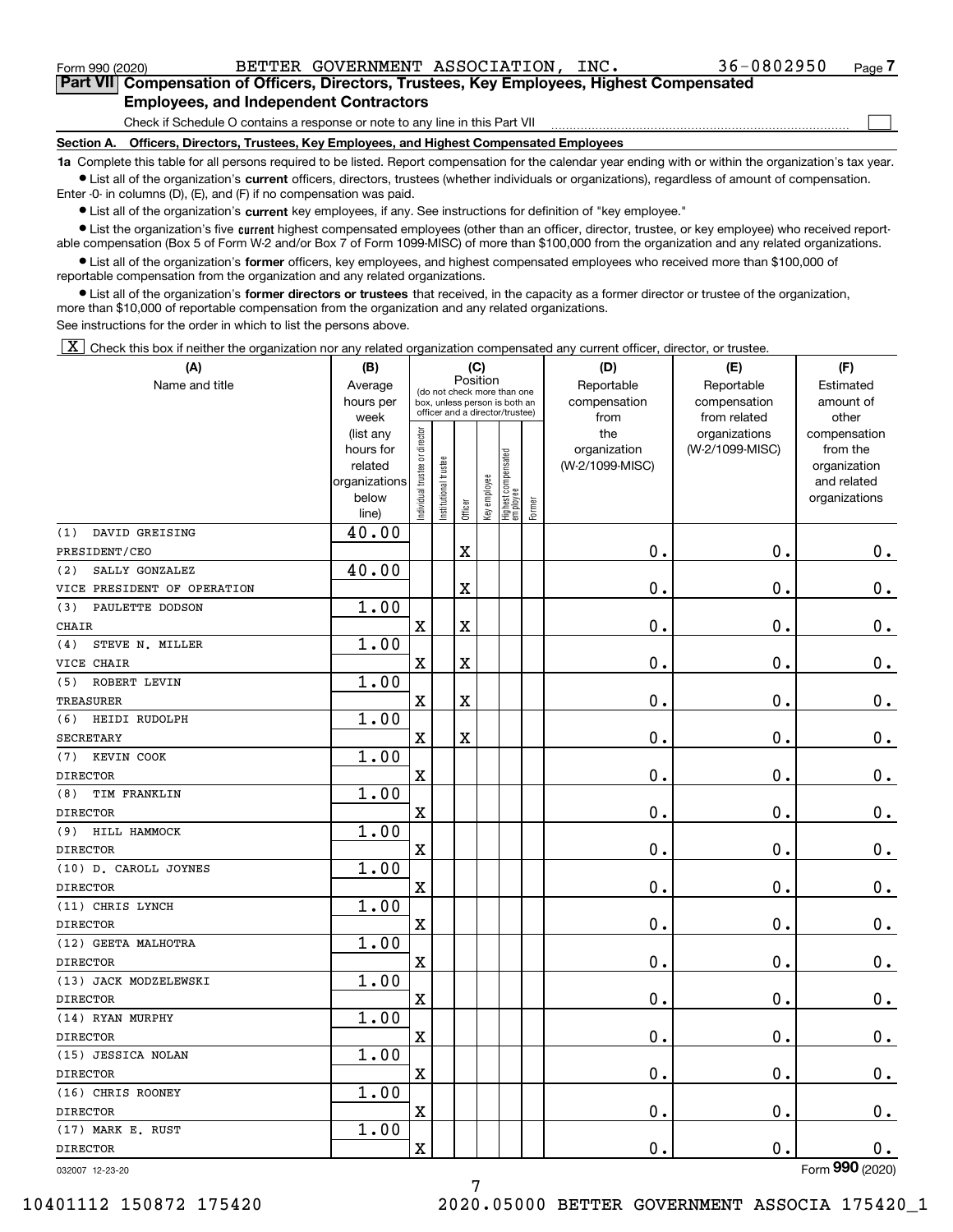| BETTER GOVERNMENT ASSOCIATION, INC.<br>Form 990 (2020)                                                                                               |                        |                                |                       |         |          |                                                 |        |                         | 36-0802950      |                  |              | Page 8                      |
|------------------------------------------------------------------------------------------------------------------------------------------------------|------------------------|--------------------------------|-----------------------|---------|----------|-------------------------------------------------|--------|-------------------------|-----------------|------------------|--------------|-----------------------------|
| <b>Part VII</b><br>Section A. Officers, Directors, Trustees, Key Employees, and Highest Compensated Employees (continued)                            |                        |                                |                       |         |          |                                                 |        |                         |                 |                  |              |                             |
| (A)                                                                                                                                                  | (B)                    |                                |                       |         | (C)      |                                                 |        | (D)                     | (E)             |                  |              | (F)                         |
| Name and title                                                                                                                                       | Average                |                                |                       |         | Position | (do not check more than one                     |        | Reportable              | Reportable      |                  |              | Estimated                   |
|                                                                                                                                                      | hours per              |                                |                       |         |          | box, unless person is both an                   |        | compensation            | compensation    |                  |              | amount of                   |
|                                                                                                                                                      | week                   |                                |                       |         |          | officer and a director/trustee)                 |        | from                    | from related    |                  |              | other                       |
|                                                                                                                                                      | (list any<br>hours for |                                |                       |         |          |                                                 |        | the                     | organizations   |                  |              | compensation                |
|                                                                                                                                                      | related                |                                |                       |         |          |                                                 |        | organization            | (W-2/1099-MISC) |                  |              | from the                    |
|                                                                                                                                                      | organizations          |                                |                       |         |          |                                                 |        | (W-2/1099-MISC)         |                 |                  |              | organization<br>and related |
|                                                                                                                                                      | below                  |                                |                       |         |          |                                                 |        |                         |                 |                  |              | organizations               |
|                                                                                                                                                      | line)                  | Individual trustee or director | Institutional trustee | Officer |          | key employee<br>Highest compensated<br>employee | Former |                         |                 |                  |              |                             |
| (18) BRIAN SHER                                                                                                                                      | 1.00                   |                                |                       |         |          |                                                 |        |                         |                 |                  |              |                             |
| <b>DIRECTOR</b>                                                                                                                                      |                        | $\mathbf X$                    |                       |         |          |                                                 |        | 0.                      |                 | 0.               |              | О.                          |
| (19) G. SCOTT SOLOMON                                                                                                                                | 1.00                   |                                |                       |         |          |                                                 |        |                         |                 |                  |              |                             |
| <b>DIRECTOR</b>                                                                                                                                      |                        | X                              |                       |         |          |                                                 |        | 0.                      |                 | 0.               |              | $0$ .                       |
| (20) HEATHER STEANS                                                                                                                                  | 1.00                   |                                |                       |         |          |                                                 |        |                         |                 |                  |              |                             |
| <b>DIRECTOR</b>                                                                                                                                      |                        | X                              |                       |         |          |                                                 |        | 0.                      |                 | $\mathbf 0$ .    |              | $0$ .                       |
| (21) JOHN SVOBODA                                                                                                                                    | 1.00                   |                                |                       |         |          |                                                 |        |                         |                 |                  |              |                             |
| <b>DIRECTOR</b>                                                                                                                                      |                        | X                              |                       |         |          |                                                 |        | 0.                      |                 | $\mathbf 0$ .    |              | $0$ .                       |
| (22) MARYANN WARYJAS                                                                                                                                 | 1.00                   |                                |                       |         |          |                                                 |        |                         |                 |                  |              |                             |
| <b>DIRECTOR</b>                                                                                                                                      |                        | X                              |                       |         |          |                                                 |        | 0.                      |                 | 0.               |              | $0$ .                       |
| (23) LISABETH WEINER                                                                                                                                 | 1.00                   |                                |                       |         |          |                                                 |        |                         |                 |                  |              |                             |
| <b>DIRECTOR</b>                                                                                                                                      |                        | X                              |                       |         |          |                                                 |        | 0.                      |                 | 0.               |              | $0$ .                       |
| (24) JILL WINE-BANKS                                                                                                                                 | 1.00                   |                                |                       |         |          |                                                 |        |                         |                 |                  |              |                             |
| <b>DIRECTOR</b>                                                                                                                                      |                        | X                              |                       |         |          |                                                 |        | 0.                      |                 | 0.               |              | $0$ .                       |
|                                                                                                                                                      |                        |                                |                       |         |          |                                                 |        |                         |                 |                  |              |                             |
|                                                                                                                                                      |                        |                                |                       |         |          |                                                 |        |                         |                 |                  |              |                             |
|                                                                                                                                                      |                        |                                |                       |         |          |                                                 |        |                         |                 |                  |              |                             |
|                                                                                                                                                      |                        |                                |                       |         |          |                                                 |        | 0.                      |                 | 0.               |              | 0.                          |
| c Total from continuation sheets to Part VII, Section A                                                                                              |                        |                                |                       |         |          |                                                 |        | $\mathbf{0}$ .          |                 | $\overline{0}$ . |              | $0$ .                       |
|                                                                                                                                                      |                        |                                |                       |         |          |                                                 |        | 0.                      |                 | $\overline{0}$ . |              | $\overline{0}$ .            |
| Total number of individuals (including but not limited to those listed above) who received more than \$100,000 of reportable<br>2                    |                        |                                |                       |         |          |                                                 |        |                         |                 |                  |              |                             |
| compensation from the organization $\blacktriangleright$                                                                                             |                        |                                |                       |         |          |                                                 |        |                         |                 |                  |              | 0                           |
|                                                                                                                                                      |                        |                                |                       |         |          |                                                 |        |                         |                 |                  |              | Yes<br>No                   |
| Did the organization list any former officer, director, trustee, key employee, or highest compensated employee on<br>3                               |                        |                                |                       |         |          |                                                 |        |                         |                 |                  |              |                             |
| line 1a? If "Yes," complete Schedule J for such individual manufactured contained and the line 1a? If "Yes," complete Schedule J for such individual |                        |                                |                       |         |          |                                                 |        |                         |                 |                  | З            | X                           |
| For any individual listed on line 1a, is the sum of reportable compensation and other compensation from the organization                             |                        |                                |                       |         |          |                                                 |        |                         |                 |                  |              |                             |
|                                                                                                                                                      |                        |                                |                       |         |          |                                                 |        |                         |                 |                  | 4            | х                           |
| Did any person listed on line 1a receive or accrue compensation from any unrelated organization or individual for services<br>5                      |                        |                                |                       |         |          |                                                 |        |                         |                 |                  |              |                             |
|                                                                                                                                                      |                        |                                |                       |         |          |                                                 |        |                         |                 |                  | 5            | х                           |
| <b>Section B. Independent Contractors</b>                                                                                                            |                        |                                |                       |         |          |                                                 |        |                         |                 |                  |              |                             |
| Complete this table for your five highest compensated independent contractors that received more than \$100,000 of compensation from<br>1            |                        |                                |                       |         |          |                                                 |        |                         |                 |                  |              |                             |
| the organization. Report compensation for the calendar year ending with or within the organization's tax year.                                       |                        |                                |                       |         |          |                                                 |        |                         |                 |                  |              |                             |
| (A)                                                                                                                                                  |                        |                                |                       |         |          |                                                 |        | (B)                     |                 |                  | (C)          |                             |
| Name and business address                                                                                                                            |                        |                                | <b>NONE</b>           |         |          |                                                 |        | Description of services |                 |                  | Compensation |                             |
|                                                                                                                                                      |                        |                                |                       |         |          |                                                 |        |                         |                 |                  |              |                             |
|                                                                                                                                                      |                        |                                |                       |         |          |                                                 |        |                         |                 |                  |              |                             |
|                                                                                                                                                      |                        |                                |                       |         |          |                                                 |        |                         |                 |                  |              |                             |
|                                                                                                                                                      |                        |                                |                       |         |          |                                                 |        |                         |                 |                  |              |                             |
|                                                                                                                                                      |                        |                                |                       |         |          |                                                 |        |                         |                 |                  |              |                             |
|                                                                                                                                                      |                        |                                |                       |         |          |                                                 |        |                         |                 |                  |              |                             |
| Total number of independent contractors (including but not limited to those listed above) who received more than<br>2                                |                        |                                |                       |         |          |                                                 |        |                         |                 |                  |              |                             |

\$100,000 of compensation from the organization  $\pmb{0}$ 

Form (2020) **990**

032008 12-23-20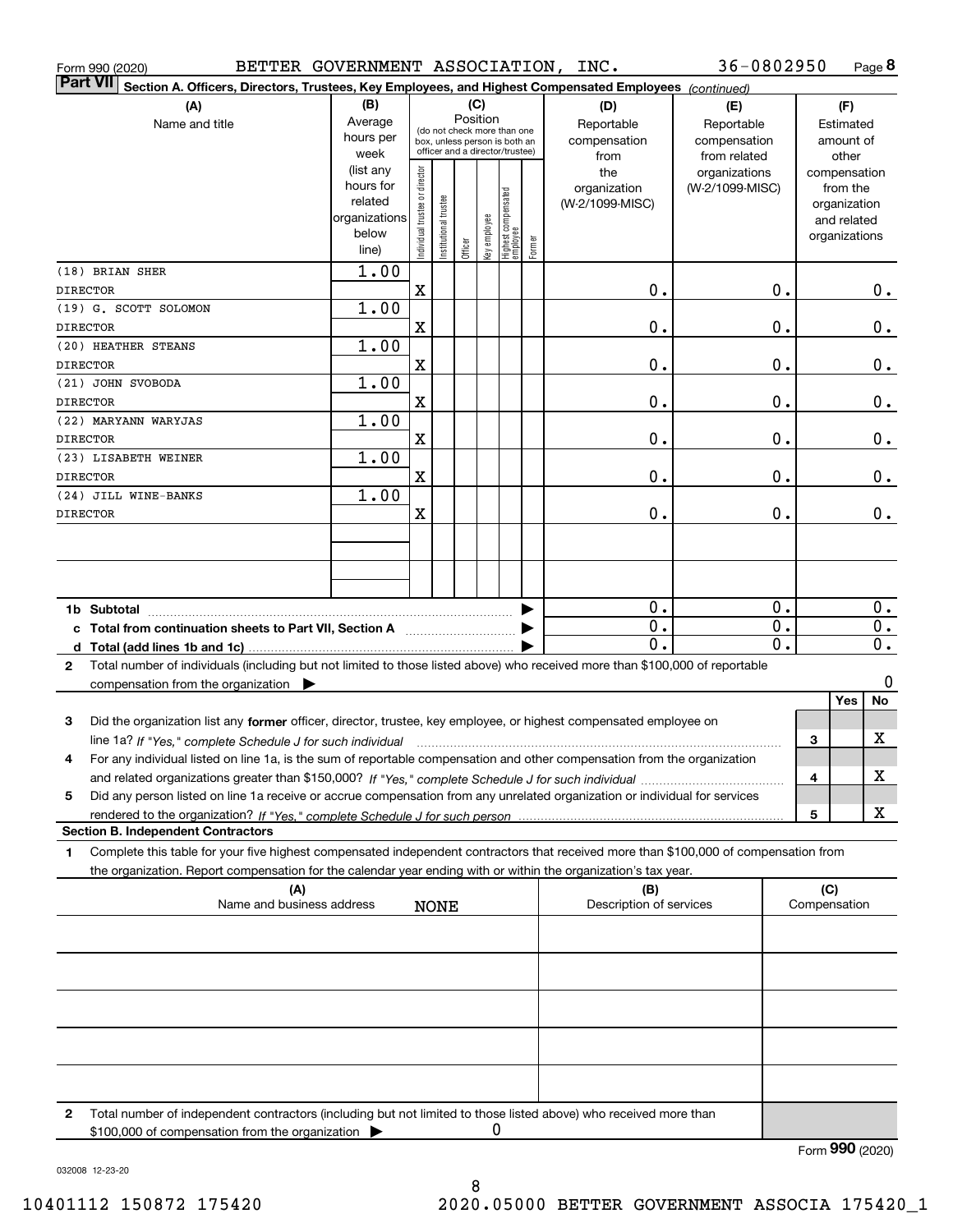|                                                           |                  |    | Form 990 (2020)                                                                                                        |                                                        | BETTER GOVERNMENT ASSOCIATION, |                      | INC.                                                | 36-0802950                    | Page 9                                                          |
|-----------------------------------------------------------|------------------|----|------------------------------------------------------------------------------------------------------------------------|--------------------------------------------------------|--------------------------------|----------------------|-----------------------------------------------------|-------------------------------|-----------------------------------------------------------------|
|                                                           | <b>Part VIII</b> |    | <b>Statement of Revenue</b>                                                                                            |                                                        |                                |                      |                                                     |                               |                                                                 |
|                                                           |                  |    | Check if Schedule O contains a response or note to any line in this Part VIII                                          |                                                        |                                |                      | $\overline{(\mathsf{B})}$ $\overline{(\mathsf{C})}$ |                               |                                                                 |
|                                                           |                  |    |                                                                                                                        |                                                        |                                | (A)<br>Total revenue | Related or exempt<br>function revenue               | Unrelated<br>business revenue | (D)<br>Revenue excluded<br>from tax under<br>sections 512 - 514 |
|                                                           |                  |    | 1 a Federated campaigns                                                                                                | 1a                                                     |                                |                      |                                                     |                               |                                                                 |
| Contributions, Gifts, Grants<br>and Other Similar Amounts |                  | b  | Membership dues                                                                                                        | 1 <sub>b</sub><br>$\ldots \ldots \ldots \ldots \ldots$ |                                |                      |                                                     |                               |                                                                 |
|                                                           |                  | с  | Fundraising events                                                                                                     | 1 <sub>c</sub>                                         | $\overline{623,663}$ .         |                      |                                                     |                               |                                                                 |
|                                                           |                  | d  | Related organizations                                                                                                  | 1 <sub>d</sub>                                         |                                |                      |                                                     |                               |                                                                 |
|                                                           |                  | е  | Government grants (contributions)                                                                                      | 1e                                                     |                                |                      |                                                     |                               |                                                                 |
|                                                           |                  | f  | All other contributions, gifts, grants, and                                                                            |                                                        |                                |                      |                                                     |                               |                                                                 |
|                                                           |                  |    | similar amounts not included above                                                                                     | 1f                                                     | 2,323,065.                     |                      |                                                     |                               |                                                                 |
|                                                           |                  | g  | Noncash contributions included in lines 1a-1f                                                                          | $1g$ s                                                 | 328,718.                       |                      |                                                     |                               |                                                                 |
|                                                           |                  |    |                                                                                                                        |                                                        |                                | 2,946,728.           |                                                     |                               |                                                                 |
|                                                           |                  |    |                                                                                                                        |                                                        | <b>Business Code</b>           |                      |                                                     |                               |                                                                 |
|                                                           |                  | 2a |                                                                                                                        |                                                        |                                |                      |                                                     |                               |                                                                 |
|                                                           |                  | b  | <u> 1989 - Johann Barn, fransk politik amerikansk politik (</u>                                                        |                                                        |                                |                      |                                                     |                               |                                                                 |
|                                                           |                  |    | <u> 1989 - Johann John Stone, markin fizikar (</u>                                                                     |                                                        |                                |                      |                                                     |                               |                                                                 |
| Program Service<br>Revenue                                |                  | с  | <u> Alexander (Alexander Alexander Alexander Alexander Alexander Alexander Alexander Alexander Alexander Alexander</u> |                                                        |                                |                      |                                                     |                               |                                                                 |
|                                                           |                  | d  | <u> 1989 - Johann Stein, mars an de Brasilia (b. 1989)</u>                                                             |                                                        |                                |                      |                                                     |                               |                                                                 |
|                                                           |                  | е  |                                                                                                                        |                                                        |                                |                      |                                                     |                               |                                                                 |
|                                                           |                  |    | f All other program service revenue                                                                                    |                                                        |                                |                      |                                                     |                               |                                                                 |
|                                                           | 3                | g  | Investment income (including dividends, interest, and                                                                  |                                                        |                                |                      |                                                     |                               |                                                                 |
|                                                           |                  |    |                                                                                                                        |                                                        |                                | 24,920.              |                                                     |                               | 24,920.                                                         |
|                                                           |                  |    |                                                                                                                        |                                                        |                                |                      |                                                     |                               |                                                                 |
|                                                           | 4                |    | Income from investment of tax-exempt bond proceeds                                                                     |                                                        |                                |                      |                                                     |                               |                                                                 |
|                                                           | 5                |    |                                                                                                                        | (i) Real                                               | (ii) Personal                  |                      |                                                     |                               |                                                                 |
|                                                           |                  |    |                                                                                                                        |                                                        |                                |                      |                                                     |                               |                                                                 |
|                                                           |                  |    | 6 a Gross rents                                                                                                        | 6a                                                     |                                |                      |                                                     |                               |                                                                 |
|                                                           |                  | b  | Less: rental expenses                                                                                                  | 6b                                                     |                                |                      |                                                     |                               |                                                                 |
|                                                           |                  | c  | Rental income or (loss)                                                                                                | 6с                                                     |                                |                      |                                                     |                               |                                                                 |
|                                                           |                  | d  | Net rental income or (loss)                                                                                            |                                                        |                                |                      |                                                     |                               |                                                                 |
|                                                           |                  |    | 7 a Gross amount from sales of                                                                                         | (i) Securities                                         | (ii) Other                     |                      |                                                     |                               |                                                                 |
|                                                           |                  |    | assets other than inventory                                                                                            | 7a 1237875.                                            |                                |                      |                                                     |                               |                                                                 |
|                                                           |                  |    | <b>b</b> Less: cost or other basis                                                                                     |                                                        |                                |                      |                                                     |                               |                                                                 |
| evenue                                                    |                  |    | and sales expenses                                                                                                     | $\vert$ 7b $\rm{\upmu}$ 219806.                        |                                |                      |                                                     |                               |                                                                 |
|                                                           |                  |    | c Gain or (loss)                                                                                                       | $ 7c $ 18,069.                                         |                                |                      |                                                     |                               |                                                                 |
|                                                           |                  |    |                                                                                                                        |                                                        |                                | 18,069.              |                                                     |                               | 18,069.                                                         |
| Other <sub>R</sub>                                        |                  |    | 8 a Gross income from fundraising events (not                                                                          |                                                        |                                |                      |                                                     |                               |                                                                 |
|                                                           |                  |    | including $$623, 663$ . of                                                                                             |                                                        |                                |                      |                                                     |                               |                                                                 |
|                                                           |                  |    | contributions reported on line 1c). See                                                                                |                                                        |                                |                      |                                                     |                               |                                                                 |
|                                                           |                  |    |                                                                                                                        |                                                        | 3,000.<br> 8a                  |                      |                                                     |                               |                                                                 |
|                                                           |                  |    |                                                                                                                        |                                                        | $8b$ 199,862.                  |                      |                                                     |                               |                                                                 |
|                                                           |                  |    |                                                                                                                        |                                                        |                                | $-196,862.$          |                                                     |                               | -196,862.                                                       |
|                                                           |                  |    | 9 a Gross income from gaming activities. See                                                                           |                                                        |                                |                      |                                                     |                               |                                                                 |
|                                                           |                  |    |                                                                                                                        |                                                        | 9a                             |                      |                                                     |                               |                                                                 |
|                                                           |                  |    | <b>b</b> Less: direct expenses <b>manually</b>                                                                         |                                                        | 9b                             |                      |                                                     |                               |                                                                 |
|                                                           |                  |    | c Net income or (loss) from gaming activities                                                                          |                                                        |                                |                      |                                                     |                               |                                                                 |
|                                                           |                  |    | 10 a Gross sales of inventory, less returns                                                                            |                                                        |                                |                      |                                                     |                               |                                                                 |
|                                                           |                  |    |                                                                                                                        |                                                        | 10a                            |                      |                                                     |                               |                                                                 |
|                                                           |                  |    | <b>b</b> Less: cost of goods sold                                                                                      |                                                        | 10 <sub>b</sub>                |                      |                                                     |                               |                                                                 |
|                                                           |                  |    | c Net income or (loss) from sales of inventory                                                                         |                                                        |                                |                      |                                                     |                               |                                                                 |
|                                                           |                  |    |                                                                                                                        |                                                        | <b>Business Code</b>           |                      |                                                     |                               |                                                                 |
|                                                           | 11 a             |    | <u> 1980 - Johann John Stone, markin fizikar (h. 1980).</u>                                                            |                                                        |                                |                      |                                                     |                               |                                                                 |
|                                                           |                  | b  | the contract of the contract of the contract of the contract of the contract of                                        |                                                        |                                |                      |                                                     |                               |                                                                 |
|                                                           |                  | c  | the control of the control of the control of the control of the control of                                             |                                                        |                                |                      |                                                     |                               |                                                                 |
| Miscellaneous<br>Revenue                                  |                  |    |                                                                                                                        |                                                        |                                |                      |                                                     |                               |                                                                 |
|                                                           |                  |    |                                                                                                                        |                                                        | $\blacktriangleright$          |                      |                                                     |                               |                                                                 |
|                                                           |                  |    |                                                                                                                        |                                                        | $\blacktriangleright$          | 2,792,855.           | 0.                                                  |                               | $0.$ -153,873.                                                  |
|                                                           | 12               |    |                                                                                                                        |                                                        |                                |                      |                                                     |                               |                                                                 |

<sup>032009 12-23-20</sup>

<sup>9</sup>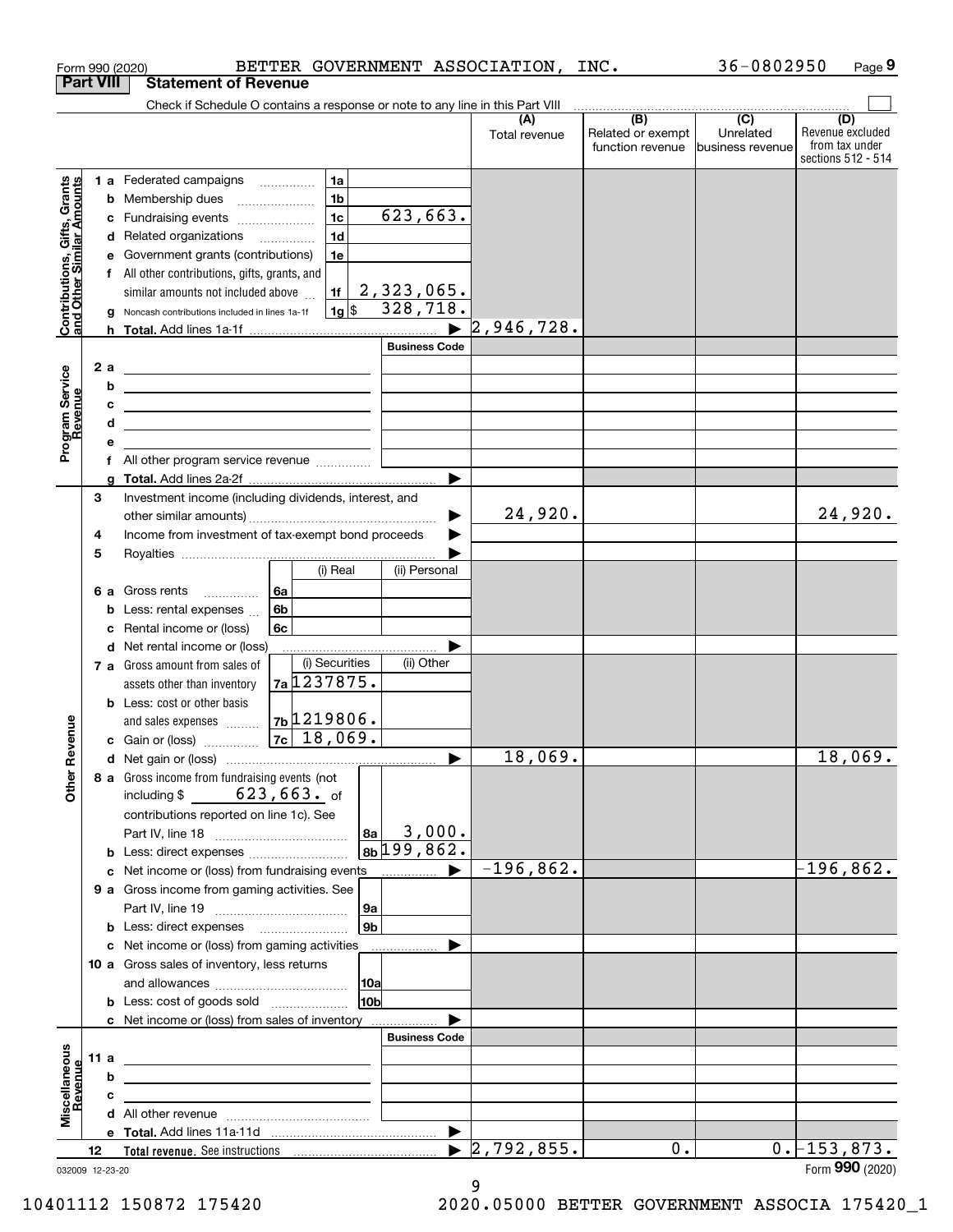Form 990 (2020) Page BETTER GOVERNMENT ASSOCIATION, INC. 36-0802950 **Part IX Statement of Functional Expenses**

|              | Section 501(c)(3) and 501(c)(4) organizations must complete all columns. All other organizations must complete column (A).                                                                                 |                       |                                    |                                           |                                |
|--------------|------------------------------------------------------------------------------------------------------------------------------------------------------------------------------------------------------------|-----------------------|------------------------------------|-------------------------------------------|--------------------------------|
|              | Check if Schedule O contains a response or note to any line in this Part IX                                                                                                                                |                       |                                    |                                           |                                |
|              | Do not include amounts reported on lines 6b,<br>7b, 8b, 9b, and 10b of Part VIII.                                                                                                                          | (A)<br>Total expenses | (B)<br>Program service<br>expenses | (C)<br>Management and<br>general expenses | (D)<br>Fundraising<br>expenses |
| 1.           | Grants and other assistance to domestic organizations                                                                                                                                                      |                       |                                    |                                           |                                |
|              | and domestic governments. See Part IV, line 21                                                                                                                                                             |                       |                                    |                                           |                                |
| $\mathbf{2}$ | Grants and other assistance to domestic                                                                                                                                                                    |                       |                                    |                                           |                                |
|              | individuals. See Part IV, line 22                                                                                                                                                                          |                       |                                    |                                           |                                |
| 3            | Grants and other assistance to foreign                                                                                                                                                                     |                       |                                    |                                           |                                |
|              | organizations, foreign governments, and foreign                                                                                                                                                            |                       |                                    |                                           |                                |
|              | individuals. See Part IV, lines 15 and 16                                                                                                                                                                  |                       |                                    |                                           |                                |
| 4            | Benefits paid to or for members                                                                                                                                                                            |                       |                                    |                                           |                                |
| 5            | Compensation of current officers, directors,                                                                                                                                                               |                       |                                    |                                           |                                |
|              | trustees, and key employees                                                                                                                                                                                |                       |                                    |                                           |                                |
| 6            | Compensation not included above to disqualified                                                                                                                                                            |                       |                                    |                                           |                                |
|              | persons (as defined under section 4958(f)(1)) and                                                                                                                                                          |                       |                                    |                                           |                                |
|              | persons described in section 4958(c)(3)(B)                                                                                                                                                                 |                       |                                    |                                           |                                |
| 7            |                                                                                                                                                                                                            | 1,715,434.            | 1,302,722.                         | 138,762.                                  | 273,950.                       |
| 8            | Pension plan accruals and contributions (include                                                                                                                                                           |                       |                                    |                                           |                                |
|              | section 401(k) and 403(b) employer contributions)                                                                                                                                                          | 41,024.               | 35,641.                            | 4,960.                                    | $\frac{423}{1,528}$ .          |
| 9            |                                                                                                                                                                                                            | 147,697.              | 128,311.                           | 17,858.                                   |                                |
| 10           |                                                                                                                                                                                                            | 107,696.              | 81,785.                            | 8,712.                                    | 17, 199.                       |
| 11           | Fees for services (nonemployees):                                                                                                                                                                          |                       |                                    |                                           |                                |
| а            |                                                                                                                                                                                                            |                       |                                    |                                           |                                |
| b            |                                                                                                                                                                                                            | 43,320.               | 36,779.                            | 3,422.                                    | 3,119.                         |
| с            |                                                                                                                                                                                                            | 83,880.               | $\overline{58, 224}$ .             | 20,718.                                   | 4,938.                         |
| d            |                                                                                                                                                                                                            |                       |                                    |                                           |                                |
| е            | Professional fundraising services. See Part IV, line 17                                                                                                                                                    |                       |                                    |                                           |                                |
| f            | Investment management fees                                                                                                                                                                                 | 9,817.                |                                    | 9,817.                                    |                                |
| g            | Other. (If line 11g amount exceeds 10% of line 25,                                                                                                                                                         |                       |                                    |                                           |                                |
|              | column (A) amount, list line 11g expenses on Sch 0.)                                                                                                                                                       |                       |                                    |                                           |                                |
| 12           |                                                                                                                                                                                                            | 75,629.               | 75,878.                            |                                           | $-249.$                        |
| 13           |                                                                                                                                                                                                            | $\overline{21,365}$ . | 17,277.                            | 1,501.                                    | 2,587.                         |
| 14           |                                                                                                                                                                                                            |                       |                                    |                                           |                                |
| 15           |                                                                                                                                                                                                            |                       |                                    |                                           |                                |
| 16           |                                                                                                                                                                                                            | 149,582.              | 126,995.                           | 11,817.                                   | 10,770.                        |
| 17           |                                                                                                                                                                                                            |                       |                                    |                                           |                                |
|              | Payments of travel or entertainment expenses                                                                                                                                                               |                       |                                    |                                           |                                |
|              | for any federal, state, or local public officials                                                                                                                                                          |                       |                                    |                                           |                                |
| 19           | Conferences, conventions, and meetings                                                                                                                                                                     | $\overline{5,353.}$   | 3,838.                             | 270.                                      | 1,245.                         |
| 20           | Interest                                                                                                                                                                                                   |                       |                                    |                                           |                                |
| 21           |                                                                                                                                                                                                            |                       |                                    |                                           |                                |
| 22           | Depreciation, depletion, and amortization                                                                                                                                                                  | 38,064.               | 32,316.                            | 3,007.                                    | 2,741.                         |
| 23           | Insurance                                                                                                                                                                                                  | 66,321.               | $\overline{56, 306}$ .             | $\overline{5,240}$ .                      | 4,775.                         |
| 24           | Other expenses. Itemize expenses not covered<br>above (List miscellaneous expenses on line 24e. If<br>line 24e amount exceeds 10% of line 25, column (A)<br>amount, list line 24e expenses on Schedule O.) |                       |                                    |                                           |                                |
| a            | INVESTIGATIVE                                                                                                                                                                                              | 95,386.               | 95,386.                            |                                           |                                |
| b            | POLICY & GOV. AFFAIRS                                                                                                                                                                                      | 47,841.               | 47,841.                            |                                           |                                |
| с            |                                                                                                                                                                                                            |                       |                                    |                                           |                                |
| d            |                                                                                                                                                                                                            |                       |                                    |                                           |                                |
|              | e All other expenses                                                                                                                                                                                       | 74,550.               | 60,089.                            | 4,326.                                    | 10, 135.                       |
| 25           | Total functional expenses. Add lines 1 through 24e                                                                                                                                                         | 2,722,959.            | 2,159,388.                         | 230,410.                                  | 333,161.                       |
| 26           | Joint costs. Complete this line only if the organization                                                                                                                                                   |                       |                                    |                                           |                                |
|              | reported in column (B) joint costs from a combined                                                                                                                                                         |                       |                                    |                                           |                                |
|              | educational campaign and fundraising solicitation.                                                                                                                                                         |                       |                                    |                                           |                                |
|              | Check here         if following SOP 98-2 (ASC 958-720)                                                                                                                                                     |                       |                                    |                                           |                                |

10

032010 12-23-20

Form (2020) **990**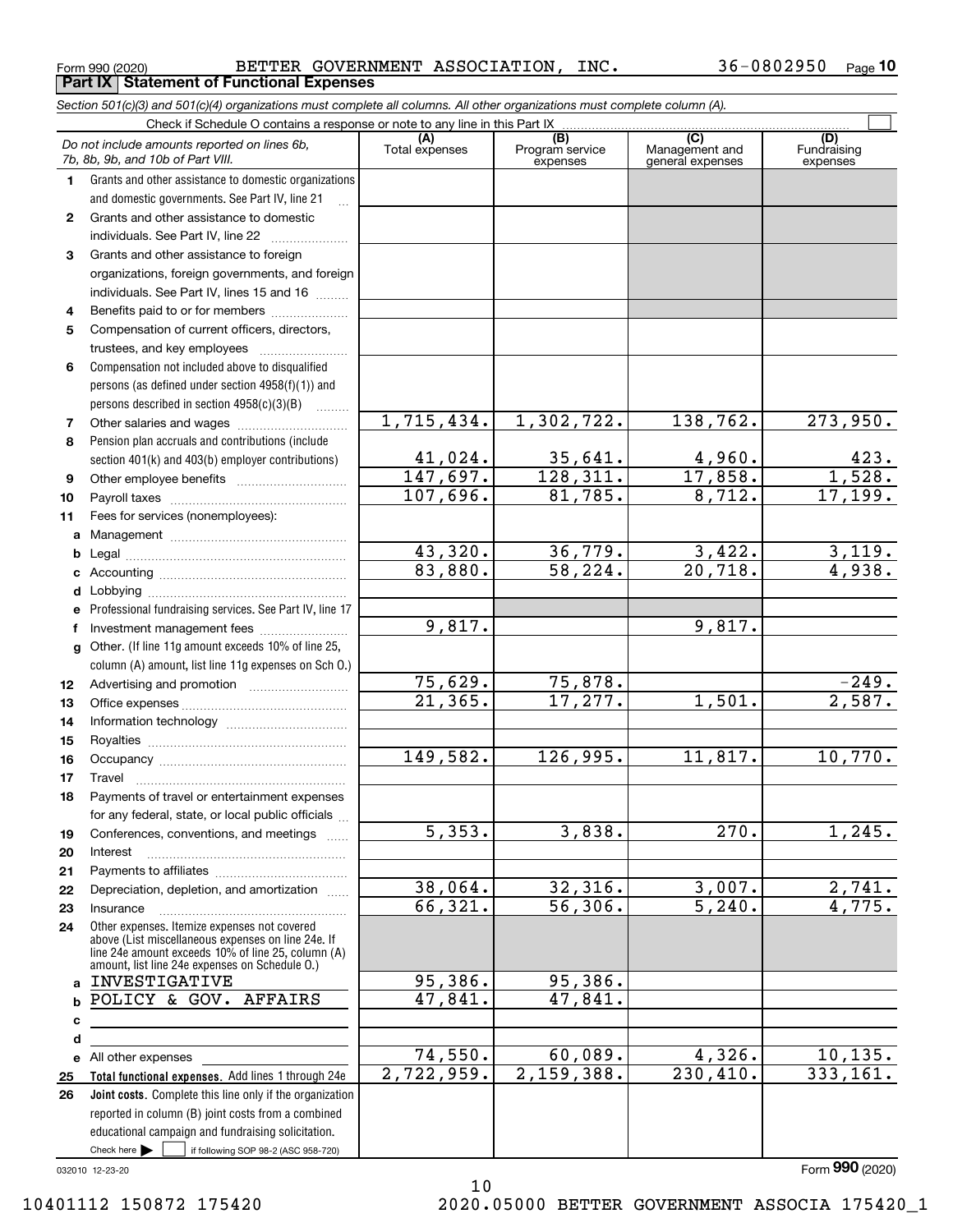#### Form 990 (2020) Page BETTER GOVERNMENT ASSOCIATION, INC. 36-0802950

 $\mathcal{L}^{\text{max}}$ 

|                             |          |                                                                                                                                                                                                                                |                 |                           | (A)<br>Beginning of year |                | (B)<br>End of year           |
|-----------------------------|----------|--------------------------------------------------------------------------------------------------------------------------------------------------------------------------------------------------------------------------------|-----------------|---------------------------|--------------------------|----------------|------------------------------|
|                             | 1        |                                                                                                                                                                                                                                |                 |                           | 664,565.                 | $\blacksquare$ | 418,730.                     |
|                             | 2        |                                                                                                                                                                                                                                |                 |                           |                          | $\mathbf{2}$   |                              |
|                             | з        |                                                                                                                                                                                                                                |                 |                           | 343,000.                 | $\mathbf{3}$   | 875,000.                     |
|                             | 4        |                                                                                                                                                                                                                                |                 |                           | 4                        |                |                              |
|                             | 5        | Loans and other receivables from any current or former officer, director,                                                                                                                                                      |                 |                           |                          |                |                              |
|                             |          | trustee, key employee, creator or founder, substantial contributor, or 35%                                                                                                                                                     |                 |                           |                          |                |                              |
|                             |          | controlled entity or family member of any of these persons                                                                                                                                                                     |                 |                           |                          | 5              |                              |
|                             | 6        | Loans and other receivables from other disqualified persons (as defined                                                                                                                                                        |                 |                           |                          |                |                              |
|                             |          | under section $4958(f)(1)$ , and persons described in section $4958(c)(3)(B)$                                                                                                                                                  | $\ldots$        |                           | 6                        |                |                              |
|                             | 7        |                                                                                                                                                                                                                                |                 |                           |                          | $\overline{7}$ |                              |
| Assets                      | 8        |                                                                                                                                                                                                                                |                 |                           |                          | 8              |                              |
|                             | 9        | Prepaid expenses and deferred charges                                                                                                                                                                                          |                 |                           | 44,870.                  | $\mathbf{9}$   | 19,086.                      |
|                             |          | 10a Land, buildings, and equipment: cost or other                                                                                                                                                                              |                 |                           |                          |                |                              |
|                             |          | basis. Complete Part VI of Schedule D  10a                                                                                                                                                                                     | 10 <sub>b</sub> | $\frac{266,920}{216,701}$ |                          |                |                              |
|                             |          | <b>b</b> Less: accumulated depreciation<br>$\ldots \ldots \ldots \ldots$                                                                                                                                                       |                 | 45,825.                   | 10 <sub>c</sub>          | 50, 219.       |                              |
|                             | 11       |                                                                                                                                                                                                                                |                 |                           | 1,810,890.               | 11             | 2,312,616.                   |
|                             | 12       |                                                                                                                                                                                                                                |                 |                           | 384,683.                 | 12             | 393, 269.                    |
|                             | 13       |                                                                                                                                                                                                                                |                 |                           | 13                       |                |                              |
|                             | 14       |                                                                                                                                                                                                                                |                 | 22,809.                   | 14                       | 2,723.         |                              |
|                             | 15       |                                                                                                                                                                                                                                |                 | 15                        |                          |                |                              |
|                             | 16       |                                                                                                                                                                                                                                |                 |                           | 3, 316, 642.<br>46,494.  | 16             | 4,071,643.<br>80, 218.       |
|                             | 17       |                                                                                                                                                                                                                                |                 |                           |                          | 17             |                              |
|                             | 18       |                                                                                                                                                                                                                                |                 | 18                        |                          |                |                              |
|                             | 19       | Deferred revenue manual contracts and contracts are all the manual contracts and contracts are contracted and contracts are contracted and contract are contracted and contract are contracted and contract are contracted and |                 |                           | 19                       |                |                              |
|                             | 20       |                                                                                                                                                                                                                                |                 |                           | 20                       |                |                              |
|                             | 21<br>22 | Escrow or custodial account liability. Complete Part IV of Schedule D<br>Loans and other payables to any current or former officer, director,                                                                                  |                 | 1.1.1.1.1.1.1.1.1.1       |                          | 21             |                              |
| Liabilities                 |          | trustee, key employee, creator or founder, substantial contributor, or 35%                                                                                                                                                     |                 |                           |                          |                |                              |
|                             |          | controlled entity or family member of any of these persons                                                                                                                                                                     |                 |                           |                          | 22             |                              |
|                             | 23       |                                                                                                                                                                                                                                |                 |                           |                          | 23             |                              |
|                             | 24       | Unsecured notes and loans payable to unrelated third parties                                                                                                                                                                   |                 |                           |                          | 24             | 413,400.                     |
|                             | 25       | Other liabilities (including federal income tax, payables to related third                                                                                                                                                     |                 |                           |                          |                |                              |
|                             |          | parties, and other liabilities not included on lines 17-24). Complete Part X                                                                                                                                                   |                 |                           |                          |                |                              |
|                             |          | of Schedule D                                                                                                                                                                                                                  |                 |                           | 13, 125.                 | 25             | 111,270.                     |
|                             | 26       |                                                                                                                                                                                                                                |                 |                           | 59,619.                  | 26             | 604,888.                     |
|                             |          | Organizations that follow FASB ASC 958, check here $\blacktriangleright \boxed{X}$                                                                                                                                             |                 |                           |                          |                |                              |
|                             |          | and complete lines 27, 28, 32, and 33.                                                                                                                                                                                         |                 |                           |                          |                |                              |
|                             | 27       |                                                                                                                                                                                                                                |                 |                           | 2,516,731.               | 27             | $2,270,294.$<br>$1,196,461.$ |
|                             | 28       |                                                                                                                                                                                                                                |                 |                           | 740, 292.                | 28             |                              |
|                             |          | Organizations that do not follow FASB ASC 958, check here ▶ □                                                                                                                                                                  |                 |                           |                          |                |                              |
|                             |          | and complete lines 29 through 33.                                                                                                                                                                                              |                 |                           |                          |                |                              |
|                             | 29       |                                                                                                                                                                                                                                |                 |                           |                          | 29             |                              |
| Net Assets or Fund Balances | 30       | Paid-in or capital surplus, or land, building, or equipment fund                                                                                                                                                               |                 |                           |                          | 30             |                              |
|                             | 31       | Retained earnings, endowment, accumulated income, or other funds                                                                                                                                                               |                 |                           |                          | 31             |                              |
|                             | 32       |                                                                                                                                                                                                                                |                 |                           | 3, 257, 023.             | 32             | 3,466,755.                   |
|                             | 33       |                                                                                                                                                                                                                                |                 |                           | 3, 316, 642.             | 33             | $\overline{4,071,643.}$      |
|                             |          |                                                                                                                                                                                                                                |                 |                           |                          |                | Form 990 (2020)              |

**Part X Balance Sheet**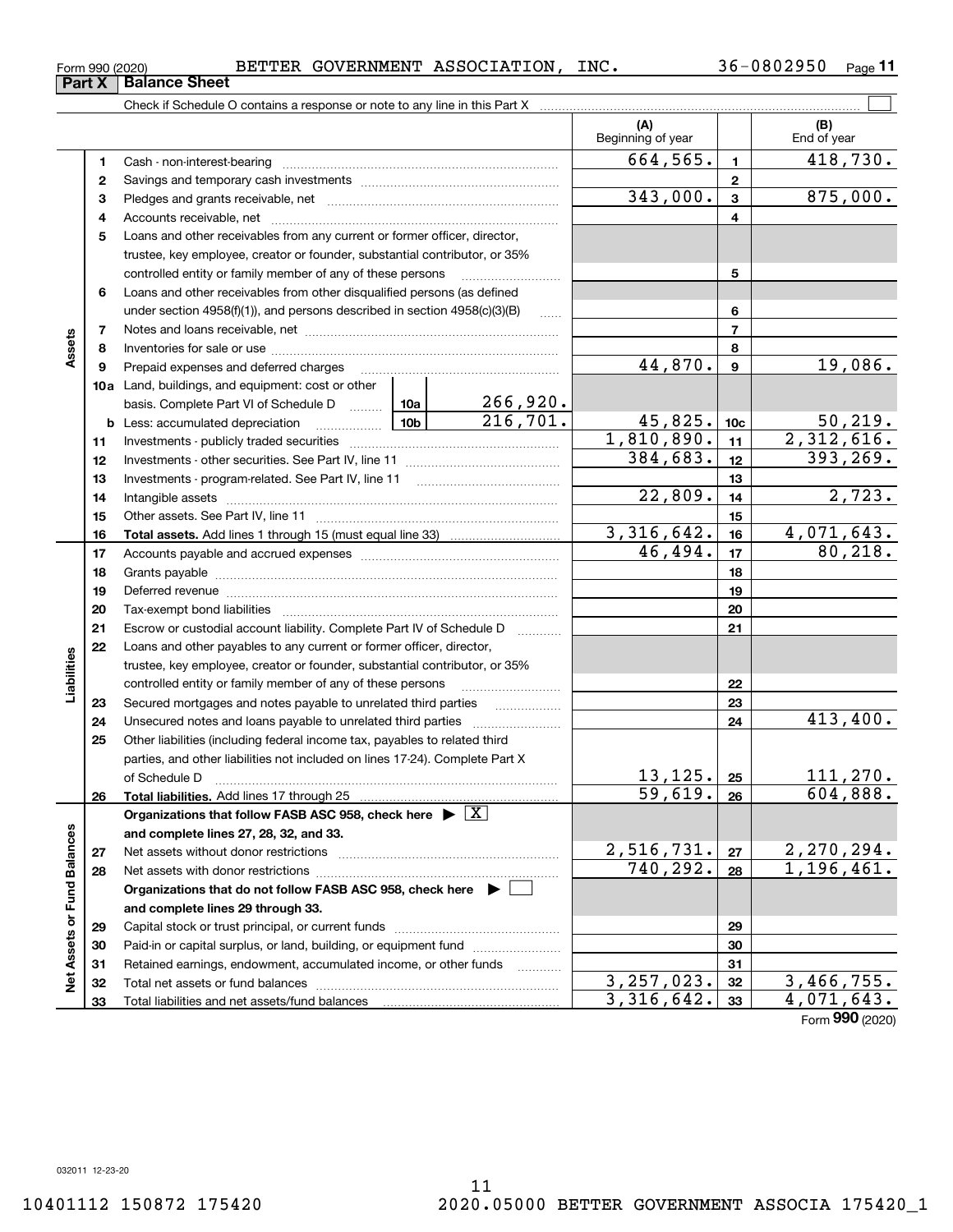| <b>Part XI Reconciliation of Net Assets</b><br>2,792,855.<br>1.<br>1<br>2,722,959.<br>Total expenses (must equal Part IX, column (A), line 25)<br>$\overline{2}$<br>2<br>69,896.<br>Revenue less expenses. Subtract line 2 from line 1<br>3<br>З<br>3, 257, 023.<br>$\overline{\mathbf{4}}$<br>4<br>139,836.<br>5<br>Net unrealized gains (losses) on investments<br>5<br>6<br>6<br>$\overline{7}$<br>7<br>8<br>8<br>0.<br>Other changes in net assets or fund balances (explain on Schedule O)<br>9<br>9<br>Net assets or fund balances at end of year. Combine lines 3 through 9 (must equal Part X, line 32,<br>10<br>3,466,755.<br>10<br>Part XII Financial Statements and Reporting<br><b>No</b><br><b>Yes</b><br>$\overline{X}$ Accrual<br>Accounting method used to prepare the Form 990: <u>[</u> Cash<br>Other<br>1<br>If the organization changed its method of accounting from a prior year or checked "Other," explain in Schedule O.<br>х<br>2a Were the organization's financial statements compiled or reviewed by an independent accountant?<br>2a<br>If "Yes," check a box below to indicate whether the financial statements for the year were compiled or reviewed on a<br>separate basis, consolidated basis, or both:<br>Both consolidated and separate basis<br>Separate basis<br>Consolidated basis<br>Х<br><b>b</b> Were the organization's financial statements audited by an independent accountant?<br>2 <sub>b</sub><br>If "Yes," check a box below to indicate whether the financial statements for the year were audited on a separate basis,<br>consolidated basis, or both:<br>$X$ Separate basis<br><b>Consolidated basis</b><br>Both consolidated and separate basis<br>c If "Yes" to line 2a or 2b, does the organization have a committee that assumes responsibility for oversight of the audit,<br>x<br>2c<br>If the organization changed either its oversight process or selection process during the tax year, explain on Schedule O.<br>3a As a result of a federal award, was the organization required to undergo an audit or audits as set forth in the Single Audit<br>Χ<br>За<br><b>b</b> If "Yes," did the organization undergo the required audit or audits? If the organization did not undergo the required audit | BETTER GOVERNMENT ASSOCIATION, INC.<br>Form 990 (2020) | 36-0802950 | Page $12$ |
|---------------------------------------------------------------------------------------------------------------------------------------------------------------------------------------------------------------------------------------------------------------------------------------------------------------------------------------------------------------------------------------------------------------------------------------------------------------------------------------------------------------------------------------------------------------------------------------------------------------------------------------------------------------------------------------------------------------------------------------------------------------------------------------------------------------------------------------------------------------------------------------------------------------------------------------------------------------------------------------------------------------------------------------------------------------------------------------------------------------------------------------------------------------------------------------------------------------------------------------------------------------------------------------------------------------------------------------------------------------------------------------------------------------------------------------------------------------------------------------------------------------------------------------------------------------------------------------------------------------------------------------------------------------------------------------------------------------------------------------------------------------------------------------------------------------------------------------------------------------------------------------------------------------------------------------------------------------------------------------------------------------------------------------------------------------------------------------------------------------------------------------------------------------------------------------------------------------------------------------------------------------------|--------------------------------------------------------|------------|-----------|
|                                                                                                                                                                                                                                                                                                                                                                                                                                                                                                                                                                                                                                                                                                                                                                                                                                                                                                                                                                                                                                                                                                                                                                                                                                                                                                                                                                                                                                                                                                                                                                                                                                                                                                                                                                                                                                                                                                                                                                                                                                                                                                                                                                                                                                                                     |                                                        |            |           |
|                                                                                                                                                                                                                                                                                                                                                                                                                                                                                                                                                                                                                                                                                                                                                                                                                                                                                                                                                                                                                                                                                                                                                                                                                                                                                                                                                                                                                                                                                                                                                                                                                                                                                                                                                                                                                                                                                                                                                                                                                                                                                                                                                                                                                                                                     |                                                        |            |           |
|                                                                                                                                                                                                                                                                                                                                                                                                                                                                                                                                                                                                                                                                                                                                                                                                                                                                                                                                                                                                                                                                                                                                                                                                                                                                                                                                                                                                                                                                                                                                                                                                                                                                                                                                                                                                                                                                                                                                                                                                                                                                                                                                                                                                                                                                     |                                                        |            |           |
|                                                                                                                                                                                                                                                                                                                                                                                                                                                                                                                                                                                                                                                                                                                                                                                                                                                                                                                                                                                                                                                                                                                                                                                                                                                                                                                                                                                                                                                                                                                                                                                                                                                                                                                                                                                                                                                                                                                                                                                                                                                                                                                                                                                                                                                                     |                                                        |            |           |
|                                                                                                                                                                                                                                                                                                                                                                                                                                                                                                                                                                                                                                                                                                                                                                                                                                                                                                                                                                                                                                                                                                                                                                                                                                                                                                                                                                                                                                                                                                                                                                                                                                                                                                                                                                                                                                                                                                                                                                                                                                                                                                                                                                                                                                                                     |                                                        |            |           |
|                                                                                                                                                                                                                                                                                                                                                                                                                                                                                                                                                                                                                                                                                                                                                                                                                                                                                                                                                                                                                                                                                                                                                                                                                                                                                                                                                                                                                                                                                                                                                                                                                                                                                                                                                                                                                                                                                                                                                                                                                                                                                                                                                                                                                                                                     |                                                        |            |           |
|                                                                                                                                                                                                                                                                                                                                                                                                                                                                                                                                                                                                                                                                                                                                                                                                                                                                                                                                                                                                                                                                                                                                                                                                                                                                                                                                                                                                                                                                                                                                                                                                                                                                                                                                                                                                                                                                                                                                                                                                                                                                                                                                                                                                                                                                     |                                                        |            |           |
|                                                                                                                                                                                                                                                                                                                                                                                                                                                                                                                                                                                                                                                                                                                                                                                                                                                                                                                                                                                                                                                                                                                                                                                                                                                                                                                                                                                                                                                                                                                                                                                                                                                                                                                                                                                                                                                                                                                                                                                                                                                                                                                                                                                                                                                                     |                                                        |            |           |
|                                                                                                                                                                                                                                                                                                                                                                                                                                                                                                                                                                                                                                                                                                                                                                                                                                                                                                                                                                                                                                                                                                                                                                                                                                                                                                                                                                                                                                                                                                                                                                                                                                                                                                                                                                                                                                                                                                                                                                                                                                                                                                                                                                                                                                                                     |                                                        |            |           |
|                                                                                                                                                                                                                                                                                                                                                                                                                                                                                                                                                                                                                                                                                                                                                                                                                                                                                                                                                                                                                                                                                                                                                                                                                                                                                                                                                                                                                                                                                                                                                                                                                                                                                                                                                                                                                                                                                                                                                                                                                                                                                                                                                                                                                                                                     |                                                        |            |           |
|                                                                                                                                                                                                                                                                                                                                                                                                                                                                                                                                                                                                                                                                                                                                                                                                                                                                                                                                                                                                                                                                                                                                                                                                                                                                                                                                                                                                                                                                                                                                                                                                                                                                                                                                                                                                                                                                                                                                                                                                                                                                                                                                                                                                                                                                     |                                                        |            |           |
|                                                                                                                                                                                                                                                                                                                                                                                                                                                                                                                                                                                                                                                                                                                                                                                                                                                                                                                                                                                                                                                                                                                                                                                                                                                                                                                                                                                                                                                                                                                                                                                                                                                                                                                                                                                                                                                                                                                                                                                                                                                                                                                                                                                                                                                                     |                                                        |            |           |
|                                                                                                                                                                                                                                                                                                                                                                                                                                                                                                                                                                                                                                                                                                                                                                                                                                                                                                                                                                                                                                                                                                                                                                                                                                                                                                                                                                                                                                                                                                                                                                                                                                                                                                                                                                                                                                                                                                                                                                                                                                                                                                                                                                                                                                                                     |                                                        |            |           |
|                                                                                                                                                                                                                                                                                                                                                                                                                                                                                                                                                                                                                                                                                                                                                                                                                                                                                                                                                                                                                                                                                                                                                                                                                                                                                                                                                                                                                                                                                                                                                                                                                                                                                                                                                                                                                                                                                                                                                                                                                                                                                                                                                                                                                                                                     |                                                        |            |           |
|                                                                                                                                                                                                                                                                                                                                                                                                                                                                                                                                                                                                                                                                                                                                                                                                                                                                                                                                                                                                                                                                                                                                                                                                                                                                                                                                                                                                                                                                                                                                                                                                                                                                                                                                                                                                                                                                                                                                                                                                                                                                                                                                                                                                                                                                     |                                                        |            |           |
|                                                                                                                                                                                                                                                                                                                                                                                                                                                                                                                                                                                                                                                                                                                                                                                                                                                                                                                                                                                                                                                                                                                                                                                                                                                                                                                                                                                                                                                                                                                                                                                                                                                                                                                                                                                                                                                                                                                                                                                                                                                                                                                                                                                                                                                                     |                                                        |            |           |
|                                                                                                                                                                                                                                                                                                                                                                                                                                                                                                                                                                                                                                                                                                                                                                                                                                                                                                                                                                                                                                                                                                                                                                                                                                                                                                                                                                                                                                                                                                                                                                                                                                                                                                                                                                                                                                                                                                                                                                                                                                                                                                                                                                                                                                                                     |                                                        |            |           |
|                                                                                                                                                                                                                                                                                                                                                                                                                                                                                                                                                                                                                                                                                                                                                                                                                                                                                                                                                                                                                                                                                                                                                                                                                                                                                                                                                                                                                                                                                                                                                                                                                                                                                                                                                                                                                                                                                                                                                                                                                                                                                                                                                                                                                                                                     |                                                        |            |           |
|                                                                                                                                                                                                                                                                                                                                                                                                                                                                                                                                                                                                                                                                                                                                                                                                                                                                                                                                                                                                                                                                                                                                                                                                                                                                                                                                                                                                                                                                                                                                                                                                                                                                                                                                                                                                                                                                                                                                                                                                                                                                                                                                                                                                                                                                     |                                                        |            |           |
|                                                                                                                                                                                                                                                                                                                                                                                                                                                                                                                                                                                                                                                                                                                                                                                                                                                                                                                                                                                                                                                                                                                                                                                                                                                                                                                                                                                                                                                                                                                                                                                                                                                                                                                                                                                                                                                                                                                                                                                                                                                                                                                                                                                                                                                                     |                                                        |            |           |
|                                                                                                                                                                                                                                                                                                                                                                                                                                                                                                                                                                                                                                                                                                                                                                                                                                                                                                                                                                                                                                                                                                                                                                                                                                                                                                                                                                                                                                                                                                                                                                                                                                                                                                                                                                                                                                                                                                                                                                                                                                                                                                                                                                                                                                                                     |                                                        |            |           |
|                                                                                                                                                                                                                                                                                                                                                                                                                                                                                                                                                                                                                                                                                                                                                                                                                                                                                                                                                                                                                                                                                                                                                                                                                                                                                                                                                                                                                                                                                                                                                                                                                                                                                                                                                                                                                                                                                                                                                                                                                                                                                                                                                                                                                                                                     |                                                        |            |           |
|                                                                                                                                                                                                                                                                                                                                                                                                                                                                                                                                                                                                                                                                                                                                                                                                                                                                                                                                                                                                                                                                                                                                                                                                                                                                                                                                                                                                                                                                                                                                                                                                                                                                                                                                                                                                                                                                                                                                                                                                                                                                                                                                                                                                                                                                     |                                                        |            |           |
|                                                                                                                                                                                                                                                                                                                                                                                                                                                                                                                                                                                                                                                                                                                                                                                                                                                                                                                                                                                                                                                                                                                                                                                                                                                                                                                                                                                                                                                                                                                                                                                                                                                                                                                                                                                                                                                                                                                                                                                                                                                                                                                                                                                                                                                                     |                                                        |            |           |
|                                                                                                                                                                                                                                                                                                                                                                                                                                                                                                                                                                                                                                                                                                                                                                                                                                                                                                                                                                                                                                                                                                                                                                                                                                                                                                                                                                                                                                                                                                                                                                                                                                                                                                                                                                                                                                                                                                                                                                                                                                                                                                                                                                                                                                                                     |                                                        |            |           |
|                                                                                                                                                                                                                                                                                                                                                                                                                                                                                                                                                                                                                                                                                                                                                                                                                                                                                                                                                                                                                                                                                                                                                                                                                                                                                                                                                                                                                                                                                                                                                                                                                                                                                                                                                                                                                                                                                                                                                                                                                                                                                                                                                                                                                                                                     |                                                        |            |           |
|                                                                                                                                                                                                                                                                                                                                                                                                                                                                                                                                                                                                                                                                                                                                                                                                                                                                                                                                                                                                                                                                                                                                                                                                                                                                                                                                                                                                                                                                                                                                                                                                                                                                                                                                                                                                                                                                                                                                                                                                                                                                                                                                                                                                                                                                     |                                                        |            |           |
|                                                                                                                                                                                                                                                                                                                                                                                                                                                                                                                                                                                                                                                                                                                                                                                                                                                                                                                                                                                                                                                                                                                                                                                                                                                                                                                                                                                                                                                                                                                                                                                                                                                                                                                                                                                                                                                                                                                                                                                                                                                                                                                                                                                                                                                                     |                                                        |            |           |
|                                                                                                                                                                                                                                                                                                                                                                                                                                                                                                                                                                                                                                                                                                                                                                                                                                                                                                                                                                                                                                                                                                                                                                                                                                                                                                                                                                                                                                                                                                                                                                                                                                                                                                                                                                                                                                                                                                                                                                                                                                                                                                                                                                                                                                                                     |                                                        |            |           |
|                                                                                                                                                                                                                                                                                                                                                                                                                                                                                                                                                                                                                                                                                                                                                                                                                                                                                                                                                                                                                                                                                                                                                                                                                                                                                                                                                                                                                                                                                                                                                                                                                                                                                                                                                                                                                                                                                                                                                                                                                                                                                                                                                                                                                                                                     |                                                        |            |           |
|                                                                                                                                                                                                                                                                                                                                                                                                                                                                                                                                                                                                                                                                                                                                                                                                                                                                                                                                                                                                                                                                                                                                                                                                                                                                                                                                                                                                                                                                                                                                                                                                                                                                                                                                                                                                                                                                                                                                                                                                                                                                                                                                                                                                                                                                     |                                                        |            |           |
|                                                                                                                                                                                                                                                                                                                                                                                                                                                                                                                                                                                                                                                                                                                                                                                                                                                                                                                                                                                                                                                                                                                                                                                                                                                                                                                                                                                                                                                                                                                                                                                                                                                                                                                                                                                                                                                                                                                                                                                                                                                                                                                                                                                                                                                                     |                                                        |            |           |
|                                                                                                                                                                                                                                                                                                                                                                                                                                                                                                                                                                                                                                                                                                                                                                                                                                                                                                                                                                                                                                                                                                                                                                                                                                                                                                                                                                                                                                                                                                                                                                                                                                                                                                                                                                                                                                                                                                                                                                                                                                                                                                                                                                                                                                                                     |                                                        |            |           |
| 3b<br>^^^                                                                                                                                                                                                                                                                                                                                                                                                                                                                                                                                                                                                                                                                                                                                                                                                                                                                                                                                                                                                                                                                                                                                                                                                                                                                                                                                                                                                                                                                                                                                                                                                                                                                                                                                                                                                                                                                                                                                                                                                                                                                                                                                                                                                                                                           |                                                        |            |           |

Form (2020) **990**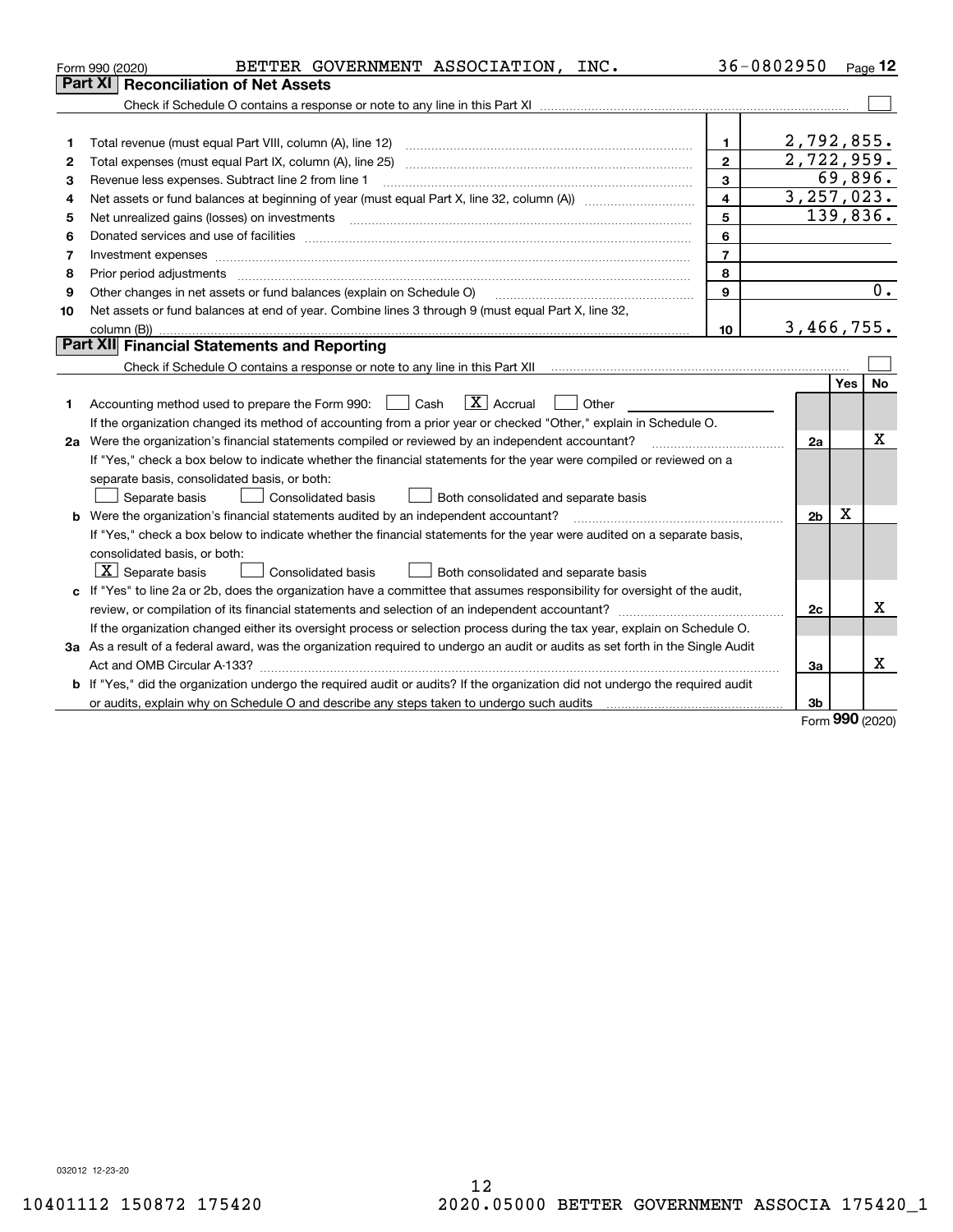| <b>SCHEDULE A</b> |
|-------------------|
|-------------------|

**(Form 990 or 990-EZ)**

# **Public Charity Status and Public Support**

**Complete if the organization is a section 501(c)(3) organization or a section 4947(a)(1) nonexempt charitable trust.**

| OMB No 1545-0047                  |
|-----------------------------------|
| 2020                              |
| <b>Open to Public</b><br>cnootion |

|                                                                                                    | Internal Revenue Service |                                                                                                                                                                | Department of the Treasury |                                             |                                                                                    | Attach to Form 990 or Form 990-EZ.                                                                                                           |     |                                   |                                       |  | <b>Open to Public</b><br>Inspection |
|----------------------------------------------------------------------------------------------------|--------------------------|----------------------------------------------------------------------------------------------------------------------------------------------------------------|----------------------------|---------------------------------------------|------------------------------------------------------------------------------------|----------------------------------------------------------------------------------------------------------------------------------------------|-----|-----------------------------------|---------------------------------------|--|-------------------------------------|
| Go to www.irs.gov/Form990 for instructions and the latest information.<br>Name of the organization |                          |                                                                                                                                                                |                            |                                             |                                                                                    |                                                                                                                                              |     |                                   | <b>Employer identification number</b> |  |                                     |
|                                                                                                    |                          |                                                                                                                                                                |                            |                                             |                                                                                    | BETTER GOVERNMENT ASSOCIATION, INC.                                                                                                          |     |                                   |                                       |  | 36-0802950                          |
|                                                                                                    | Part I                   |                                                                                                                                                                |                            |                                             |                                                                                    | Reason for Public Charity Status. (All organizations must complete this part.) See instructions.                                             |     |                                   |                                       |  |                                     |
|                                                                                                    |                          |                                                                                                                                                                |                            |                                             |                                                                                    | The organization is not a private foundation because it is: (For lines 1 through 12, check only one box.)                                    |     |                                   |                                       |  |                                     |
| 1                                                                                                  |                          |                                                                                                                                                                |                            |                                             |                                                                                    | A church, convention of churches, or association of churches described in section 170(b)(1)(A)(i).                                           |     |                                   |                                       |  |                                     |
| 2                                                                                                  |                          |                                                                                                                                                                |                            |                                             |                                                                                    | A school described in section 170(b)(1)(A)(ii). (Attach Schedule E (Form 990 or 990-EZ).)                                                    |     |                                   |                                       |  |                                     |
| 3                                                                                                  |                          |                                                                                                                                                                |                            |                                             |                                                                                    | A hospital or a cooperative hospital service organization described in section 170(b)(1)(A)(iii).                                            |     |                                   |                                       |  |                                     |
|                                                                                                    |                          |                                                                                                                                                                |                            |                                             |                                                                                    |                                                                                                                                              |     |                                   |                                       |  |                                     |
|                                                                                                    |                          | A medical research organization operated in conjunction with a hospital described in section 170(b)(1)(A)(iii). Enter the hospital's name,<br>city, and state: |                            |                                             |                                                                                    |                                                                                                                                              |     |                                   |                                       |  |                                     |
| 5                                                                                                  |                          | An organization operated for the benefit of a college or university owned or operated by a governmental unit described in                                      |                            |                                             |                                                                                    |                                                                                                                                              |     |                                   |                                       |  |                                     |
|                                                                                                    |                          |                                                                                                                                                                |                            |                                             | section 170(b)(1)(A)(iv). (Complete Part II.)                                      |                                                                                                                                              |     |                                   |                                       |  |                                     |
| 6                                                                                                  |                          |                                                                                                                                                                |                            |                                             |                                                                                    | A federal, state, or local government or governmental unit described in section 170(b)(1)(A)(v).                                             |     |                                   |                                       |  |                                     |
|                                                                                                    | $7 \mid X \mid$          |                                                                                                                                                                |                            |                                             |                                                                                    | An organization that normally receives a substantial part of its support from a governmental unit or from the general public described in    |     |                                   |                                       |  |                                     |
|                                                                                                    |                          |                                                                                                                                                                |                            |                                             | section 170(b)(1)(A)(vi). (Complete Part II.)                                      |                                                                                                                                              |     |                                   |                                       |  |                                     |
| 8                                                                                                  |                          |                                                                                                                                                                |                            |                                             |                                                                                    | A community trust described in section 170(b)(1)(A)(vi). (Complete Part II.)                                                                 |     |                                   |                                       |  |                                     |
| 9                                                                                                  |                          |                                                                                                                                                                |                            |                                             |                                                                                    | An agricultural research organization described in section 170(b)(1)(A)(ix) operated in conjunction with a land-grant college                |     |                                   |                                       |  |                                     |
|                                                                                                    |                          |                                                                                                                                                                |                            |                                             |                                                                                    | or university or a non-land-grant college of agriculture (see instructions). Enter the name, city, and state of the college or               |     |                                   |                                       |  |                                     |
|                                                                                                    |                          |                                                                                                                                                                | university:                |                                             |                                                                                    |                                                                                                                                              |     |                                   |                                       |  |                                     |
| 10                                                                                                 |                          |                                                                                                                                                                |                            |                                             |                                                                                    | An organization that normally receives (1) more than 33 1/3% of its support from contributions, membership fees, and gross receipts from     |     |                                   |                                       |  |                                     |
|                                                                                                    |                          |                                                                                                                                                                |                            |                                             |                                                                                    | activities related to its exempt functions, subject to certain exceptions; and (2) no more than 33 1/3% of its support from gross investment |     |                                   |                                       |  |                                     |
|                                                                                                    |                          |                                                                                                                                                                |                            |                                             |                                                                                    | income and unrelated business taxable income (less section 511 tax) from businesses acquired by the organization after June 30, 1975.        |     |                                   |                                       |  |                                     |
|                                                                                                    |                          |                                                                                                                                                                |                            |                                             | See section 509(a)(2). (Complete Part III.)                                        |                                                                                                                                              |     |                                   |                                       |  |                                     |
| 11                                                                                                 |                          |                                                                                                                                                                |                            |                                             |                                                                                    | An organization organized and operated exclusively to test for public safety. See section 509(a)(4).                                         |     |                                   |                                       |  |                                     |
| 12                                                                                                 |                          |                                                                                                                                                                |                            |                                             |                                                                                    | An organization organized and operated exclusively for the benefit of, to perform the functions of, or to carry out the purposes of one or   |     |                                   |                                       |  |                                     |
|                                                                                                    |                          |                                                                                                                                                                |                            |                                             |                                                                                    | more publicly supported organizations described in section 509(a)(1) or section 509(a)(2). See section 509(a)(3). Check the box in           |     |                                   |                                       |  |                                     |
|                                                                                                    |                          |                                                                                                                                                                |                            |                                             |                                                                                    | lines 12a through 12d that describes the type of supporting organization and complete lines 12e, 12f, and 12g.                               |     |                                   |                                       |  |                                     |
| а                                                                                                  |                          |                                                                                                                                                                |                            |                                             |                                                                                    | Type I. A supporting organization operated, supervised, or controlled by its supported organization(s), typically by giving                  |     |                                   |                                       |  |                                     |
|                                                                                                    |                          |                                                                                                                                                                |                            |                                             |                                                                                    | the supported organization(s) the power to regularly appoint or elect a majority of the directors or trustees of the supporting              |     |                                   |                                       |  |                                     |
|                                                                                                    |                          |                                                                                                                                                                |                            |                                             | organization. You must complete Part IV, Sections A and B.                         |                                                                                                                                              |     |                                   |                                       |  |                                     |
| b                                                                                                  |                          |                                                                                                                                                                |                            |                                             |                                                                                    | Type II. A supporting organization supervised or controlled in connection with its supported organization(s), by having                      |     |                                   |                                       |  |                                     |
|                                                                                                    |                          |                                                                                                                                                                |                            |                                             |                                                                                    | control or management of the supporting organization vested in the same persons that control or manage the supported                         |     |                                   |                                       |  |                                     |
|                                                                                                    |                          |                                                                                                                                                                |                            |                                             |                                                                                    | organization(s). You must complete Part IV, Sections A and C.                                                                                |     |                                   |                                       |  |                                     |
| с                                                                                                  |                          |                                                                                                                                                                |                            |                                             |                                                                                    | Type III functionally integrated. A supporting organization operated in connection with, and functionally integrated with,                   |     |                                   |                                       |  |                                     |
|                                                                                                    |                          |                                                                                                                                                                |                            |                                             |                                                                                    | its supported organization(s) (see instructions). You must complete Part IV, Sections A, D, and E.                                           |     |                                   |                                       |  |                                     |
| d                                                                                                  |                          |                                                                                                                                                                |                            |                                             |                                                                                    | Type III non-functionally integrated. A supporting organization operated in connection with its supported organization(s)                    |     |                                   |                                       |  |                                     |
|                                                                                                    |                          |                                                                                                                                                                |                            |                                             |                                                                                    | that is not functionally integrated. The organization generally must satisfy a distribution requirement and an attentiveness                 |     |                                   |                                       |  |                                     |
|                                                                                                    |                          |                                                                                                                                                                |                            |                                             |                                                                                    | requirement (see instructions). You must complete Part IV, Sections A and D, and Part V.                                                     |     |                                   |                                       |  |                                     |
| е                                                                                                  |                          |                                                                                                                                                                |                            |                                             |                                                                                    | Check this box if the organization received a written determination from the IRS that it is a Type I, Type II, Type III                      |     |                                   |                                       |  |                                     |
|                                                                                                    |                          |                                                                                                                                                                |                            |                                             |                                                                                    | functionally integrated, or Type III non-functionally integrated supporting organization.                                                    |     |                                   |                                       |  |                                     |
|                                                                                                    |                          |                                                                                                                                                                |                            | Enter the number of supported organizations |                                                                                    |                                                                                                                                              |     |                                   |                                       |  |                                     |
|                                                                                                    |                          |                                                                                                                                                                | (i) Name of supported      |                                             | Provide the following information about the supported organization(s).<br>(ii) EIN | (iii) Type of organization                                                                                                                   |     | (iv) Is the organization listed   | (v) Amount of monetary                |  | (vi) Amount of other                |
|                                                                                                    |                          |                                                                                                                                                                | organization               |                                             |                                                                                    | (described on lines 1-10                                                                                                                     | Yes | in your governing document?<br>No | support (see instructions)            |  | support (see instructions)          |
|                                                                                                    |                          |                                                                                                                                                                |                            |                                             |                                                                                    | above (see instructions))                                                                                                                    |     |                                   |                                       |  |                                     |
|                                                                                                    |                          |                                                                                                                                                                |                            |                                             |                                                                                    |                                                                                                                                              |     |                                   |                                       |  |                                     |
|                                                                                                    |                          |                                                                                                                                                                |                            |                                             |                                                                                    |                                                                                                                                              |     |                                   |                                       |  |                                     |
|                                                                                                    |                          |                                                                                                                                                                |                            |                                             |                                                                                    |                                                                                                                                              |     |                                   |                                       |  |                                     |
|                                                                                                    |                          |                                                                                                                                                                |                            |                                             |                                                                                    |                                                                                                                                              |     |                                   |                                       |  |                                     |
|                                                                                                    |                          |                                                                                                                                                                |                            |                                             |                                                                                    |                                                                                                                                              |     |                                   |                                       |  |                                     |
|                                                                                                    |                          |                                                                                                                                                                |                            |                                             |                                                                                    |                                                                                                                                              |     |                                   |                                       |  |                                     |
|                                                                                                    |                          |                                                                                                                                                                |                            |                                             |                                                                                    |                                                                                                                                              |     |                                   |                                       |  |                                     |
|                                                                                                    |                          |                                                                                                                                                                |                            |                                             |                                                                                    |                                                                                                                                              |     |                                   |                                       |  |                                     |
|                                                                                                    |                          |                                                                                                                                                                |                            |                                             |                                                                                    |                                                                                                                                              |     |                                   |                                       |  |                                     |
|                                                                                                    |                          |                                                                                                                                                                |                            |                                             |                                                                                    |                                                                                                                                              |     |                                   |                                       |  |                                     |

**Total**

LHA For Paperwork Reduction Act Notice, see the Instructions for Form 990 or 990-EZ. <sub>032021</sub> o1-25-21 Schedule A (Form 990 or 990-EZ) 2020 13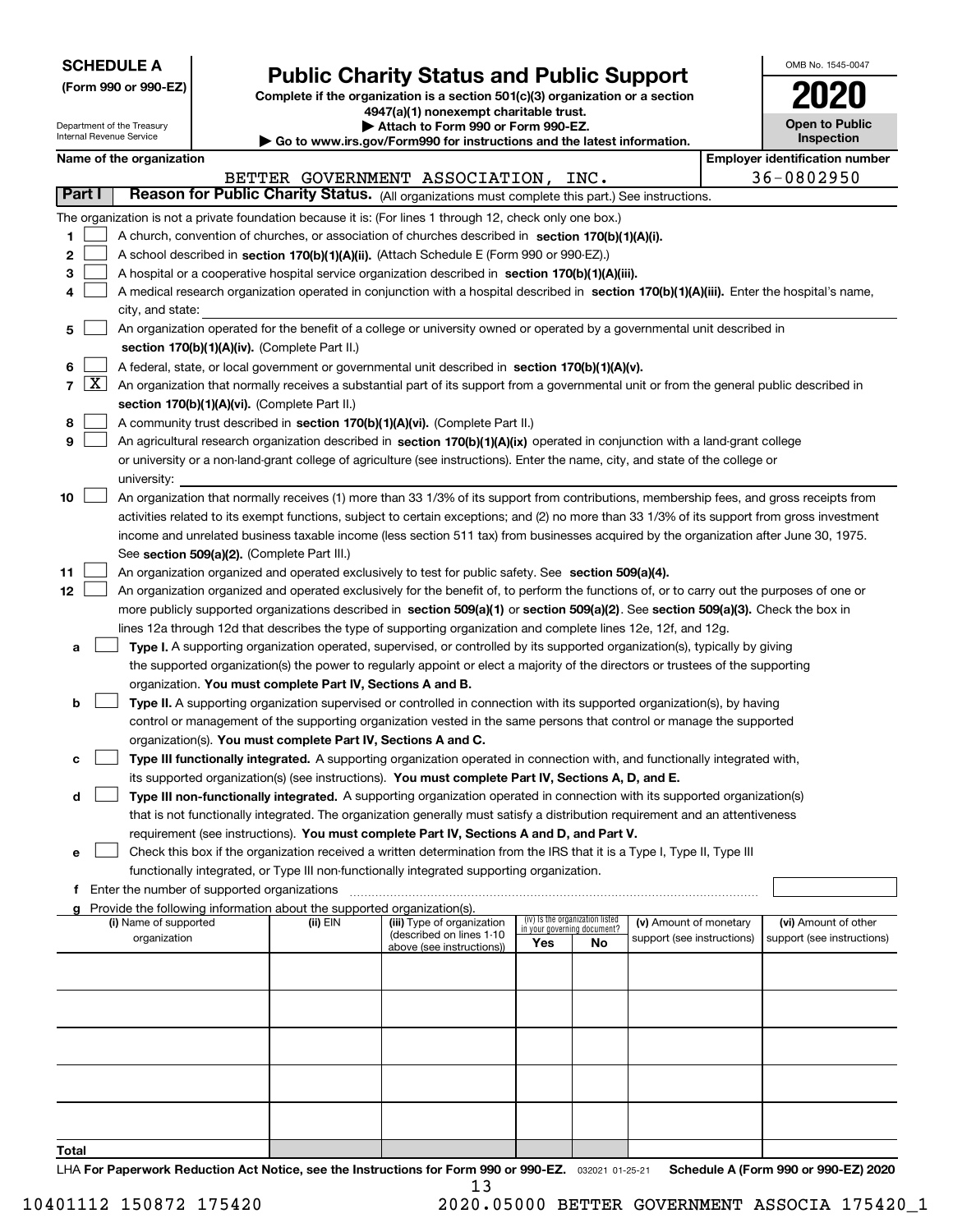#### Schedule A (Form 990 or 990-EZ) 2020 Page BETTER GOVERNMENT ASSOCIATION, INC. 36-0802950 **Part II Support Schedule for Organizations Described in Sections 170(b)(1)(A)(iv) and 170(b)(1)(A)(vi)**

(Complete only if you checked the box on line 5, 7, or 8 of Part I or if the organization failed to qualify under Part III. If the organization fails to qualify under the tests listed below, please complete Part III.)

|    | <b>Section A. Public Support</b>                                                                                                                                                                                               |          |          |            |            |          |                                          |
|----|--------------------------------------------------------------------------------------------------------------------------------------------------------------------------------------------------------------------------------|----------|----------|------------|------------|----------|------------------------------------------|
|    | Calendar year (or fiscal year beginning in) $\blacktriangleright$                                                                                                                                                              | (a) 2016 | (b) 2017 | $(c)$ 2018 | $(d)$ 2019 | (e) 2020 | (f) Total                                |
|    | 1 Gifts, grants, contributions, and                                                                                                                                                                                            |          |          |            |            |          |                                          |
|    | membership fees received. (Do not                                                                                                                                                                                              |          |          |            |            |          |                                          |
|    | include any "unusual grants.")                                                                                                                                                                                                 | 3641509. | 3176237. | 3067081.   | 2392904.   |          | 2949728.15227459.                        |
|    | 2 Tax revenues levied for the organ-                                                                                                                                                                                           |          |          |            |            |          |                                          |
|    | ization's benefit and either paid to                                                                                                                                                                                           |          |          |            |            |          |                                          |
|    | or expended on its behalf                                                                                                                                                                                                      |          |          |            |            |          |                                          |
|    | 3 The value of services or facilities                                                                                                                                                                                          |          |          |            |            |          |                                          |
|    | furnished by a governmental unit to                                                                                                                                                                                            |          |          |            |            |          |                                          |
|    | the organization without charge                                                                                                                                                                                                |          |          |            |            |          |                                          |
|    | 4 Total. Add lines 1 through 3                                                                                                                                                                                                 | 3641509. | 3176237. | 3067081.   | 2392904.   |          | 2949728.15227459.                        |
|    | 5 The portion of total contributions                                                                                                                                                                                           |          |          |            |            |          |                                          |
|    | by each person (other than a                                                                                                                                                                                                   |          |          |            |            |          |                                          |
|    | governmental unit or publicly                                                                                                                                                                                                  |          |          |            |            |          |                                          |
|    | supported organization) included                                                                                                                                                                                               |          |          |            |            |          |                                          |
|    | on line 1 that exceeds 2% of the                                                                                                                                                                                               |          |          |            |            |          |                                          |
|    | amount shown on line 11,                                                                                                                                                                                                       |          |          |            |            |          |                                          |
|    | column (f)                                                                                                                                                                                                                     |          |          |            |            |          |                                          |
|    | 6 Public support. Subtract line 5 from line 4.                                                                                                                                                                                 |          |          |            |            |          | 15227459.                                |
|    | <b>Section B. Total Support</b>                                                                                                                                                                                                |          |          |            |            |          |                                          |
|    | Calendar year (or fiscal year beginning in)                                                                                                                                                                                    | (a) 2016 | (b) 2017 | $(c)$ 2018 | $(d)$ 2019 | (e) 2020 | (f) Total                                |
|    | <b>7</b> Amounts from line 4                                                                                                                                                                                                   | 3641509. | 3176237. | 3067081.   | 2392904.   |          | 2949728.15227459.                        |
|    | 8 Gross income from interest,                                                                                                                                                                                                  |          |          |            |            |          |                                          |
|    | dividends, payments received on                                                                                                                                                                                                |          |          |            |            |          |                                          |
|    | securities loans, rents, royalties,                                                                                                                                                                                            |          |          |            |            |          |                                          |
|    | and income from similar sources                                                                                                                                                                                                | 38,579.  | 38,751.  | 38,831.    | 21, 285.   | 24,920.  | 162, 366.                                |
|    | <b>9</b> Net income from unrelated business                                                                                                                                                                                    |          |          |            |            |          |                                          |
|    | activities, whether or not the                                                                                                                                                                                                 |          |          |            |            |          |                                          |
|    | business is regularly carried on                                                                                                                                                                                               |          | 6,625.   |            |            |          | 6,625.                                   |
|    | 10 Other income. Do not include gain                                                                                                                                                                                           |          |          |            |            |          |                                          |
|    | or loss from the sale of capital                                                                                                                                                                                               |          |          |            |            |          |                                          |
|    | assets (Explain in Part VI.)                                                                                                                                                                                                   | 19,718.  | 20, 250. |            | 10, 100.   |          | 50,068.                                  |
|    | 11 Total support. Add lines 7 through 10                                                                                                                                                                                       |          |          |            |            |          | 15446518.                                |
|    | <b>12</b> Gross receipts from related activities, etc. (see instructions)                                                                                                                                                      |          |          |            |            | 12       |                                          |
|    | 13 First 5 years. If the Form 990 is for the organization's first, second, third, fourth, or fifth tax year as a section 501(c)(3)                                                                                             |          |          |            |            |          |                                          |
|    | organization, check this box and stop here manufactured and according to the state of the state of the state of the state of the state of the state of the state of the state of the state of the state of the state of the st |          |          |            |            |          |                                          |
|    | <b>Section C. Computation of Public Support Percentage</b>                                                                                                                                                                     |          |          |            |            |          |                                          |
|    |                                                                                                                                                                                                                                |          |          |            |            | 14       | 98.58<br>%                               |
|    | 15 Public support percentage from 2019 Schedule A, Part II, line 14 [11] [11] manument continuum manument of Public support percentage from 2019 Schedule A, Part II, line 14 [11] manument continuum manument of Public suppo |          |          |            |            | 15       | 92.16<br>$\%$                            |
|    | 16a 33 1/3% support test - 2020. If the organization did not check the box on line 13, and line 14 is 33 1/3% or more, check this box and                                                                                      |          |          |            |            |          |                                          |
|    | stop here. The organization qualifies as a publicly supported organization                                                                                                                                                     |          |          |            |            |          | $\blacktriangleright$ $\boxed{\text{X}}$ |
|    | b 33 1/3% support test - 2019. If the organization did not check a box on line 13 or 16a, and line 15 is 33 1/3% or more, check this box                                                                                       |          |          |            |            |          |                                          |
|    | and stop here. The organization qualifies as a publicly supported organization                                                                                                                                                 |          |          |            |            |          |                                          |
|    | 17a 10% -facts-and-circumstances test - 2020. If the organization did not check a box on line 13, 16a, or 16b, and line 14 is 10% or more,                                                                                     |          |          |            |            |          |                                          |
|    | and if the organization meets the facts-and-circumstances test, check this box and stop here. Explain in Part VI how the organization                                                                                          |          |          |            |            |          |                                          |
|    | meets the facts-and-circumstances test. The organization qualifies as a publicly supported organization                                                                                                                        |          |          |            |            |          |                                          |
|    | <b>b 10% -facts-and-circumstances test - 2019.</b> If the organization did not check a box on line 13, 16a, 16b, or 17a, and line 15 is 10% or                                                                                 |          |          |            |            |          |                                          |
|    | more, and if the organization meets the facts-and-circumstances test, check this box and stop here. Explain in Part VI how the                                                                                                 |          |          |            |            |          |                                          |
|    | organization meets the facts-and-circumstances test. The organization qualifies as a publicly supported organization                                                                                                           |          |          |            |            |          |                                          |
| 18 | Private foundation. If the organization did not check a box on line 13, 16a, 16b, 17a, or 17b, check this box and see instructions                                                                                             |          |          |            |            |          |                                          |
|    |                                                                                                                                                                                                                                |          |          |            |            |          | Schedule A (Form 990 or 990-EZ) 2020     |

032022 01-25-21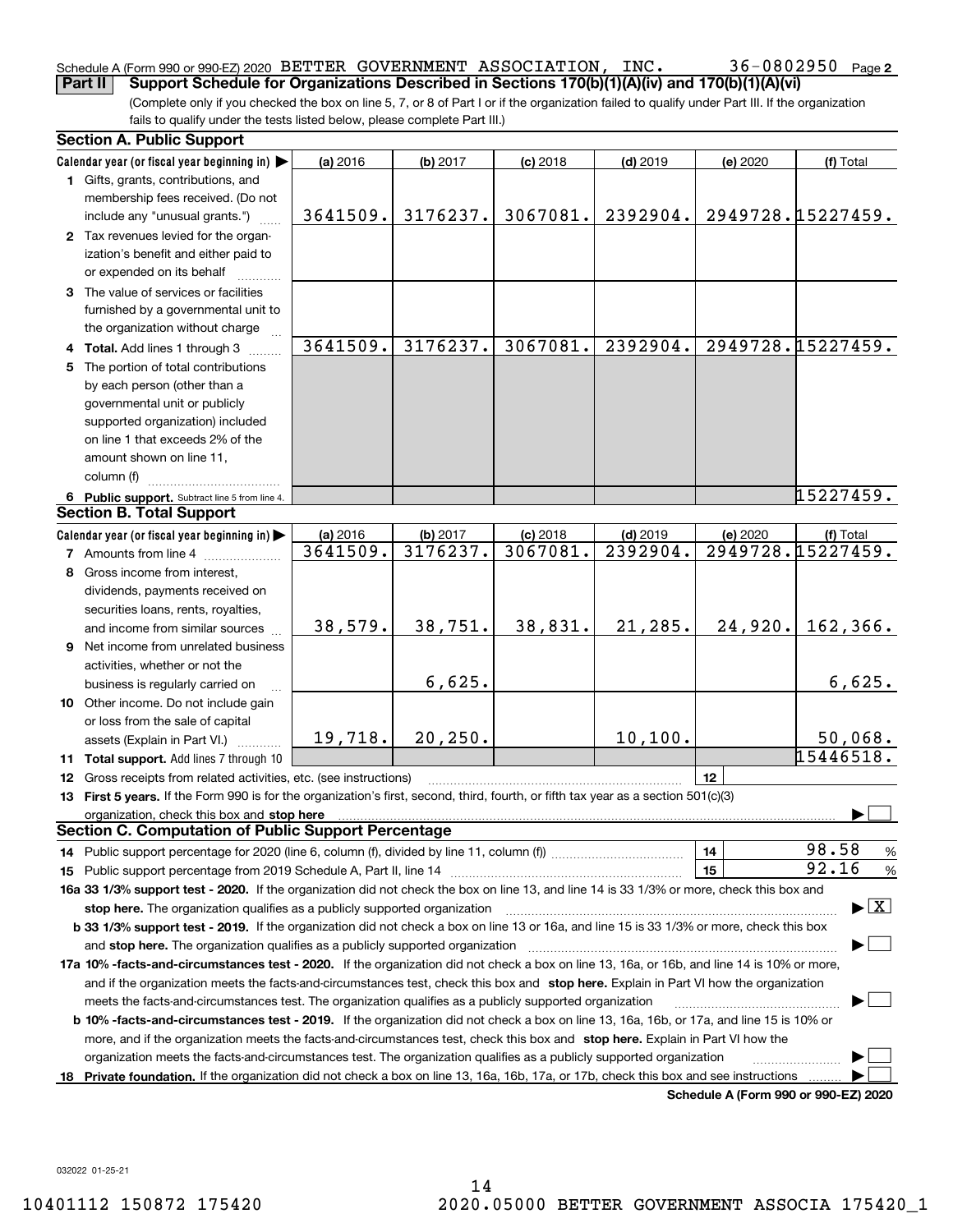#### Schedule A (Form 990 or 990-EZ) 2020 Page BETTER GOVERNMENT ASSOCIATION, INC. 36-0802950 **Part III** | Support Schedule for Organizations Described in Section 509(a)(2)

(Complete only if you checked the box on line 10 of Part I or if the organization failed to qualify under Part II. If the organization fails to qualify under the tests listed below, please complete Part II.)

|    | <b>Section A. Public Support</b>                                                                                                                                                                |          |          |            |            |          |                                           |
|----|-------------------------------------------------------------------------------------------------------------------------------------------------------------------------------------------------|----------|----------|------------|------------|----------|-------------------------------------------|
|    | Calendar year (or fiscal year beginning in) $\blacktriangleright$                                                                                                                               | (a) 2016 | (b) 2017 | $(c)$ 2018 | $(d)$ 2019 | (e) 2020 | (f) Total                                 |
|    | 1 Gifts, grants, contributions, and                                                                                                                                                             |          |          |            |            |          |                                           |
|    | membership fees received. (Do not                                                                                                                                                               |          |          |            |            |          |                                           |
|    | include any "unusual grants.")                                                                                                                                                                  |          |          |            |            |          |                                           |
|    | <b>2</b> Gross receipts from admissions,<br>merchandise sold or services per-<br>formed, or facilities furnished in<br>any activity that is related to the<br>organization's tax-exempt purpose |          |          |            |            |          |                                           |
|    | 3 Gross receipts from activities that<br>are not an unrelated trade or bus-                                                                                                                     |          |          |            |            |          |                                           |
|    | iness under section 513                                                                                                                                                                         |          |          |            |            |          |                                           |
|    | 4 Tax revenues levied for the organ-<br>ization's benefit and either paid to                                                                                                                    |          |          |            |            |          |                                           |
|    | or expended on its behalf                                                                                                                                                                       |          |          |            |            |          |                                           |
|    | 5 The value of services or facilities<br>furnished by a governmental unit to                                                                                                                    |          |          |            |            |          |                                           |
|    | the organization without charge                                                                                                                                                                 |          |          |            |            |          |                                           |
|    | <b>6 Total.</b> Add lines 1 through 5                                                                                                                                                           |          |          |            |            |          |                                           |
|    | 7a Amounts included on lines 1, 2, and<br>3 received from disqualified persons                                                                                                                  |          |          |            |            |          |                                           |
|    | <b>b</b> Amounts included on lines 2 and 3 received<br>from other than disqualified persons that<br>exceed the greater of \$5,000 or 1% of the<br>amount on line 13 for the year                |          |          |            |            |          |                                           |
|    | c Add lines 7a and 7b                                                                                                                                                                           |          |          |            |            |          |                                           |
|    | 8 Public support. (Subtract line 7c from line 6.)<br><b>Section B. Total Support</b>                                                                                                            |          |          |            |            |          |                                           |
|    | Calendar year (or fiscal year beginning in)                                                                                                                                                     | (a) 2016 | (b) 2017 | $(c)$ 2018 | $(d)$ 2019 | (e) 2020 | (f) Total                                 |
|    | 9 Amounts from line 6                                                                                                                                                                           |          |          |            |            |          |                                           |
|    | <b>10a</b> Gross income from interest,<br>dividends, payments received on<br>securities loans, rents, royalties,<br>and income from similar sources                                             |          |          |            |            |          |                                           |
|    | <b>b</b> Unrelated business taxable income<br>(less section 511 taxes) from businesses                                                                                                          |          |          |            |            |          |                                           |
|    | acquired after June 30, 1975                                                                                                                                                                    |          |          |            |            |          |                                           |
|    | c Add lines 10a and 10b                                                                                                                                                                         |          |          |            |            |          |                                           |
|    | 11 Net income from unrelated business<br>activities not included in line 10b,<br>whether or not the business is<br>regularly carried on                                                         |          |          |            |            |          |                                           |
|    | 12 Other income. Do not include gain<br>or loss from the sale of capital<br>assets (Explain in Part VI.)                                                                                        |          |          |            |            |          |                                           |
|    | 13 Total support. (Add lines 9, 10c, 11, and 12.)                                                                                                                                               |          |          |            |            |          |                                           |
|    | 14 First 5 years. If the Form 990 is for the organization's first, second, third, fourth, or fifth tax year as a section 501(c)(3) organization,                                                |          |          |            |            |          |                                           |
|    |                                                                                                                                                                                                 |          |          |            |            |          |                                           |
|    | <b>Section C. Computation of Public Support Percentage</b>                                                                                                                                      |          |          |            |            |          |                                           |
|    |                                                                                                                                                                                                 |          |          |            |            | 15       | %                                         |
| 16 | Public support percentage from 2019 Schedule A, Part III, line 15                                                                                                                               |          |          |            |            | 16       | %                                         |
|    | Section D. Computation of Investment Income Percentage                                                                                                                                          |          |          |            |            |          |                                           |
|    | 17 Investment income percentage for 2020 (line 10c, column (f), divided by line 13, column (f))                                                                                                 |          |          |            |            | 17       | %                                         |
|    | 18 Investment income percentage from 2019 Schedule A, Part III, line 17                                                                                                                         |          |          |            |            | 18       | %                                         |
|    | 19a 33 1/3% support tests - 2020. If the organization did not check the box on line 14, and line 15 is more than 33 1/3%, and line 17 is not                                                    |          |          |            |            |          |                                           |
|    | more than 33 1/3%, check this box and stop here. The organization qualifies as a publicly supported organization                                                                                |          |          |            |            |          |                                           |
|    | b 33 1/3% support tests - 2019. If the organization did not check a box on line 14 or line 19a, and line 16 is more than 33 1/3%, and                                                           |          |          |            |            |          |                                           |
|    | line 18 is not more than 33 1/3%, check this box and stop here. The organization qualifies as a publicly supported organization                                                                 |          |          |            |            |          |                                           |
| 20 | <b>Private foundation.</b> If the organization did not check a box on line 14, 19a, or 19b, check this box and see instructions                                                                 |          |          |            |            |          | .<br>Schedule A (Form 990 or 990-EZ) 2020 |
|    | 032023 01-25-21                                                                                                                                                                                 |          | 15       |            |            |          |                                           |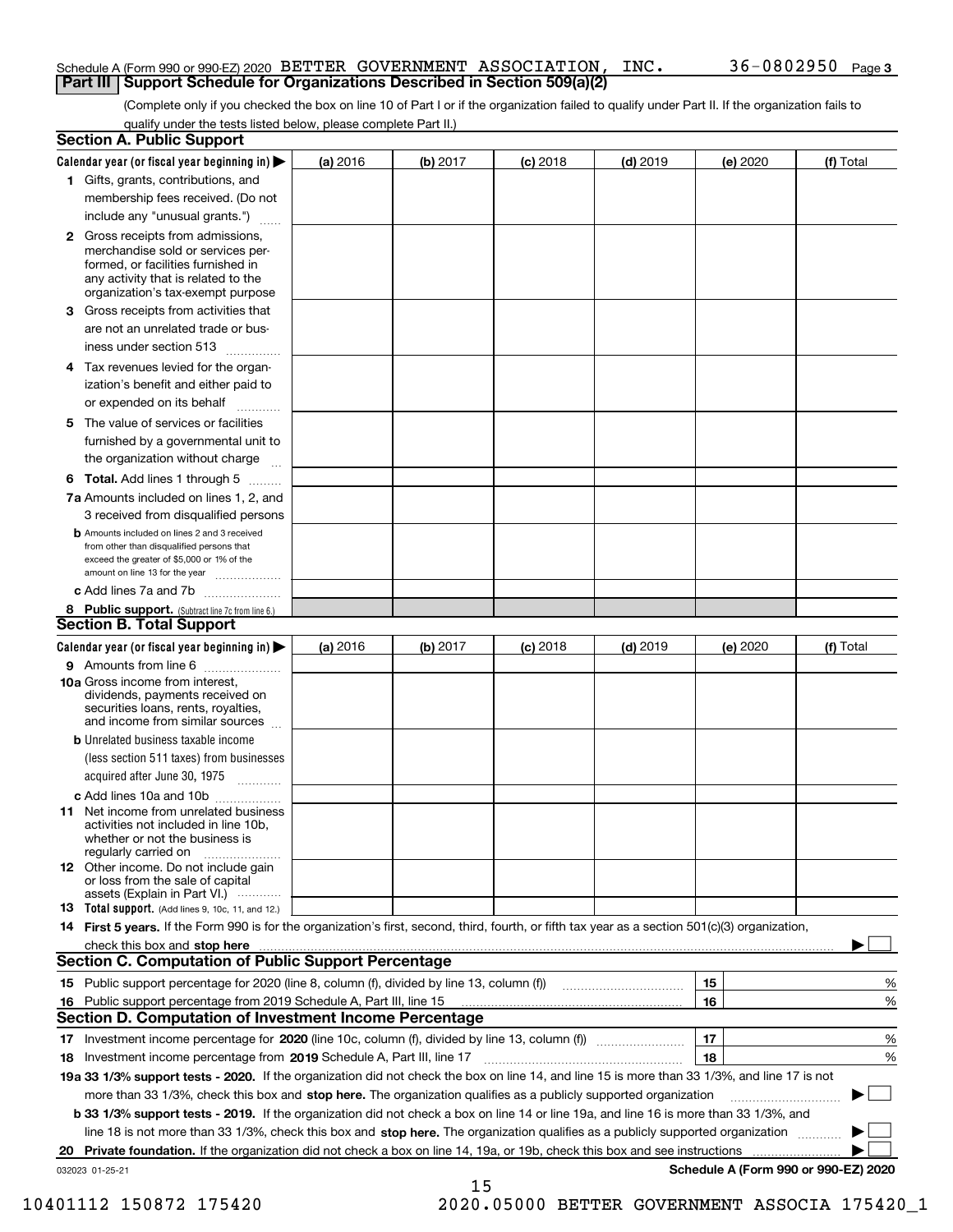**1**

**2**

**3a**

**3b**

**3c**

**4a**

**4b**

**4c**

**5a**

**5b5c**

**6**

**7**

**8**

**9a**

**9b**

**9c**

**10a**

**10b**

**Yes No**

# **Part IV Supporting Organizations**

(Complete only if you checked a box in line 12 on Part I. If you checked box 12a, Part I, complete Sections A and B. If you checked box 12b, Part I, complete Sections A and C. If you checked box 12c, Part I, complete Sections A, D, and E. If you checked box 12d, Part I, complete Sections A and D, and complete Part V.)

### **Section A. All Supporting Organizations**

- **1** Are all of the organization's supported organizations listed by name in the organization's governing documents? If "No," describe in **Part VI** how the supported organizations are designated. If designated by *class or purpose, describe the designation. If historic and continuing relationship, explain.*
- **2** Did the organization have any supported organization that does not have an IRS determination of status under section 509(a)(1) or (2)? If "Yes," explain in Part VI how the organization determined that the supported *organization was described in section 509(a)(1) or (2).*
- **3a** Did the organization have a supported organization described in section 501(c)(4), (5), or (6)? If "Yes," answer *lines 3b and 3c below.*
- **b** Did the organization confirm that each supported organization qualified under section 501(c)(4), (5), or (6) and satisfied the public support tests under section 509(a)(2)? If "Yes," describe in **Part VI** when and how the *organization made the determination.*
- **c**Did the organization ensure that all support to such organizations was used exclusively for section 170(c)(2)(B) purposes? If "Yes," explain in **Part VI** what controls the organization put in place to ensure such use.
- **4a***If* Was any supported organization not organized in the United States ("foreign supported organization")? *"Yes," and if you checked box 12a or 12b in Part I, answer lines 4b and 4c below.*
- **b** Did the organization have ultimate control and discretion in deciding whether to make grants to the foreign supported organization? If "Yes," describe in **Part VI** how the organization had such control and discretion *despite being controlled or supervised by or in connection with its supported organizations.*
- **c** Did the organization support any foreign supported organization that does not have an IRS determination under sections 501(c)(3) and 509(a)(1) or (2)? If "Yes," explain in **Part VI** what controls the organization used *to ensure that all support to the foreign supported organization was used exclusively for section 170(c)(2)(B) purposes.*
- **5a** Did the organization add, substitute, or remove any supported organizations during the tax year? If "Yes," answer lines 5b and 5c below (if applicable). Also, provide detail in **Part VI,** including (i) the names and EIN *numbers of the supported organizations added, substituted, or removed; (ii) the reasons for each such action; (iii) the authority under the organization's organizing document authorizing such action; and (iv) how the action was accomplished (such as by amendment to the organizing document).*
- **b** Type I or Type II only. Was any added or substituted supported organization part of a class already designated in the organization's organizing document?
- **cSubstitutions only.**  Was the substitution the result of an event beyond the organization's control?
- **6** Did the organization provide support (whether in the form of grants or the provision of services or facilities) to **Part VI.** *If "Yes," provide detail in* support or benefit one or more of the filing organization's supported organizations? anyone other than (i) its supported organizations, (ii) individuals that are part of the charitable class benefited by one or more of its supported organizations, or (iii) other supporting organizations that also
- **7**Did the organization provide a grant, loan, compensation, or other similar payment to a substantial contributor *If "Yes," complete Part I of Schedule L (Form 990 or 990-EZ).* regard to a substantial contributor? (as defined in section 4958(c)(3)(C)), a family member of a substantial contributor, or a 35% controlled entity with
- **8** Did the organization make a loan to a disqualified person (as defined in section 4958) not described in line 7? *If "Yes," complete Part I of Schedule L (Form 990 or 990-EZ).*
- **9a** Was the organization controlled directly or indirectly at any time during the tax year by one or more in section 509(a)(1) or (2))? If "Yes," *provide detail in* <code>Part VI.</code> disqualified persons, as defined in section 4946 (other than foundation managers and organizations described
- **b** Did one or more disqualified persons (as defined in line 9a) hold a controlling interest in any entity in which the supporting organization had an interest? If "Yes," provide detail in P**art VI**.
- **c**Did a disqualified person (as defined in line 9a) have an ownership interest in, or derive any personal benefit from, assets in which the supporting organization also had an interest? If "Yes," provide detail in P**art VI.**
- **10a** Was the organization subject to the excess business holdings rules of section 4943 because of section supporting organizations)? If "Yes," answer line 10b below. 4943(f) (regarding certain Type II supporting organizations, and all Type III non-functionally integrated
- **b** Did the organization have any excess business holdings in the tax year? (Use Schedule C, Form 4720, to *determine whether the organization had excess business holdings.)*

16

032024 01-25-21

**Schedule A (Form 990 or 990-EZ) 2020**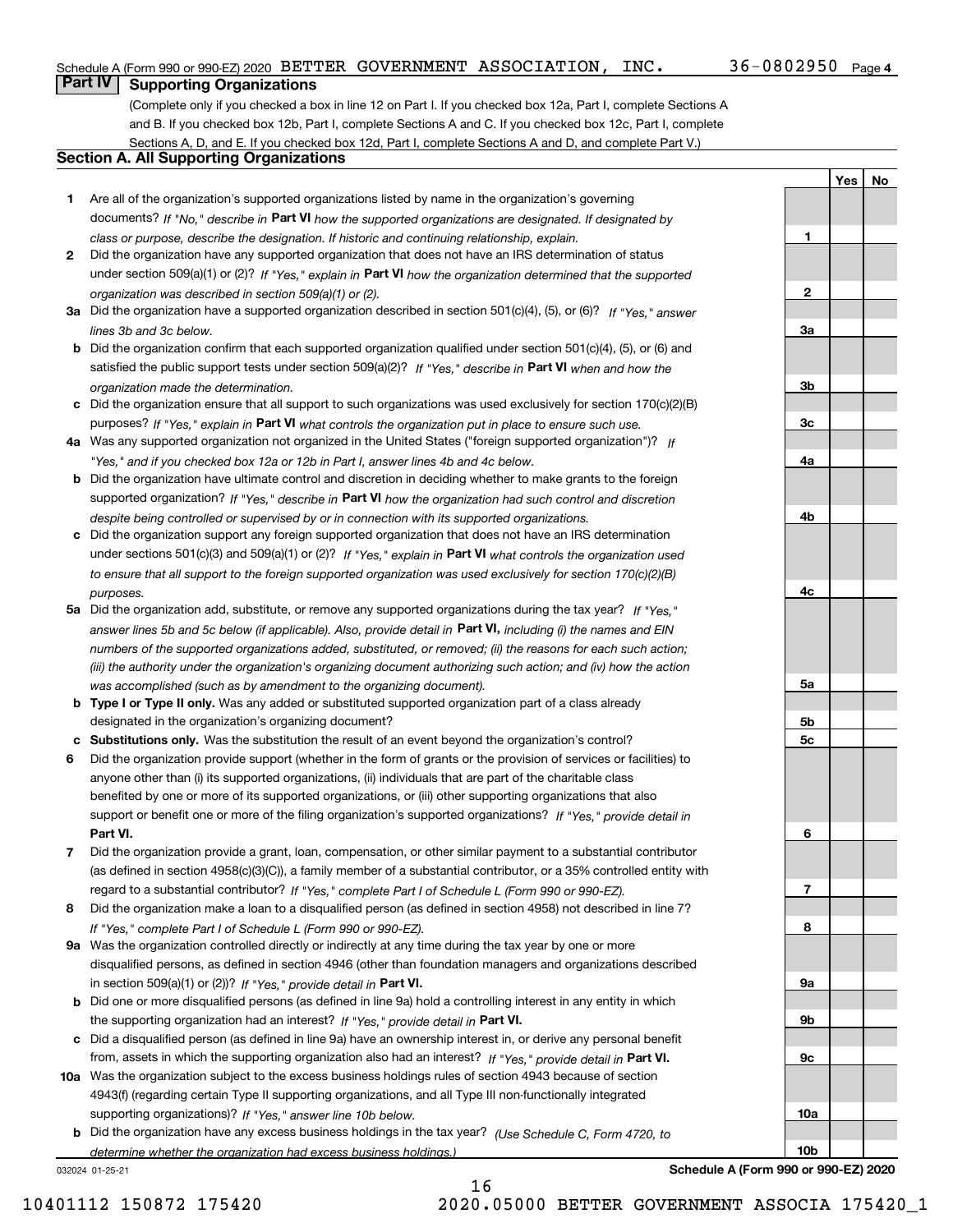#### Schedule A (Form 990 or 990-EZ) 2020 Page BETTER GOVERNMENT ASSOCIATION, INC. 36-0802950

|    | <b>Part IV</b><br><b>Supporting Organizations</b> (continued)                                                                                                                                                                                                                                                                                                                                                                                                                                                            |                 |     |    |
|----|--------------------------------------------------------------------------------------------------------------------------------------------------------------------------------------------------------------------------------------------------------------------------------------------------------------------------------------------------------------------------------------------------------------------------------------------------------------------------------------------------------------------------|-----------------|-----|----|
|    |                                                                                                                                                                                                                                                                                                                                                                                                                                                                                                                          |                 | Yes | No |
| 11 | Has the organization accepted a gift or contribution from any of the following persons?                                                                                                                                                                                                                                                                                                                                                                                                                                  |                 |     |    |
|    | a A person who directly or indirectly controls, either alone or together with persons described in lines 11b and                                                                                                                                                                                                                                                                                                                                                                                                         |                 |     |    |
|    | 11c below, the governing body of a supported organization?                                                                                                                                                                                                                                                                                                                                                                                                                                                               | 11a             |     |    |
|    | <b>b</b> A family member of a person described in line 11a above?                                                                                                                                                                                                                                                                                                                                                                                                                                                        | 11 <sub>b</sub> |     |    |
|    | c A 35% controlled entity of a person described in line 11a or 11b above? If "Yes" to line 11a, 11b, or 11c, provide                                                                                                                                                                                                                                                                                                                                                                                                     |                 |     |    |
|    | detail in Part VI.                                                                                                                                                                                                                                                                                                                                                                                                                                                                                                       | 11c             |     |    |
|    | <b>Section B. Type I Supporting Organizations</b>                                                                                                                                                                                                                                                                                                                                                                                                                                                                        |                 |     |    |
|    |                                                                                                                                                                                                                                                                                                                                                                                                                                                                                                                          |                 | Yes | No |
| 1  | Did the governing body, members of the governing body, officers acting in their official capacity, or membership of one or<br>more supported organizations have the power to regularly appoint or elect at least a majority of the organization's officers,<br>directors, or trustees at all times during the tax year? If "No," describe in Part VI how the supported organization(s)<br>effectively operated, supervised, or controlled the organization's activities. If the organization had more than one supported |                 |     |    |
|    | organization, describe how the powers to appoint and/or remove officers, directors, or trustees were allocated among the<br>supported organizations and what conditions or restrictions, if any, applied to such powers during the tax year.                                                                                                                                                                                                                                                                             | 1               |     |    |
| 2  | Did the organization operate for the benefit of any supported organization other than the supported                                                                                                                                                                                                                                                                                                                                                                                                                      |                 |     |    |
|    | organization(s) that operated, supervised, or controlled the supporting organization? If "Yes," explain in                                                                                                                                                                                                                                                                                                                                                                                                               |                 |     |    |
|    | Part VI how providing such benefit carried out the purposes of the supported organization(s) that operated,                                                                                                                                                                                                                                                                                                                                                                                                              |                 |     |    |
|    | supervised, or controlled the supporting organization.                                                                                                                                                                                                                                                                                                                                                                                                                                                                   | $\mathbf{2}$    |     |    |
|    | <b>Section C. Type II Supporting Organizations</b>                                                                                                                                                                                                                                                                                                                                                                                                                                                                       |                 |     |    |
|    |                                                                                                                                                                                                                                                                                                                                                                                                                                                                                                                          |                 | Yes | No |
| 1. | Were a majority of the organization's directors or trustees during the tax year also a majority of the directors                                                                                                                                                                                                                                                                                                                                                                                                         |                 |     |    |
|    | or trustees of each of the organization's supported organization(s)? If "No." describe in Part VI how control                                                                                                                                                                                                                                                                                                                                                                                                            |                 |     |    |
|    | or management of the supporting organization was vested in the same persons that controlled or managed                                                                                                                                                                                                                                                                                                                                                                                                                   |                 |     |    |
|    | the supported organization(s).                                                                                                                                                                                                                                                                                                                                                                                                                                                                                           | 1               |     |    |
|    | Section D. All Type III Supporting Organizations                                                                                                                                                                                                                                                                                                                                                                                                                                                                         |                 |     |    |
|    |                                                                                                                                                                                                                                                                                                                                                                                                                                                                                                                          |                 | Yes | No |
| 1  | Did the organization provide to each of its supported organizations, by the last day of the fifth month of the                                                                                                                                                                                                                                                                                                                                                                                                           |                 |     |    |
|    | organization's tax year, (i) a written notice describing the type and amount of support provided during the prior tax                                                                                                                                                                                                                                                                                                                                                                                                    |                 |     |    |
|    | year, (ii) a copy of the Form 990 that was most recently filed as of the date of notification, and (iii) copies of the                                                                                                                                                                                                                                                                                                                                                                                                   |                 |     |    |
|    | organization's governing documents in effect on the date of notification, to the extent not previously provided?                                                                                                                                                                                                                                                                                                                                                                                                         | 1               |     |    |
| 2  | Were any of the organization's officers, directors, or trustees either (i) appointed or elected by the supported                                                                                                                                                                                                                                                                                                                                                                                                         |                 |     |    |
|    | organization(s) or (ii) serving on the governing body of a supported organization? If "No," explain in Part VI how                                                                                                                                                                                                                                                                                                                                                                                                       |                 |     |    |
|    | the organization maintained a close and continuous working relationship with the supported organization(s).                                                                                                                                                                                                                                                                                                                                                                                                              | $\mathbf{2}$    |     |    |
| З  | By reason of the relationship described in line 2, above, did the organization's supported organizations have a<br>significant voice in the organization's investment policies and in directing the use of the organization's                                                                                                                                                                                                                                                                                            |                 |     |    |
|    | income or assets at all times during the tax year? If "Yes," describe in Part VI the role the organization's                                                                                                                                                                                                                                                                                                                                                                                                             |                 |     |    |
|    |                                                                                                                                                                                                                                                                                                                                                                                                                                                                                                                          | 3               |     |    |
|    | supported organizations played in this regard.<br>Section E. Type III Functionally Integrated Supporting Organizations                                                                                                                                                                                                                                                                                                                                                                                                   |                 |     |    |
| 1  | Check the box next to the method that the organization used to satisfy the Integral Part Test during the year (see instructions).                                                                                                                                                                                                                                                                                                                                                                                        |                 |     |    |
| a  | The organization satisfied the Activities Test. Complete line 2 below.                                                                                                                                                                                                                                                                                                                                                                                                                                                   |                 |     |    |
| b  | The organization is the parent of each of its supported organizations. Complete line 3 below.                                                                                                                                                                                                                                                                                                                                                                                                                            |                 |     |    |
| c  | The organization supported a governmental entity. Describe in Part VI how you supported a governmental entity (see instructions).                                                                                                                                                                                                                                                                                                                                                                                        |                 |     |    |
| 2  | Activities Test. Answer lines 2a and 2b below.                                                                                                                                                                                                                                                                                                                                                                                                                                                                           |                 | Yes | No |
| a  | Did substantially all of the organization's activities during the tax year directly further the exempt purposes of                                                                                                                                                                                                                                                                                                                                                                                                       |                 |     |    |
|    | the supported organization(s) to which the organization was responsive? If "Yes." then in Part VI identify                                                                                                                                                                                                                                                                                                                                                                                                               |                 |     |    |

| those supported organizations and explain how these activities directly furthered their exempt purposes,                     |
|------------------------------------------------------------------------------------------------------------------------------|
| how the organization was responsive to those supported organizations, and how the organization determined                    |
| that these activities constituted substantially all of its activities.                                                       |
| <b>b</b> Did the activities described in line 2a, above, constitute activities that, but for the organization's involvement, |
| one or more of the organization's supported organization(s) would have been engaged in? If "Yes." explain in                 |
| Part VI the reasons for the organization's position that its supported organization(s) would have engaged in                 |
| these activities but for the organization's involvement.                                                                     |

**3** Parent of Supported Organizations. Answer lines 3a and 3b below.

**a** Did the organization have the power to regularly appoint or elect a majority of the officers, directors, or trustees of each of the supported organizations? If "Yes" or "No" provide details in P**art VI.** 

**b** Did the organization exercise a substantial degree of direction over the policies, programs, and activities of each **Part VI**  *If "Yes," describe in the role played by the organization in this regard.* of its supported organizations?

17

032025 01-25-21

**Schedule A (Form 990 or 990-EZ) 2020**

**2a**

**2b**

**3a**

**3b**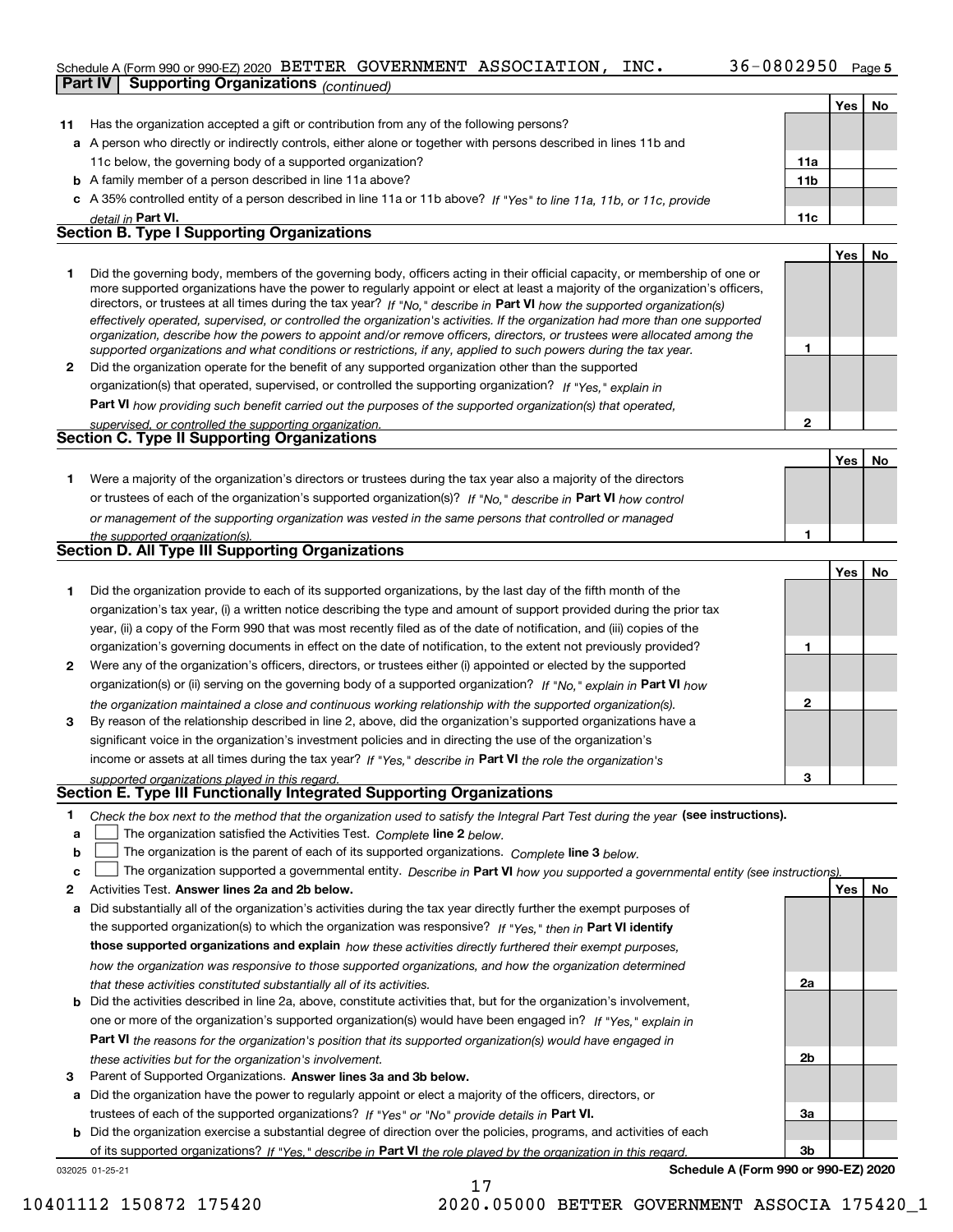|              | Schedule A (Form 990 or 990-EZ) 2020 BETTER GOVERNMENT ASSOCIATION, $INC$ .                                                                                                                                                                                   |                |                | $36 - 0802950$ Page 6          |
|--------------|---------------------------------------------------------------------------------------------------------------------------------------------------------------------------------------------------------------------------------------------------------------|----------------|----------------|--------------------------------|
| Part V       | Type III Non-Functionally Integrated 509(a)(3) Supporting Organizations                                                                                                                                                                                       |                |                |                                |
| 1            | Check here if the organization satisfied the Integral Part Test as a qualifying trust on Nov. 20, 1970 (explain in Part VI). See instructions.<br>All other Type III non-functionally integrated supporting organizations must complete Sections A through E. |                |                |                                |
|              | Section A - Adjusted Net Income                                                                                                                                                                                                                               |                | (A) Prior Year | (B) Current Year<br>(optional) |
| 1            | Net short-term capital gain                                                                                                                                                                                                                                   | 1.             |                |                                |
| 2            | Recoveries of prior-year distributions                                                                                                                                                                                                                        | $\mathbf{2}$   |                |                                |
| 3            | Other gross income (see instructions)                                                                                                                                                                                                                         | 3              |                |                                |
| 4            | Add lines 1 through 3.                                                                                                                                                                                                                                        | 4              |                |                                |
| 5            | Depreciation and depletion                                                                                                                                                                                                                                    | 5              |                |                                |
| 6            | Portion of operating expenses paid or incurred for production or                                                                                                                                                                                              |                |                |                                |
|              | collection of gross income or for management, conservation, or                                                                                                                                                                                                |                |                |                                |
|              | maintenance of property held for production of income (see instructions)                                                                                                                                                                                      | 6              |                |                                |
| $\mathbf{7}$ | Other expenses (see instructions)                                                                                                                                                                                                                             | $\overline{7}$ |                |                                |
| 8            | Adjusted Net Income (subtract lines 5, 6, and 7 from line 4)                                                                                                                                                                                                  | 8              |                |                                |
|              | <b>Section B - Minimum Asset Amount</b>                                                                                                                                                                                                                       |                | (A) Prior Year | (B) Current Year<br>(optional) |
| 1            | Aggregate fair market value of all non-exempt-use assets (see                                                                                                                                                                                                 |                |                |                                |
|              | instructions for short tax year or assets held for part of year):                                                                                                                                                                                             |                |                |                                |
|              | <b>a</b> Average monthly value of securities                                                                                                                                                                                                                  | 1a             |                |                                |
|              | <b>b</b> Average monthly cash balances                                                                                                                                                                                                                        | 1b             |                |                                |
|              | c Fair market value of other non-exempt-use assets                                                                                                                                                                                                            | 1c             |                |                                |
|              | <b>d</b> Total (add lines 1a, 1b, and 1c)                                                                                                                                                                                                                     | 1d             |                |                                |
|              | <b>e</b> Discount claimed for blockage or other factors                                                                                                                                                                                                       |                |                |                                |
|              | (explain in detail in Part VI):                                                                                                                                                                                                                               |                |                |                                |
| 2            | Acquisition indebtedness applicable to non-exempt-use assets                                                                                                                                                                                                  | $\mathbf{2}$   |                |                                |
| 3            | Subtract line 2 from line 1d.                                                                                                                                                                                                                                 | 3              |                |                                |
| 4            | Cash deemed held for exempt use. Enter 0.015 of line 3 (for greater amount,                                                                                                                                                                                   |                |                |                                |
|              | see instructions).                                                                                                                                                                                                                                            | 4              |                |                                |
| 5            | Net value of non-exempt-use assets (subtract line 4 from line 3)                                                                                                                                                                                              | 5              |                |                                |
| 6            | Multiply line 5 by 0.035.                                                                                                                                                                                                                                     | 6              |                |                                |
| 7            | Recoveries of prior-year distributions                                                                                                                                                                                                                        | $\overline{7}$ |                |                                |
| 8            | Minimum Asset Amount (add line 7 to line 6)                                                                                                                                                                                                                   | 8              |                |                                |
|              | <b>Section C - Distributable Amount</b>                                                                                                                                                                                                                       |                |                | <b>Current Year</b>            |
|              | Adjusted net income for prior year (from Section A, line 8, column A)                                                                                                                                                                                         | 1              |                |                                |
|              | Enter 0.85 of line 1.                                                                                                                                                                                                                                         | 2              |                |                                |
| З.           | Minimum asset amount for prior year (from Section B, line 8, column A)                                                                                                                                                                                        | 3              |                |                                |
| 4            | Enter greater of line 2 or line 3.                                                                                                                                                                                                                            | 4              |                |                                |
|              | 5 Income tax imposed in prior year                                                                                                                                                                                                                            | 5              |                |                                |
| 6            | <b>Distributable Amount.</b> Subtract line 5 from line 4, unless subject to                                                                                                                                                                                   |                |                |                                |
|              | emergency temporary reduction (see instructions).                                                                                                                                                                                                             | 6              |                |                                |
| 7            | Check here if the current year is the organization's first as a non-functionally integrated Type III supporting organization (see                                                                                                                             |                |                |                                |

**Schedule A (Form 990 or 990-EZ) 2020**

032026 01-25-21

instructions).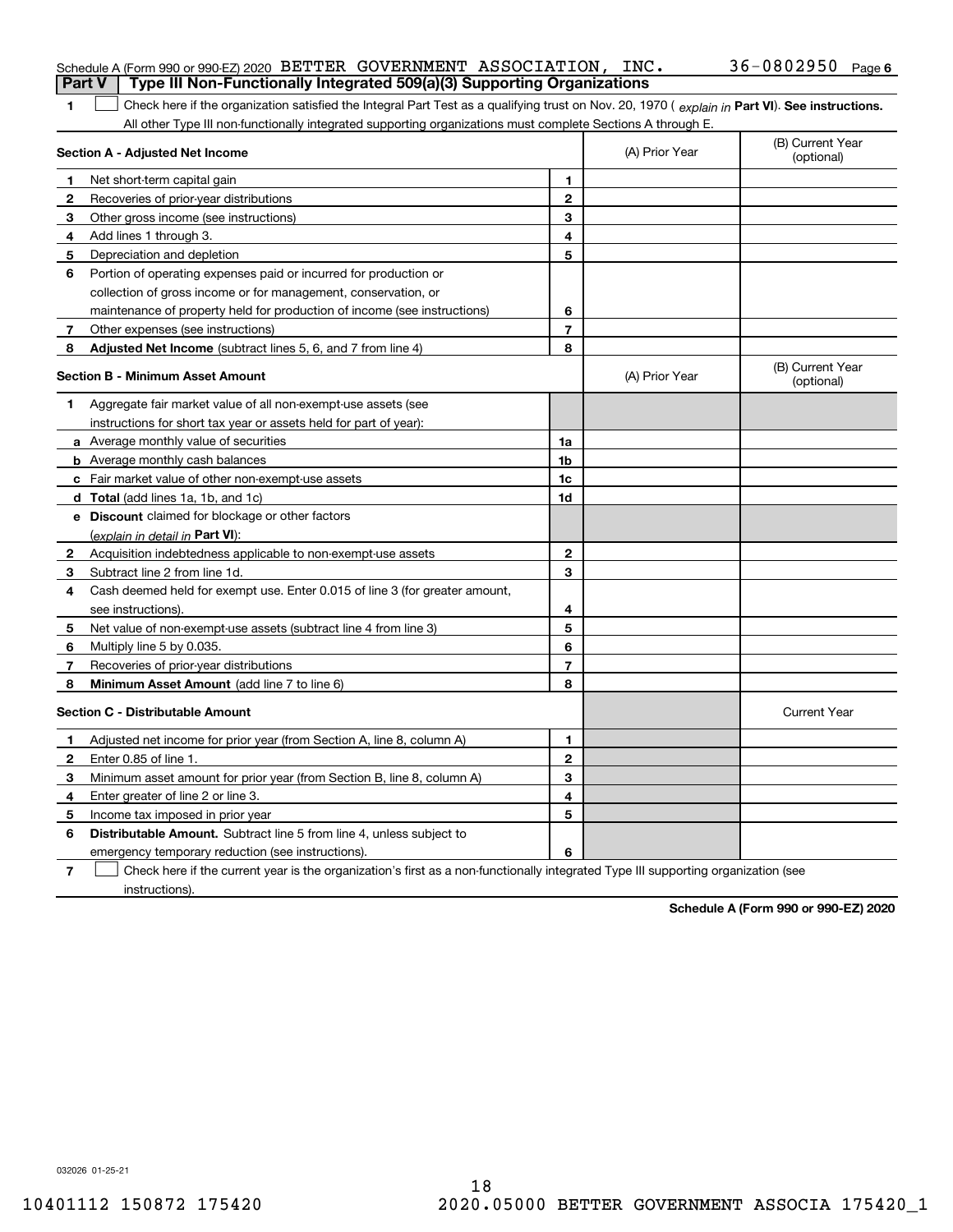# Schedule A (Form 990 or 990-EZ) 2020 Page BETTER GOVERNMENT ASSOCIATION, INC. 36-0802950

|                | Type III Non-Functionally Integrated 509(a)(3) Supporting Organizations<br>Part V          |                             | (continued)                           |                |                                         |
|----------------|--------------------------------------------------------------------------------------------|-----------------------------|---------------------------------------|----------------|-----------------------------------------|
|                | <b>Section D - Distributions</b>                                                           |                             |                                       |                | <b>Current Year</b>                     |
| 1              | Amounts paid to supported organizations to accomplish exempt purposes                      |                             |                                       | 1              |                                         |
| 2              | Amounts paid to perform activity that directly furthers exempt purposes of supported       |                             |                                       |                |                                         |
|                | organizations, in excess of income from activity                                           | 2                           |                                       |                |                                         |
| 3              | Administrative expenses paid to accomplish exempt purposes of supported organizations      |                             |                                       | 3              |                                         |
| 4              | Amounts paid to acquire exempt-use assets                                                  |                             |                                       | 4              |                                         |
| 5              | Qualified set-aside amounts (prior IRS approval required - provide details in Part VI)     |                             |                                       | 5              |                                         |
| 6              | Other distributions ( <i>describe in</i> Part VI). See instructions.                       |                             |                                       | 6              |                                         |
| 7              | Total annual distributions. Add lines 1 through 6.                                         |                             |                                       | $\overline{7}$ |                                         |
| 8              | Distributions to attentive supported organizations to which the organization is responsive |                             |                                       |                |                                         |
|                | (provide details in Part VI). See instructions.                                            |                             |                                       | 8              |                                         |
| 9              | Distributable amount for 2020 from Section C, line 6                                       |                             |                                       | 9              |                                         |
| 10             | Line 8 amount divided by line 9 amount                                                     |                             |                                       | 10             |                                         |
|                |                                                                                            | (i)                         | (ii)                                  |                | (iii)                                   |
|                | <b>Section E - Distribution Allocations</b> (see instructions)                             | <b>Excess Distributions</b> | <b>Underdistributions</b><br>Pre-2020 |                | <b>Distributable</b><br>Amount for 2020 |
| 1              | Distributable amount for 2020 from Section C, line 6                                       |                             |                                       |                |                                         |
| 2              | Underdistributions, if any, for years prior to 2020 (reason-                               |                             |                                       |                |                                         |
|                | able cause required - explain in Part VI). See instructions.                               |                             |                                       |                |                                         |
| 3              | Excess distributions carryover, if any, to 2020                                            |                             |                                       |                |                                         |
|                | a From 2015                                                                                |                             |                                       |                |                                         |
|                | <b>b</b> From 2016                                                                         |                             |                                       |                |                                         |
|                | $c$ From 2017                                                                              |                             |                                       |                |                                         |
|                | d From 2018                                                                                |                             |                                       |                |                                         |
|                | e From 2019                                                                                |                             |                                       |                |                                         |
| f              | <b>Total</b> of lines 3a through 3e                                                        |                             |                                       |                |                                         |
|                | g Applied to underdistributions of prior years                                             |                             |                                       |                |                                         |
|                | <b>h</b> Applied to 2020 distributable amount                                              |                             |                                       |                |                                         |
|                | Carryover from 2015 not applied (see instructions)                                         |                             |                                       |                |                                         |
|                | Remainder. Subtract lines 3g, 3h, and 3i from line 3f.                                     |                             |                                       |                |                                         |
| 4              | Distributions for 2020 from Section D,                                                     |                             |                                       |                |                                         |
|                | line $7:$                                                                                  |                             |                                       |                |                                         |
|                | a Applied to underdistributions of prior years                                             |                             |                                       |                |                                         |
|                | <b>b</b> Applied to 2020 distributable amount                                              |                             |                                       |                |                                         |
|                | c Remainder. Subtract lines 4a and 4b from line 4.                                         |                             |                                       |                |                                         |
| 5              | Remaining underdistributions for years prior to 2020, if                                   |                             |                                       |                |                                         |
|                | any. Subtract lines 3g and 4a from line 2. For result greater                              |                             |                                       |                |                                         |
|                | than zero, explain in Part VI. See instructions.                                           |                             |                                       |                |                                         |
| 6              | Remaining underdistributions for 2020. Subtract lines 3h                                   |                             |                                       |                |                                         |
|                | and 4b from line 1. For result greater than zero, explain in                               |                             |                                       |                |                                         |
|                | <b>Part VI.</b> See instructions.                                                          |                             |                                       |                |                                         |
| $\overline{7}$ | Excess distributions carryover to 2021. Add lines 3j                                       |                             |                                       |                |                                         |
|                | and 4c.                                                                                    |                             |                                       |                |                                         |
| 8              | Breakdown of line 7:                                                                       |                             |                                       |                |                                         |
|                | a Excess from 2016                                                                         |                             |                                       |                |                                         |
|                | <b>b</b> Excess from 2017                                                                  |                             |                                       |                |                                         |
|                | c Excess from 2018                                                                         |                             |                                       |                |                                         |
|                | d Excess from 2019                                                                         |                             |                                       |                |                                         |
|                | e Excess from 2020                                                                         |                             |                                       |                |                                         |

**Schedule A (Form 990 or 990-EZ) 2020**

032027 01-25-21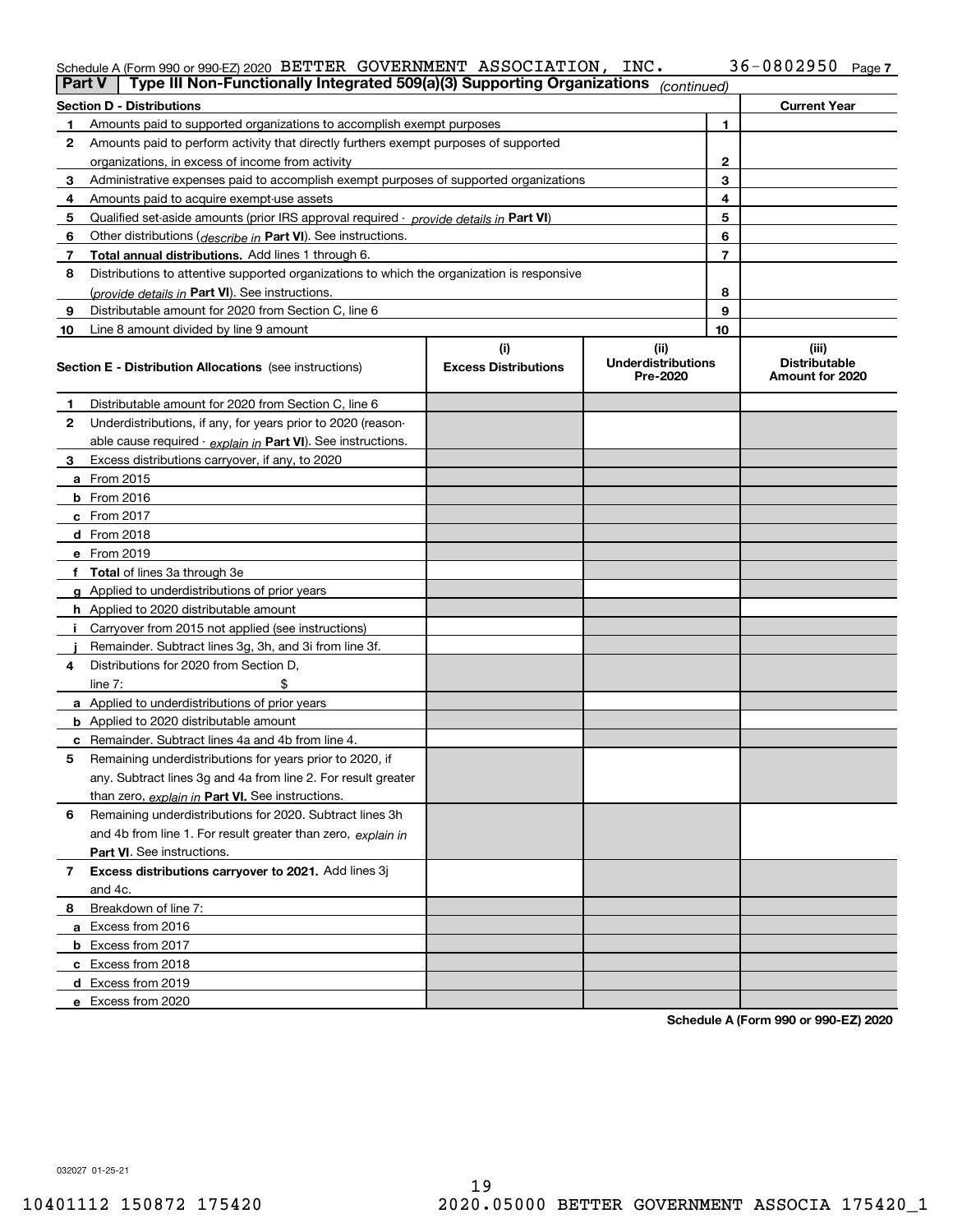|                 | Schedule A (Form 990 or 990-EZ) 2020 BETTER GOVERNMENT ASSOCIATION, INC.                                                                                                                                                                                                                                                                                                                                                          |  |    | 36-0802950 Page 8                    |  |
|-----------------|-----------------------------------------------------------------------------------------------------------------------------------------------------------------------------------------------------------------------------------------------------------------------------------------------------------------------------------------------------------------------------------------------------------------------------------|--|----|--------------------------------------|--|
| <b>Part VI</b>  | Supplemental Information. Provide the explanations required by Part II, line 10; Part II, line 17a or 17b; Part III, line 12;<br>Part IV, Section A, lines 1, 2, 3b, 3c, 4b, 4c, 5a, 6, 9a, 9b, 9c, 11a, 11b, and 11c; Part IV, Section B, lines 1 and 2; Part IV, Section C,<br>line 1; Part IV, Section D, lines 2 and 3; Part IV, Section E, lines 1c, 2a, 2b, 3a, and 3b; Part V, line 1; Part V, Section B, line 1e; Part V, |  |    |                                      |  |
|                 | Section D, lines 5, 6, and 8; and Part V, Section E, lines 2, 5, and 6. Also complete this part for any additional information.<br>(See instructions.)                                                                                                                                                                                                                                                                            |  |    |                                      |  |
|                 |                                                                                                                                                                                                                                                                                                                                                                                                                                   |  |    |                                      |  |
|                 |                                                                                                                                                                                                                                                                                                                                                                                                                                   |  |    |                                      |  |
|                 |                                                                                                                                                                                                                                                                                                                                                                                                                                   |  |    |                                      |  |
|                 |                                                                                                                                                                                                                                                                                                                                                                                                                                   |  |    |                                      |  |
|                 |                                                                                                                                                                                                                                                                                                                                                                                                                                   |  |    |                                      |  |
|                 |                                                                                                                                                                                                                                                                                                                                                                                                                                   |  |    |                                      |  |
|                 |                                                                                                                                                                                                                                                                                                                                                                                                                                   |  |    |                                      |  |
|                 |                                                                                                                                                                                                                                                                                                                                                                                                                                   |  |    |                                      |  |
|                 |                                                                                                                                                                                                                                                                                                                                                                                                                                   |  |    |                                      |  |
|                 |                                                                                                                                                                                                                                                                                                                                                                                                                                   |  |    |                                      |  |
|                 |                                                                                                                                                                                                                                                                                                                                                                                                                                   |  |    |                                      |  |
|                 |                                                                                                                                                                                                                                                                                                                                                                                                                                   |  |    |                                      |  |
|                 |                                                                                                                                                                                                                                                                                                                                                                                                                                   |  |    |                                      |  |
|                 |                                                                                                                                                                                                                                                                                                                                                                                                                                   |  |    |                                      |  |
|                 |                                                                                                                                                                                                                                                                                                                                                                                                                                   |  |    |                                      |  |
|                 |                                                                                                                                                                                                                                                                                                                                                                                                                                   |  |    |                                      |  |
|                 |                                                                                                                                                                                                                                                                                                                                                                                                                                   |  |    |                                      |  |
|                 |                                                                                                                                                                                                                                                                                                                                                                                                                                   |  |    |                                      |  |
|                 |                                                                                                                                                                                                                                                                                                                                                                                                                                   |  |    |                                      |  |
|                 |                                                                                                                                                                                                                                                                                                                                                                                                                                   |  |    |                                      |  |
|                 |                                                                                                                                                                                                                                                                                                                                                                                                                                   |  |    |                                      |  |
|                 |                                                                                                                                                                                                                                                                                                                                                                                                                                   |  |    |                                      |  |
|                 |                                                                                                                                                                                                                                                                                                                                                                                                                                   |  |    |                                      |  |
|                 |                                                                                                                                                                                                                                                                                                                                                                                                                                   |  |    |                                      |  |
|                 |                                                                                                                                                                                                                                                                                                                                                                                                                                   |  |    |                                      |  |
|                 |                                                                                                                                                                                                                                                                                                                                                                                                                                   |  |    |                                      |  |
|                 |                                                                                                                                                                                                                                                                                                                                                                                                                                   |  |    |                                      |  |
|                 |                                                                                                                                                                                                                                                                                                                                                                                                                                   |  |    |                                      |  |
|                 |                                                                                                                                                                                                                                                                                                                                                                                                                                   |  |    |                                      |  |
|                 |                                                                                                                                                                                                                                                                                                                                                                                                                                   |  |    |                                      |  |
|                 |                                                                                                                                                                                                                                                                                                                                                                                                                                   |  |    |                                      |  |
| 032028 01-25-21 |                                                                                                                                                                                                                                                                                                                                                                                                                                   |  |    | Schedule A (Form 990 or 990-EZ) 2020 |  |
|                 |                                                                                                                                                                                                                                                                                                                                                                                                                                   |  | っぃ |                                      |  |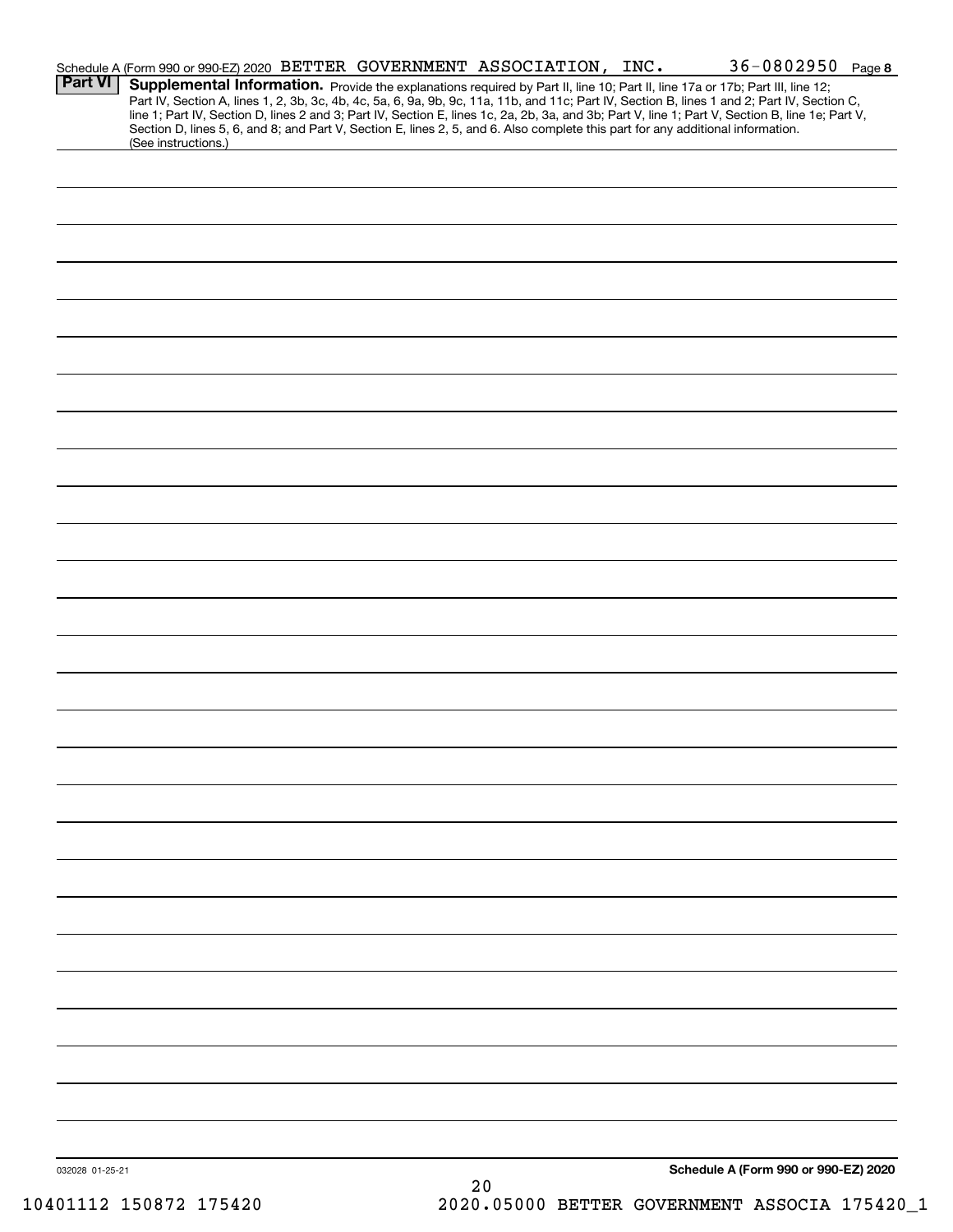Department of the Treasury Internal Revenue Service **(Form 990, 990-EZ, or 990-PF)**

Name of the organization

# **Schedule B Schedule of Contributors**

**| Attach to Form 990, Form 990-EZ, or Form 990-PF. | Go to www.irs.gov/Form990 for the latest information.** OMB No. 1545-0047

**2020**

**Employer identification number**

|                                                                                  | BETTER GOVERNMENT ASSOCIATION, INC.                                                                                                        | 36-0802950 |  |  |  |
|----------------------------------------------------------------------------------|--------------------------------------------------------------------------------------------------------------------------------------------|------------|--|--|--|
| Organization type (check one):                                                   |                                                                                                                                            |            |  |  |  |
| Filers of:                                                                       | Section:                                                                                                                                   |            |  |  |  |
| $\lfloor x \rfloor$ 501(c)( 3) (enter number) organization<br>Form 990 or 990-EZ |                                                                                                                                            |            |  |  |  |
|                                                                                  | 4947(a)(1) nonexempt charitable trust not treated as a private foundation                                                                  |            |  |  |  |
|                                                                                  | 527 political organization                                                                                                                 |            |  |  |  |
| Form 990-PF                                                                      | 501(c)(3) exempt private foundation                                                                                                        |            |  |  |  |
|                                                                                  | 4947(a)(1) nonexempt charitable trust treated as a private foundation                                                                      |            |  |  |  |
|                                                                                  | 501(c)(3) taxable private foundation                                                                                                       |            |  |  |  |
|                                                                                  | Check if your organization is covered by the General Rule or a Special Rule.                                                               |            |  |  |  |
|                                                                                  | Note: Only a section 501(c)(7), (8), or (10) organization can check boxes for both the General Rule and a Special Rule. See instructions.  |            |  |  |  |
| <b>General Rule</b>                                                              |                                                                                                                                            |            |  |  |  |
|                                                                                  | For an organization filing Form 990, 990-EZ, or 990-PF that received, during the year, contributions totaling \$5,000 or more (in money or |            |  |  |  |

property) from any one contributor. Complete Parts I and II. See instructions for determining a contributor's total contributions.

#### **Special Rules**

| $\boxed{\textbf{X}}$ For an organization described in section 501(c)(3) filing Form 990 or 990-EZ that met the 33 1/3% support test of the regulations under |
|--------------------------------------------------------------------------------------------------------------------------------------------------------------|
| sections 509(a)(1) and 170(b)(1)(A)(vi), that checked Schedule A (Form 990 or 990-EZ), Part II, line 13, 16a, or 16b, and that received from                 |
| any one contributor, during the year, total contributions of the greater of (1) \$5,000; or (2) 2% of the amount on (i) Form 990, Part VIII, line 1h;        |
| or (ii) Form 990-EZ, line 1. Complete Parts I and II.                                                                                                        |

For an organization described in section 501(c)(7), (8), or (10) filing Form 990 or 990-EZ that received from any one contributor, during the year, total contributions of more than \$1,000 exclusively for religious, charitable, scientific, literary, or educational purposes, or for the prevention of cruelty to children or animals. Complete Parts I (entering "N/A" in column (b) instead of the contributor name and address), II, and III.  $\mathcal{L}^{\text{max}}$ 

purpose. Don't complete any of the parts unless the **General Rule** applies to this organization because it received *nonexclusively* year, contributions <sub>exclusively</sub> for religious, charitable, etc., purposes, but no such contributions totaled more than \$1,000. If this box is checked, enter here the total contributions that were received during the year for an  $\;$ exclusively religious, charitable, etc., For an organization described in section 501(c)(7), (8), or (10) filing Form 990 or 990-EZ that received from any one contributor, during the religious, charitable, etc., contributions totaling \$5,000 or more during the year  $\Box$ — $\Box$  =  $\Box$  $\mathcal{L}^{\text{max}}$ 

**Caution:**  An organization that isn't covered by the General Rule and/or the Special Rules doesn't file Schedule B (Form 990, 990-EZ, or 990-PF), but it **must** answer "No" on Part IV, line 2, of its Form 990; or check the box on line H of its Form 990-EZ or on its Form 990-PF, Part I, line 2, to<br>cortify that it doesn't meet the filipe requirements of Schodule B (Fer certify that it doesn't meet the filing requirements of Schedule B (Form 990, 990-EZ, or 990-PF).

**For Paperwork Reduction Act Notice, see the instructions for Form 990, 990-EZ, or 990-PF. Schedule B (Form 990, 990-EZ, or 990-PF) (2020)** LHA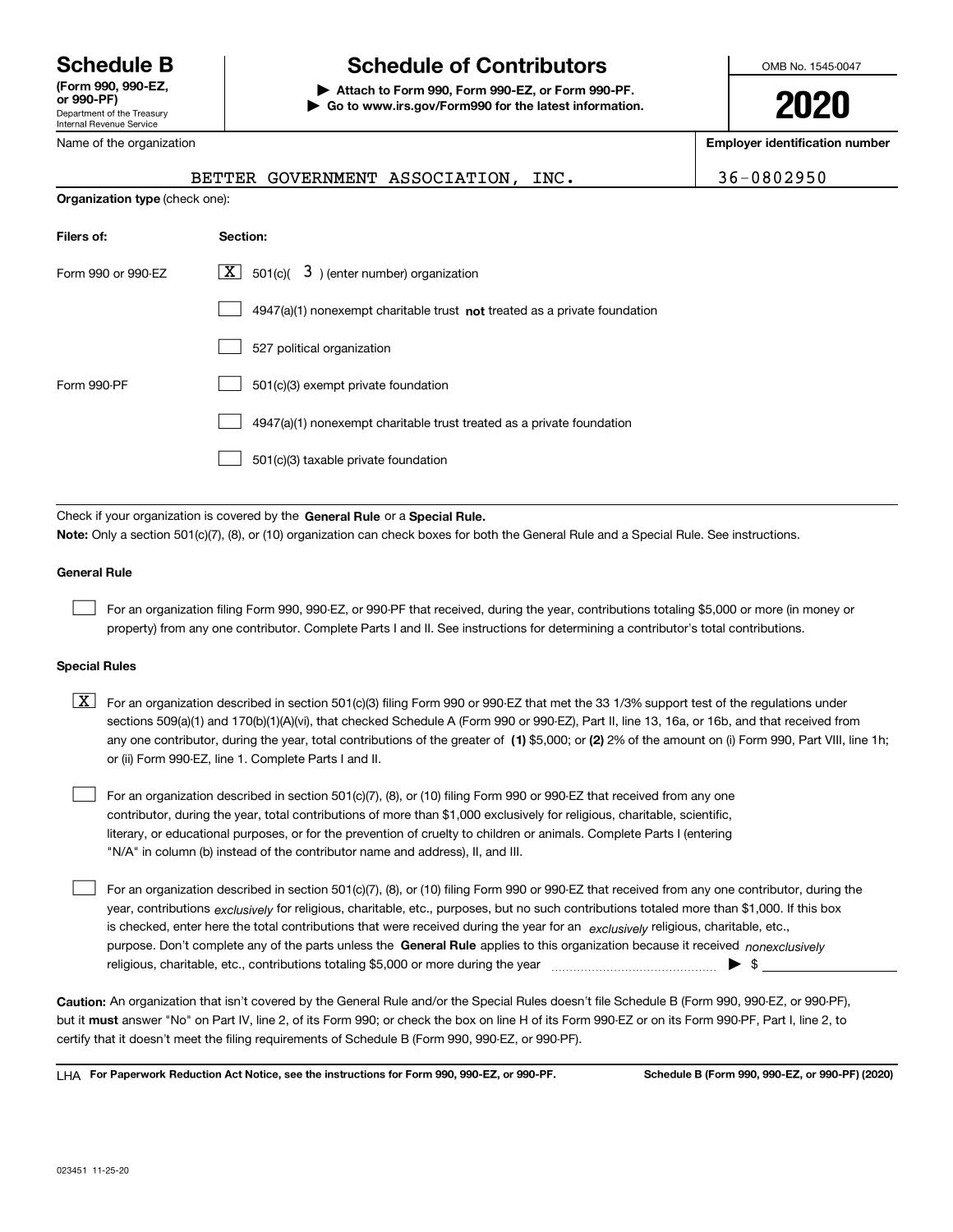# Schedule B (Form 990, 990-EZ, or 990-PF) (2020) Page 2

#### BETTER GOVERNMENT ASSOCIATION, INC. 49 | 36-0802950

|                 | Schedule B (Form 990, 990-EZ, or 990-PF) (2020)                                                |                                   |                             | Page 2                                                                                                             |
|-----------------|------------------------------------------------------------------------------------------------|-----------------------------------|-----------------------------|--------------------------------------------------------------------------------------------------------------------|
|                 | Name of organization                                                                           |                                   |                             | <b>Employer identification number</b>                                                                              |
|                 | BETTER GOVERNMENT ASSOCIATION, INC.                                                            |                                   |                             | 36-0802950                                                                                                         |
| Part I          | Contributors (see instructions). Use duplicate copies of Part I if additional space is needed. |                                   |                             |                                                                                                                    |
| (a)<br>No.      | (c)<br>(b)<br><b>Total contributions</b><br>Name, address, and ZIP + 4                         |                                   | (d)<br>Type of contribution |                                                                                                                    |
| 1               | KENNETH GRIFFIN<br>131 S. DEARBORN STREET<br>CHICAGO, IL 60603                                 | 100,000.<br>\$                    |                             | $\overline{\mathbf{X}}$<br>Person<br>Payroll<br>Noncash<br>(Complete Part II for<br>noncash contributions.)        |
| (a)<br>No.      | (b)<br>Name, address, and ZIP + 4                                                              | (c)<br><b>Total contributions</b> |                             | (d)<br>Type of contribution                                                                                        |
| 2               | MANSUETO FOUNDATION<br>22 W. WASHINGTON STREET, 6TH FLOOR<br>CHICAGO, IL 60602                 | 200,000.<br>\$                    |                             | $\overline{\mathbf{X}}$<br>Person<br>Payroll<br>Noncash<br>(Complete Part II for<br>noncash contributions.)        |
| (a)<br>No.      | (b)<br>Name, address, and ZIP + 4                                                              | (c)<br><b>Total contributions</b> |                             | (d)<br>Type of contribution                                                                                        |
| 3               | THE RICHARD H. DRIEHAUS FOUNDATION<br>737 N. MICHIGAN AVENUE, SUITE 2000<br>CHICAGO, IL 60611  | 117,500.<br>\$                    |                             | $\overline{\text{X}}$<br>Person<br>Payroll<br>Noncash<br>(Complete Part II for<br>noncash contributions.)          |
| (a)<br>No.      | (b)<br>Name, address, and ZIP + 4                                                              | (c)<br><b>Total contributions</b> |                             | (d)<br>Type of contribution                                                                                        |
| 4               | THE ROBERT MCCORMICK FOUNDATION<br>205 N. MICHIGAN AVENUE, SUITE 4300<br>CHICAGO, IL 60601     | 402,500.<br>\$                    |                             | $\overline{\mathbf{X}}$<br>Person<br><b>Payroll</b><br>Noncash<br>(Complete Part II for<br>noncash contributions.) |
| (a)<br>No.      | (b)<br>Name, address, and ZIP + 4                                                              | (c)<br><b>Total contributions</b> |                             | (d)<br>Type of contribution                                                                                        |
| 5               | PRITZKER TRAUBERT FOUNDATION<br>444 W. LAKE STREET, SUITE 3400<br>CHICAGO, IL 60606            | 300,000.<br>\$                    |                             | $\overline{\mathbf{X}}$<br>Person<br>Payroll<br>Noncash<br>(Complete Part II for<br>noncash contributions.)        |
| (a)<br>No.      | (b)<br>Name, address, and ZIP + 4                                                              | (c)<br><b>Total contributions</b> |                             | (d)<br>Type of contribution                                                                                        |
| 6               | THE CHICAGO COMMUNITY TRUST                                                                    |                                   |                             | $\overline{\mathbf{X}}$<br>Person                                                                                  |
|                 | 226 N. MICHIGAN AVENUE                                                                         | 125,000.<br>\$                    |                             | Payroll<br>Noncash<br>(Complete Part II for                                                                        |
| 023452 11-25-20 | CHICAGO, IL 60601                                                                              |                                   |                             | noncash contributions.)<br>Schedule B (Form 990, 990-EZ, or 990-PF) (2020)                                         |

22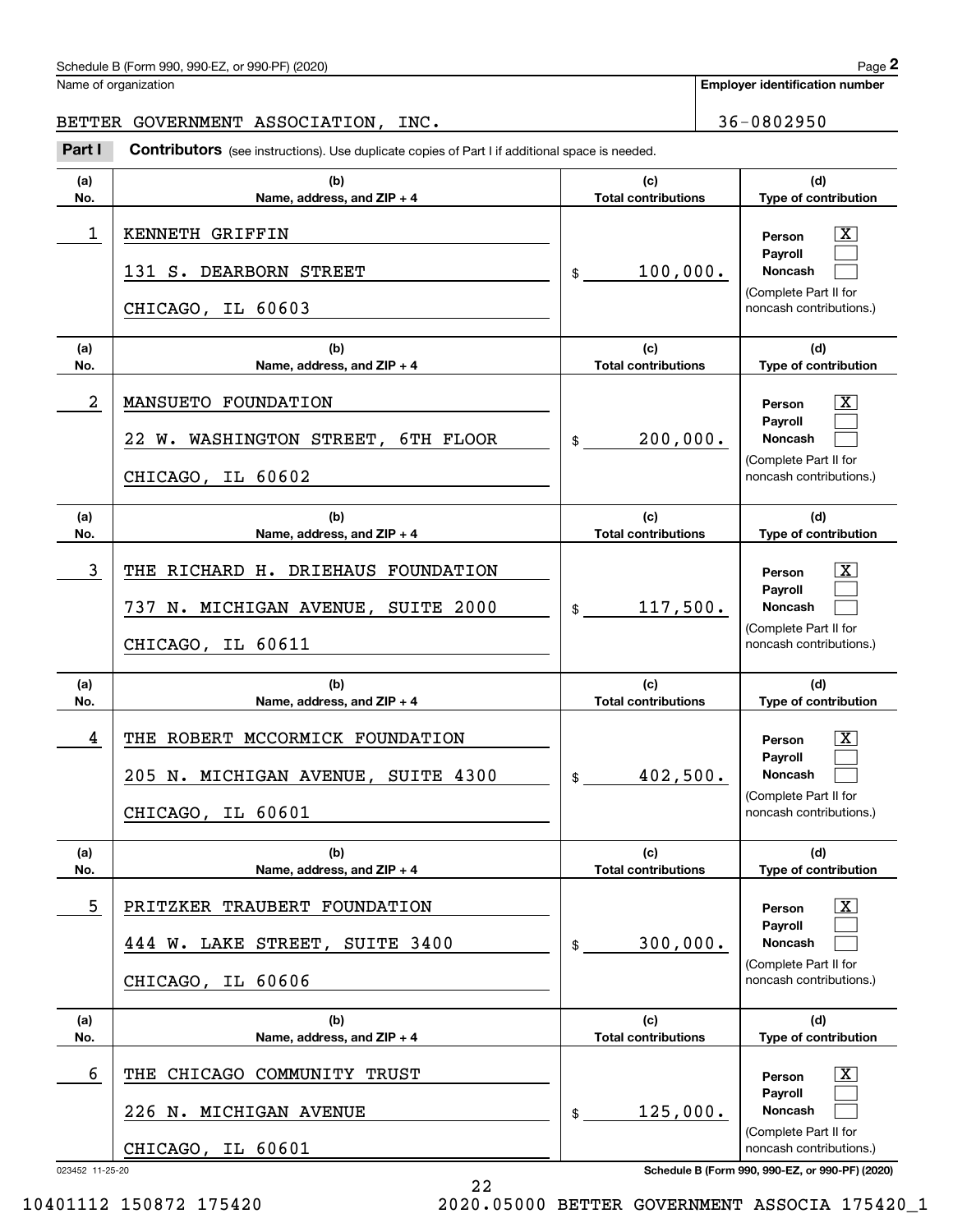# Schedule B (Form 990, 990-EZ, or 990-PF) (2020) Page 2

#### BETTER GOVERNMENT ASSOCIATION, INC. 49 | 36-0802950

|            | Schedule B (Form 990, 990-EZ, or 990-PF) (2020)                                                                                         |                                              | Page 2                                                                                                                              |
|------------|-----------------------------------------------------------------------------------------------------------------------------------------|----------------------------------------------|-------------------------------------------------------------------------------------------------------------------------------------|
|            | Name of organization                                                                                                                    |                                              | <b>Employer identification number</b>                                                                                               |
|            | BETTER GOVERNMENT ASSOCIATION, INC.                                                                                                     |                                              | 36-0802950                                                                                                                          |
| Part I     | Contributors (see instructions). Use duplicate copies of Part I if additional space is needed.                                          |                                              |                                                                                                                                     |
| (a)<br>No. | (c)<br>(b)<br><b>Total contributions</b><br>Name, address, and ZIP + 4                                                                  |                                              | (d)<br>Type of contribution                                                                                                         |
| 7          | ALVIN H. BAUM FAMILY FUND<br>500 W. MADISON STREET<br>CHICAGO, IL 60606                                                                 | 250,000.<br>\$                               | $\overline{\text{X}}$<br>Person<br>Payroll<br>Noncash<br>(Complete Part II for<br>noncash contributions.)                           |
| (a)        | (b)                                                                                                                                     | (c)                                          | (d)                                                                                                                                 |
| No.<br>8   | Name, address, and ZIP + 4<br>RICHARD H.<br>DRIEHAUS CHARITABLE<br>FOUNDATION<br>737 N. MICHIGAN AVENUE SUITE 2000<br>CHICAGO, IL 60611 | <b>Total contributions</b><br>100,000.<br>\$ | Type of contribution<br>$\overline{\mathbf{X}}$<br>Person<br>Payroll<br>Noncash<br>(Complete Part II for<br>noncash contributions.) |
| (a)<br>No. | (b)<br>Name, address, and ZIP + 4                                                                                                       | (c)<br><b>Total contributions</b>            | (d)<br>Type of contribution                                                                                                         |
| 9          | STEVEN N. MILLER<br>549 W. RANDOLPH STREET<br>CHICAGO, IL 60661                                                                         | 110,579.<br>$$\mathbb{S}$$                   | $\mathbf{X}$<br>Person<br>Payroll<br>$\overline{\mathbf{x}}$<br>Noncash<br>(Complete Part II for<br>noncash contributions.)         |
| (a)<br>No. | (b)<br>Name, address, and ZIP + 4                                                                                                       | (c)<br><b>Total contributions</b>            | (d)<br>Type of contribution                                                                                                         |
| 10         | DAN GOODWIN<br>2901 BUTTERFIELD ROAD<br>OAK BROOK, IL 60523                                                                             | 104,710.<br>\$                               | $\mathbf{X}$<br>Person<br><b>Payroll</b><br>Noncash<br>$\overline{\text{X}}$<br>(Complete Part II for<br>noncash contributions.)    |
| (a)<br>No. | (b)<br>Name, address, and ZIP + 4                                                                                                       | (c)<br><b>Total contributions</b>            | (d)<br>Type of contribution                                                                                                         |
| 11         | <b>ANNA WEAVER</b><br>257 E. DELAWARE PLACE<br>CHICAGO, IL 60611                                                                        | 96,358.<br>\$                                | $\boxed{\text{X}}$<br>Person<br>Payroll<br>Noncash<br>$\overline{\mathbf{X}}$<br>(Complete Part II for<br>noncash contributions.)   |
| (a)<br>No. | (b)<br>Name, address, and ZIP + 4                                                                                                       | (c)<br><b>Total contributions</b>            | (d)<br>Type of contribution                                                                                                         |
|            |                                                                                                                                         | \$                                           | Person<br>Payroll<br><b>Noncash</b><br>(Complete Part II for<br>noncash contributions.)                                             |

23

023452 11-25-20 **Schedule B (Form 990, 990-EZ, or 990-PF) (2020)**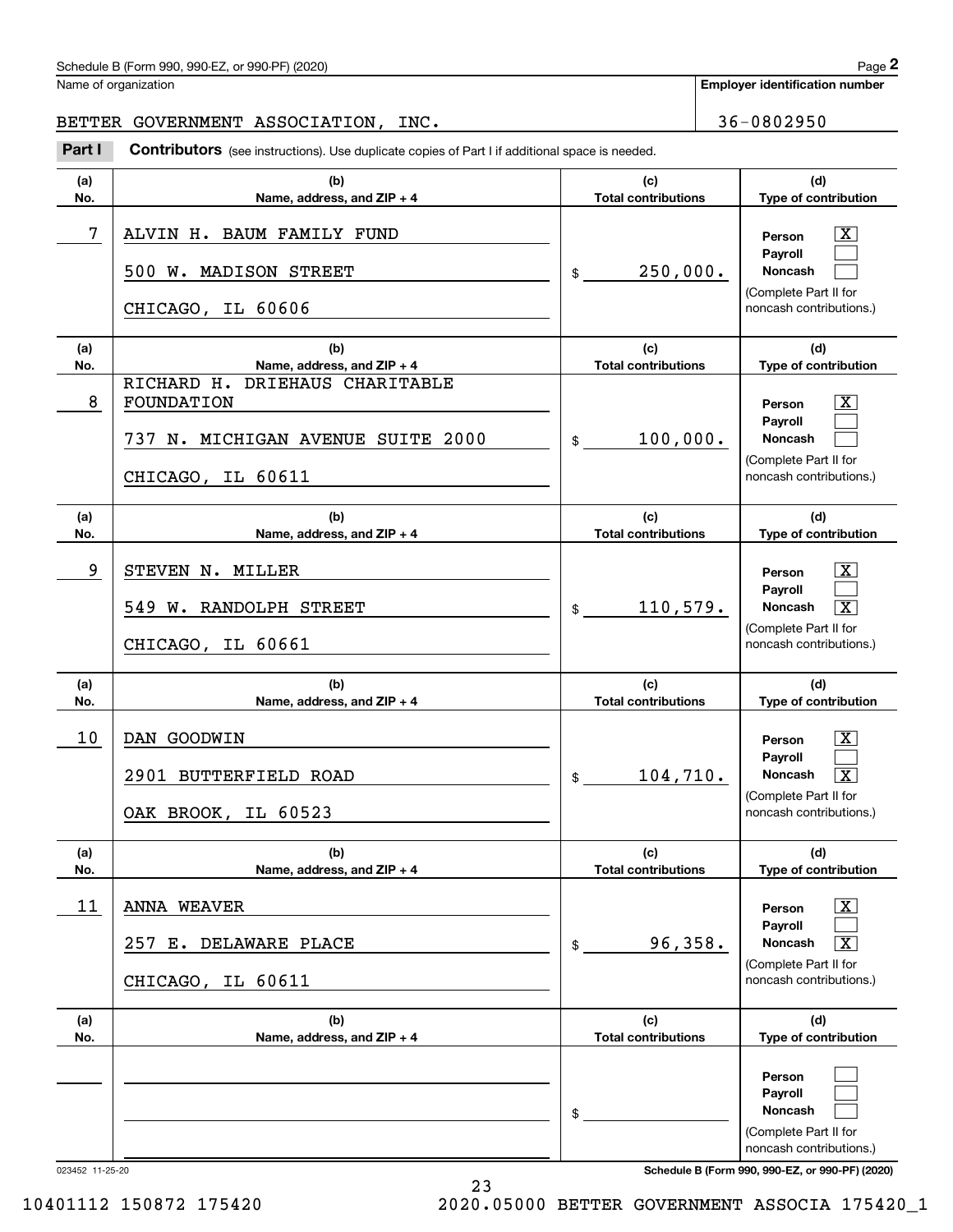| Schedule B (Form 990, 990-EZ, or 990-PF) (2020) | Page |
|-------------------------------------------------|------|
|-------------------------------------------------|------|

|                              | Schedule B (Form 990, 990-EZ, or 990-PF) (2020)                                                     |                                                 |  | Page 3                                |
|------------------------------|-----------------------------------------------------------------------------------------------------|-------------------------------------------------|--|---------------------------------------|
|                              | Name of organization                                                                                |                                                 |  | <b>Employer identification number</b> |
|                              | BETTER GOVERNMENT ASSOCIATION, INC.                                                                 | 36-0802950                                      |  |                                       |
| Part II                      | Noncash Property (see instructions). Use duplicate copies of Part II if additional space is needed. |                                                 |  |                                       |
| (a)<br>No.<br>from<br>Part I | (b)<br>Description of noncash property given                                                        | (c)<br>FMV (or estimate)<br>(See instructions.) |  | (d)<br>Date received                  |
| 9                            | 1,081 DATADOG ("DDOG") STOCK                                                                        |                                                 |  |                                       |
|                              |                                                                                                     | 110,579.<br>\$                                  |  | 12/30/20                              |
| (a)<br>No.<br>from<br>Part I | (b)<br>Description of noncash property given                                                        | (c)<br>FMV (or estimate)<br>(See instructions.) |  | (d)<br>Date received                  |
| 10                           | 16,400 SHARES OF AMERICAN IN REIT ("RPAI")                                                          |                                                 |  |                                       |
|                              |                                                                                                     | 104,710.<br>\$                                  |  | 07/31/20                              |
| (a)<br>No.<br>from<br>Part I | (b)<br>Description of noncash property given                                                        | (c)<br>FMV (or estimate)<br>(See instructions.) |  | (d)<br>Date received                  |
| 11                           | 482 SHARES OF BERKSHIRE HATHAWAY                                                                    |                                                 |  |                                       |
|                              |                                                                                                     | 96,358.<br>\$                                   |  | 10/29/20                              |
| (a)<br>No.<br>from<br>Part I | (b)<br>Description of noncash property given                                                        | (c)<br>FMV (or estimate)<br>(See instructions.) |  | (d)<br>Date received                  |
|                              |                                                                                                     |                                                 |  |                                       |
|                              |                                                                                                     | \$                                              |  |                                       |
| (a)<br>No.<br>from<br>Part I | (b)<br>Description of noncash property given                                                        | (c)<br>FMV (or estimate)<br>(See instructions.) |  | (d)<br>Date received                  |
|                              |                                                                                                     |                                                 |  |                                       |
|                              |                                                                                                     | \$                                              |  |                                       |
| (a)<br>No.<br>from<br>Part I | (b)<br>Description of noncash property given                                                        | (c)<br>FMV (or estimate)<br>(See instructions.) |  | (d)<br>Date received                  |
|                              |                                                                                                     |                                                 |  |                                       |
|                              |                                                                                                     | \$                                              |  |                                       |
|                              |                                                                                                     |                                                 |  |                                       |

24

023453 11-25-20 **Schedule B (Form 990, 990-EZ, or 990-PF) (2020)**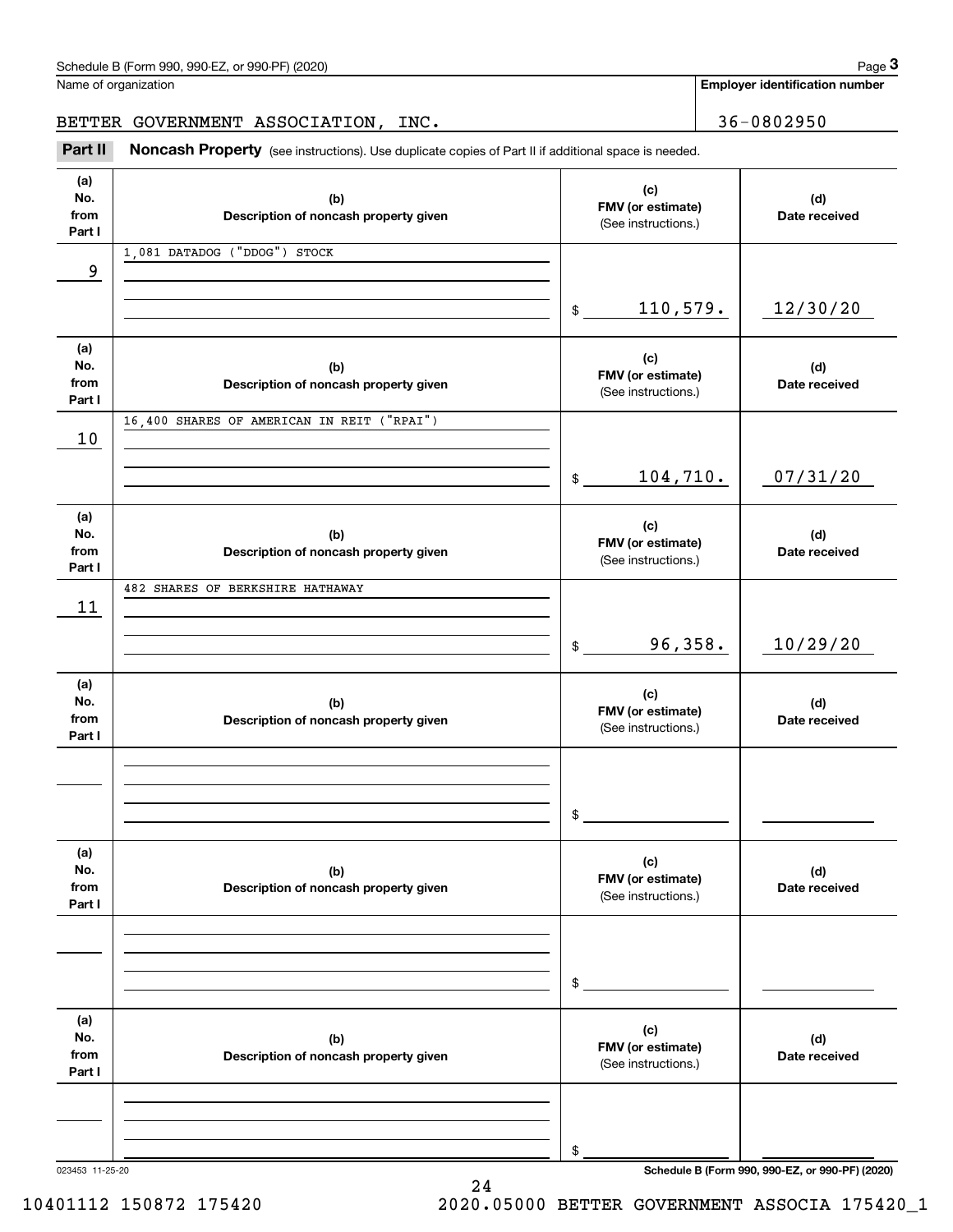|                           | Schedule B (Form 990, 990-EZ, or 990-PF) (2020)                                                                                                                                                                                                                                                                                                                    |                      |  | Page 4                                                                                                                                                         |  |  |  |  |
|---------------------------|--------------------------------------------------------------------------------------------------------------------------------------------------------------------------------------------------------------------------------------------------------------------------------------------------------------------------------------------------------------------|----------------------|--|----------------------------------------------------------------------------------------------------------------------------------------------------------------|--|--|--|--|
| Name of organization      |                                                                                                                                                                                                                                                                                                                                                                    |                      |  | <b>Employer identification number</b>                                                                                                                          |  |  |  |  |
|                           | BETTER GOVERNMENT ASSOCIATION, INC.                                                                                                                                                                                                                                                                                                                                |                      |  | 36-0802950                                                                                                                                                     |  |  |  |  |
| Part III                  | from any one contributor. Complete columns (a) through (e) and the following line entry. For organizations<br>completing Part III, enter the total of exclusively religious, charitable, etc., contributions of \$1,000 or less for the year. (Enter this info. once.) $\blacktriangleright$ \$<br>Use duplicate copies of Part III if additional space is needed. |                      |  | Exclusively religious, charitable, etc., contributions to organizations described in section 501(c)(7), (8), or (10) that total more than \$1,000 for the year |  |  |  |  |
| (a) No.<br>from<br>Part I | (b) Purpose of gift                                                                                                                                                                                                                                                                                                                                                | (c) Use of gift      |  | (d) Description of how gift is held                                                                                                                            |  |  |  |  |
|                           |                                                                                                                                                                                                                                                                                                                                                                    |                      |  |                                                                                                                                                                |  |  |  |  |
|                           |                                                                                                                                                                                                                                                                                                                                                                    | (e) Transfer of gift |  |                                                                                                                                                                |  |  |  |  |
|                           | Transferee's name, address, and ZIP + 4                                                                                                                                                                                                                                                                                                                            |                      |  | Relationship of transferor to transferee                                                                                                                       |  |  |  |  |
|                           |                                                                                                                                                                                                                                                                                                                                                                    |                      |  |                                                                                                                                                                |  |  |  |  |
| (a) No.<br>from<br>Part I | (b) Purpose of gift                                                                                                                                                                                                                                                                                                                                                | (c) Use of gift      |  | (d) Description of how gift is held                                                                                                                            |  |  |  |  |
|                           |                                                                                                                                                                                                                                                                                                                                                                    |                      |  |                                                                                                                                                                |  |  |  |  |
|                           | (e) Transfer of gift                                                                                                                                                                                                                                                                                                                                               |                      |  |                                                                                                                                                                |  |  |  |  |
|                           | Transferee's name, address, and ZIP + 4                                                                                                                                                                                                                                                                                                                            |                      |  | Relationship of transferor to transferee                                                                                                                       |  |  |  |  |
|                           |                                                                                                                                                                                                                                                                                                                                                                    |                      |  |                                                                                                                                                                |  |  |  |  |
| (a) No.<br>from<br>Part I | (b) Purpose of gift                                                                                                                                                                                                                                                                                                                                                | (c) Use of gift      |  | (d) Description of how gift is held                                                                                                                            |  |  |  |  |
|                           |                                                                                                                                                                                                                                                                                                                                                                    |                      |  |                                                                                                                                                                |  |  |  |  |
|                           |                                                                                                                                                                                                                                                                                                                                                                    | (e) Transfer of gift |  |                                                                                                                                                                |  |  |  |  |
|                           | Transferee's name, address, and ZIP + 4                                                                                                                                                                                                                                                                                                                            |                      |  | Relationship of transferor to transferee                                                                                                                       |  |  |  |  |
|                           |                                                                                                                                                                                                                                                                                                                                                                    |                      |  |                                                                                                                                                                |  |  |  |  |
| (a) No.<br>from           | (b) Purpose of gift                                                                                                                                                                                                                                                                                                                                                | (c) Use of gift      |  | (d) Description of how gift is held                                                                                                                            |  |  |  |  |
| Part I                    |                                                                                                                                                                                                                                                                                                                                                                    |                      |  |                                                                                                                                                                |  |  |  |  |
|                           |                                                                                                                                                                                                                                                                                                                                                                    |                      |  |                                                                                                                                                                |  |  |  |  |
|                           |                                                                                                                                                                                                                                                                                                                                                                    | (e) Transfer of gift |  |                                                                                                                                                                |  |  |  |  |
|                           | Transferee's name, address, and $ZIP + 4$                                                                                                                                                                                                                                                                                                                          |                      |  | Relationship of transferor to transferee                                                                                                                       |  |  |  |  |
|                           |                                                                                                                                                                                                                                                                                                                                                                    |                      |  |                                                                                                                                                                |  |  |  |  |

25

**Schedule B (Form 990, 990-EZ, or 990-PF) (2020)**

10401112 150872 175420 2020.05000 BETTER GOVERNMENT ASSOCIA 175420\_1

Schedule B (Form 990, 990-EZ, or 990-PF) (2020) Page 4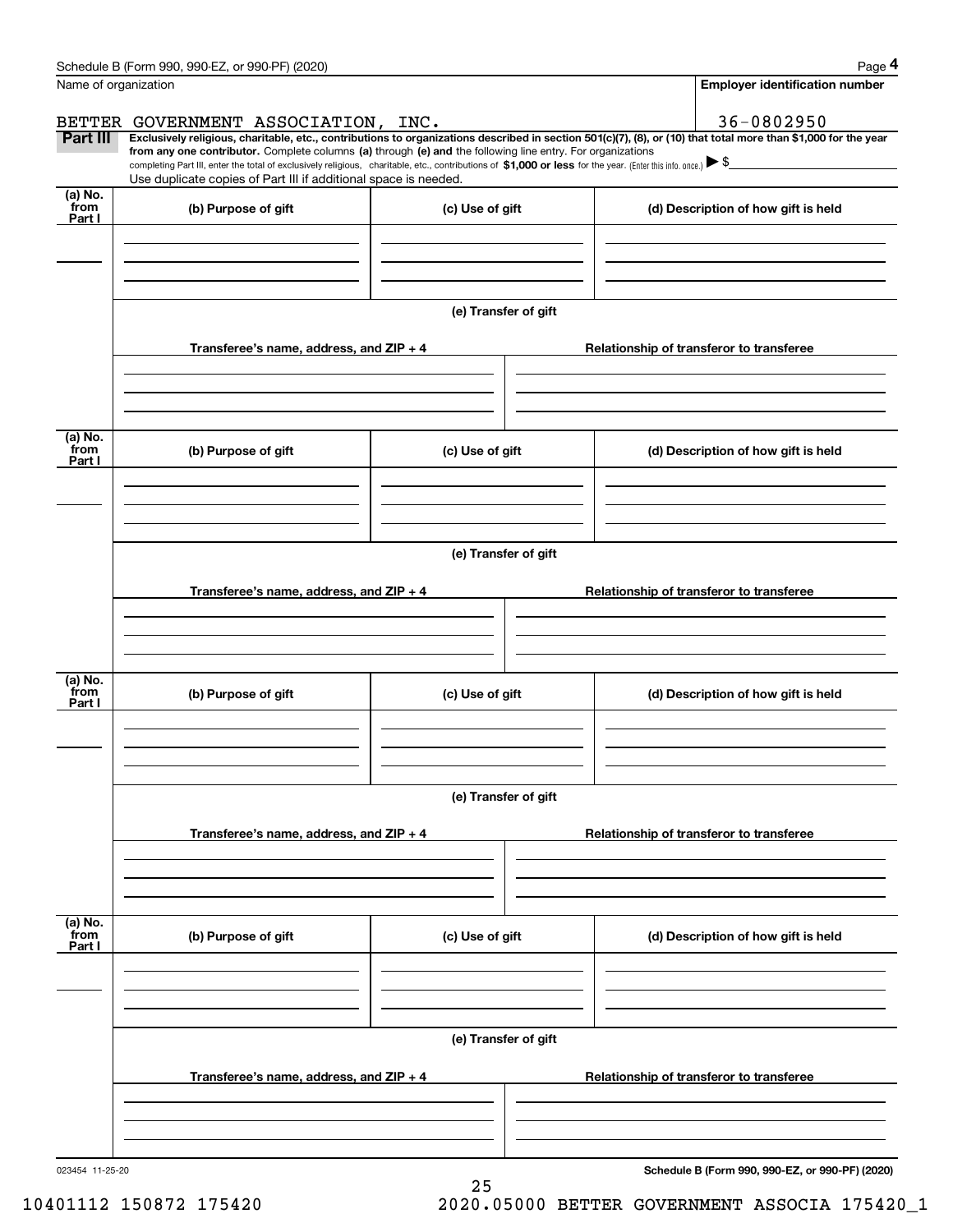| <b>SCHEDULE D</b> |  |
|-------------------|--|
|-------------------|--|

| (Form 990) |  |
|------------|--|
|------------|--|

# **Supplemental Financial Statements**

(Form 990)<br>
Pepartment of the Treasury<br>
Department of the Treasury<br>
Department of the Treasury<br>
Department of the Treasury<br> **Co to www.irs.gov/Form990 for instructions and the latest information.**<br> **Co to www.irs.gov/Form9** 



Department of the Treasury Internal Revenue Service **Name of the organization Employer identification number**

|                 | BETTER GOVERNMENT ASSOCIATION, INC.                                                                                                                                                                                           | 36-0802950                                         |
|-----------------|-------------------------------------------------------------------------------------------------------------------------------------------------------------------------------------------------------------------------------|----------------------------------------------------|
| <b>Part I</b>   | Organizations Maintaining Donor Advised Funds or Other Similar Funds or Accounts. Complete if the                                                                                                                             |                                                    |
|                 | organization answered "Yes" on Form 990, Part IV, line 6.                                                                                                                                                                     |                                                    |
|                 | (a) Donor advised funds                                                                                                                                                                                                       | (b) Funds and other accounts                       |
| 1.              |                                                                                                                                                                                                                               |                                                    |
| 2               | Aggregate value of contributions to (during year)                                                                                                                                                                             |                                                    |
| з               |                                                                                                                                                                                                                               |                                                    |
| 4               |                                                                                                                                                                                                                               |                                                    |
| 5               | Did the organization inform all donors and donor advisors in writing that the assets held in donor advised funds                                                                                                              |                                                    |
|                 |                                                                                                                                                                                                                               | Yes<br>No                                          |
| 6               | Did the organization inform all grantees, donors, and donor advisors in writing that grant funds can be used only                                                                                                             |                                                    |
|                 | for charitable purposes and not for the benefit of the donor or donor advisor, or for any other purpose conferring                                                                                                            |                                                    |
|                 |                                                                                                                                                                                                                               | Yes<br>No                                          |
| <b>Part II</b>  | Conservation Easements. Complete if the organization answered "Yes" on Form 990, Part IV, line 7.                                                                                                                             |                                                    |
| 1               | Purpose(s) of conservation easements held by the organization (check all that apply).                                                                                                                                         |                                                    |
|                 | Preservation of land for public use (for example, recreation or education)                                                                                                                                                    | Preservation of a historically important land area |
|                 | Protection of natural habitat                                                                                                                                                                                                 | Preservation of a certified historic structure     |
|                 | Preservation of open space                                                                                                                                                                                                    |                                                    |
| 2               | Complete lines 2a through 2d if the organization held a qualified conservation contribution in the form of a conservation easement on the last                                                                                |                                                    |
|                 | day of the tax year.                                                                                                                                                                                                          | Held at the End of the Tax Year                    |
| a               | Total number of conservation easements                                                                                                                                                                                        | 2a                                                 |
| b               | Total acreage restricted by conservation easements                                                                                                                                                                            | 2 <sub>b</sub>                                     |
| с               |                                                                                                                                                                                                                               | 2c                                                 |
| d               | Number of conservation easements included in (c) acquired after 7/25/06, and not on a historic structure                                                                                                                      |                                                    |
|                 | listed in the National Register [111] Marshall Register [11] Marshall Register [11] Marshall Register [11] Marshall Register [11] Marshall Register [11] Marshall Register [11] Marshall Register [11] Marshall Register [11] | 2d                                                 |
| 3               | Number of conservation easements modified, transferred, released, extinguished, or terminated by the organization during the tax                                                                                              |                                                    |
|                 | year                                                                                                                                                                                                                          |                                                    |
| 4               | Number of states where property subject to conservation easement is located >                                                                                                                                                 |                                                    |
| 5               | Does the organization have a written policy regarding the periodic monitoring, inspection, handling of                                                                                                                        |                                                    |
|                 | violations, and enforcement of the conservation easements it holds?                                                                                                                                                           | Yes<br>No                                          |
| 6               | Staff and volunteer hours devoted to monitoring, inspecting, handling of violations, and enforcing conservation easements during the year                                                                                     |                                                    |
|                 |                                                                                                                                                                                                                               |                                                    |
| 7               | Amount of expenses incurred in monitoring, inspecting, handling of violations, and enforcing conservation easements during the year                                                                                           |                                                    |
|                 | $\blacktriangleright$ s                                                                                                                                                                                                       |                                                    |
| 8               | Does each conservation easement reported on line 2(d) above satisfy the requirements of section 170(h)(4)(B)(i)                                                                                                               |                                                    |
|                 |                                                                                                                                                                                                                               | Yes<br>No                                          |
| 9               | In Part XIII, describe how the organization reports conservation easements in its revenue and expense statement and                                                                                                           |                                                    |
|                 | balance sheet, and include, if applicable, the text of the footnote to the organization's financial statements that describes the                                                                                             |                                                    |
|                 | organization's accounting for conservation easements.                                                                                                                                                                         |                                                    |
| <b>Part III</b> | Organizations Maintaining Collections of Art, Historical Treasures, or Other Similar Assets.                                                                                                                                  |                                                    |
|                 | Complete if the organization answered "Yes" on Form 990, Part IV, line 8.                                                                                                                                                     |                                                    |
|                 | 1a If the organization elected, as permitted under FASB ASC 958, not to report in its revenue statement and balance sheet works                                                                                               |                                                    |
|                 | of art, historical treasures, or other similar assets held for public exhibition, education, or research in furtherance of public                                                                                             |                                                    |
|                 | service, provide in Part XIII the text of the footnote to its financial statements that describes these items.                                                                                                                |                                                    |
| b               | If the organization elected, as permitted under FASB ASC 958, to report in its revenue statement and balance sheet works of                                                                                                   |                                                    |
|                 | art, historical treasures, or other similar assets held for public exhibition, education, or research in furtherance of public service,                                                                                       |                                                    |
|                 | provide the following amounts relating to these items:                                                                                                                                                                        |                                                    |
|                 | (i)                                                                                                                                                                                                                           |                                                    |
|                 | (ii) Assets included in Form 990, Part X                                                                                                                                                                                      | $\blacktriangleright$ \$                           |
| 2               | If the organization received or held works of art, historical treasures, or other similar assets for financial gain, provide                                                                                                  |                                                    |
|                 | the following amounts required to be reported under FASB ASC 958 relating to these items:                                                                                                                                     |                                                    |
| а               | Revenue included on Form 990, Part VIII, line 1 manufactured contracts and contracts and contracts and contracts                                                                                                              | \$<br>▶                                            |
|                 |                                                                                                                                                                                                                               | $\blacktriangleright$ s                            |
|                 | LHA For Paperwork Reduction Act Notice, see the Instructions for Form 990.                                                                                                                                                    | Schedule D (Form 990) 2020                         |
|                 | 032051 12-01-20                                                                                                                                                                                                               |                                                    |
|                 | ን ፎ                                                                                                                                                                                                                           |                                                    |

| 26  |              |   |
|-----|--------------|---|
| ጎ ሰ | <b>OEOOO</b> | ᠇ |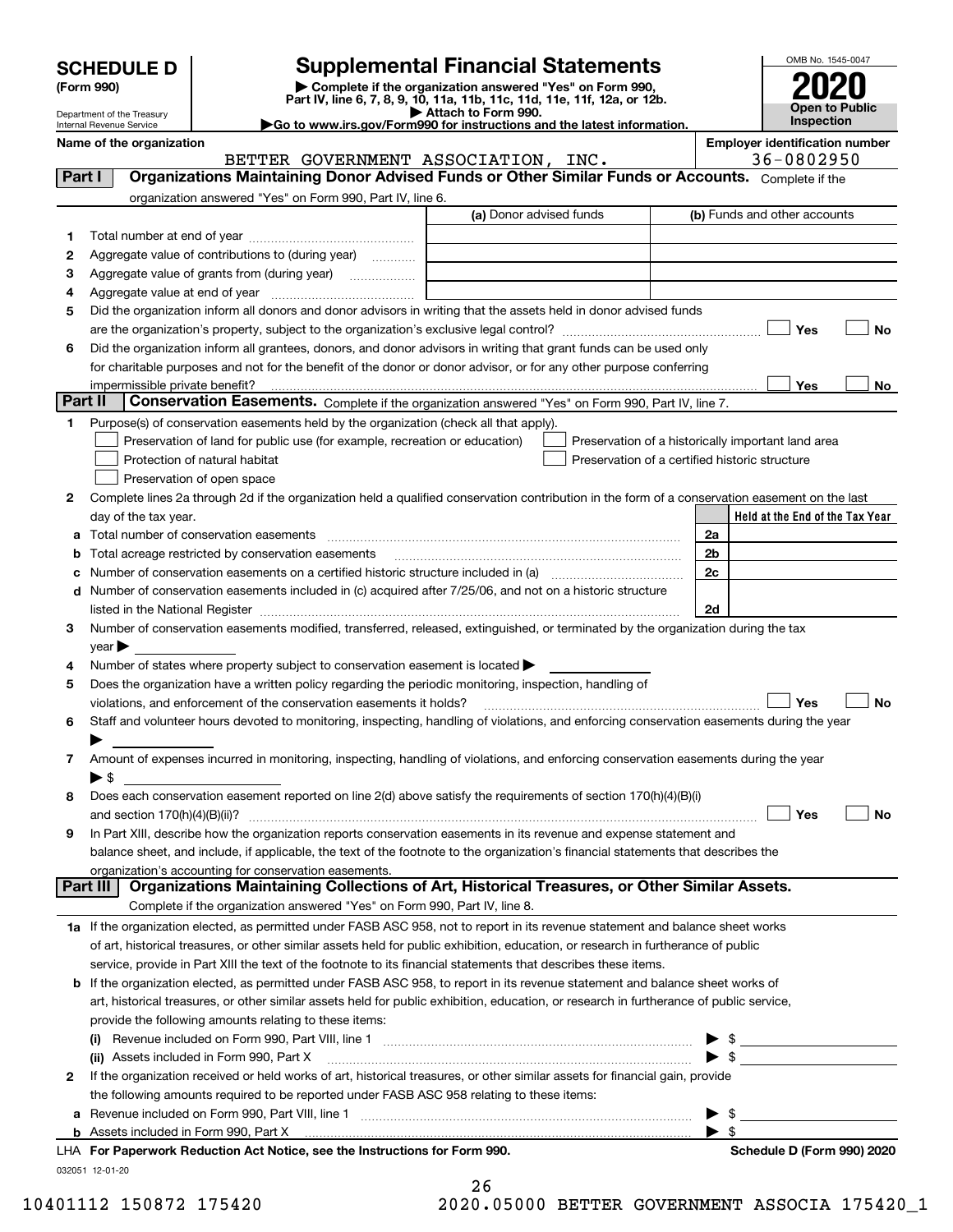| Part III<br>Organizations Maintaining Collections of Art, Historical Treasures, or Other Similar Assets (continued)<br>Using the organization's acquisition, accession, and other records, check any of the following that make significant use of its<br>3<br>collection items (check all that apply):<br>Public exhibition<br>Loan or exchange program<br>a<br>Scholarly research<br>b<br>е<br>Preservation for future generations<br>с<br>Provide a description of the organization's collections and explain how they further the organization's exempt purpose in Part XIII.<br>4<br>During the year, did the organization solicit or receive donations of art, historical treasures, or other similar assets<br>5<br>Yes<br>to be sold to raise funds rather than to be maintained as part of the organization's collection?<br>No<br><b>Part IV</b><br>Escrow and Custodial Arrangements. Complete if the organization answered "Yes" on Form 990, Part IV, line 9, or<br>reported an amount on Form 990, Part X, line 21.<br>1a Is the organization an agent, trustee, custodian or other intermediary for contributions or other assets not included<br>Yes<br>No<br>on Form 990, Part X? [11] matter contracts and contracts and contracts are contracted and contracts are contracted and contract and contract of the contract of the contract of the contract of the contract of the contract o<br>b If "Yes," explain the arrangement in Part XIII and complete the following table:<br>Amount<br>Beginning balance measurements and contain a series of the series of the series of the series of the series of<br>1c<br>c<br>Additions during the year manufactured and an annual contract of the year manufactured and all the year manufactured and all the year manufactured and all the year manufactured and all the year manufactured and all the yea<br>1d<br>Distributions during the year manufactured and an account of the state of the state of the state of the state o<br>1e<br>1f<br>Ť.<br>2a Did the organization include an amount on Form 990, Part X, line 21, for escrow or custodial account liability?<br>Yes<br>No<br>.<br><b>b</b> If "Yes," explain the arrangement in Part XIII. Check here if the explanation has been provided on Part XIII<br>Part V<br>Endowment Funds. Complete if the organization answered "Yes" on Form 990, Part IV, line 10.<br>(d) Three years back<br>(a) Current year<br>(c) Two years back<br>(e) Four years back<br>(b) Prior year<br>Beginning of year balance<br>1a<br>Net investment earnings, gains, and losses<br>d<br>e Other expenditures for facilities<br>and programs<br>g<br>Provide the estimated percentage of the current year end balance (line 1g, column (a)) held as:<br>2<br>Board designated or quasi-endowment<br>℅<br>а<br>Permanent endowment > <u>example</u><br>%<br>%<br>Term endowment $\blacktriangleright$<br>The percentages on lines 2a, 2b, and 2c should equal 100%.<br>3a Are there endowment funds not in the possession of the organization that are held and administered for the organization<br>Yes<br>No.<br>by:<br>3a(i)<br>(i)<br>3a(ii)<br>3b<br>Describe in Part XIII the intended uses of the organization's endowment funds.<br>Land, Buildings, and Equipment.<br>Part VI<br>Complete if the organization answered "Yes" on Form 990, Part IV, line 11a. See Form 990, Part X, line 10.<br>Description of property<br>(a) Cost or other<br>(b) Cost or other<br>(c) Accumulated<br>(d) Book value<br>basis (investment)<br>basis (other)<br>depreciation<br>b<br>6,314.<br>2,434.<br>260,606.<br>214,267.<br>46,339.<br>50, 219. | Schedule D (Form 990) 2020 | BETTER GOVERNMENT ASSOCIATION, INC. |  |  | 36-0802950 |  | Page 2 |
|----------------------------------------------------------------------------------------------------------------------------------------------------------------------------------------------------------------------------------------------------------------------------------------------------------------------------------------------------------------------------------------------------------------------------------------------------------------------------------------------------------------------------------------------------------------------------------------------------------------------------------------------------------------------------------------------------------------------------------------------------------------------------------------------------------------------------------------------------------------------------------------------------------------------------------------------------------------------------------------------------------------------------------------------------------------------------------------------------------------------------------------------------------------------------------------------------------------------------------------------------------------------------------------------------------------------------------------------------------------------------------------------------------------------------------------------------------------------------------------------------------------------------------------------------------------------------------------------------------------------------------------------------------------------------------------------------------------------------------------------------------------------------------------------------------------------------------------------------------------------------------------------------------------------------------------------------------------------------------------------------------------------------------------------------------------------------------------------------------------------------------------------------------------------------------------------------------------------------------------------------------------------------------------------------------------------------------------------------------------------------------------------------------------------------------------------------------------------------------------------------------------------------------------------------------------------------------------------------------------------------------------------------------------------------------------------------------------------------------------------------------------------------------------------------------------------------------------------------------------------------------------------------------------------------------------------------------------------------------------------------------------------------------------------------------------------------------------------------------------------------------------------------------------------------------------------------------------------------------------------------------------------------------------------------------------------------------------------------------------------------------------------------------------------------------------------------------------------------------------------------------------------------------------------------------------------------------------------------------------------------------------------------------|----------------------------|-------------------------------------|--|--|------------|--|--------|
| 3,880.                                                                                                                                                                                                                                                                                                                                                                                                                                                                                                                                                                                                                                                                                                                                                                                                                                                                                                                                                                                                                                                                                                                                                                                                                                                                                                                                                                                                                                                                                                                                                                                                                                                                                                                                                                                                                                                                                                                                                                                                                                                                                                                                                                                                                                                                                                                                                                                                                                                                                                                                                                                                                                                                                                                                                                                                                                                                                                                                                                                                                                                                                                                                                                                                                                                                                                                                                                                                                                                                                                                                                                                                                                                   |                            |                                     |  |  |            |  |        |
|                                                                                                                                                                                                                                                                                                                                                                                                                                                                                                                                                                                                                                                                                                                                                                                                                                                                                                                                                                                                                                                                                                                                                                                                                                                                                                                                                                                                                                                                                                                                                                                                                                                                                                                                                                                                                                                                                                                                                                                                                                                                                                                                                                                                                                                                                                                                                                                                                                                                                                                                                                                                                                                                                                                                                                                                                                                                                                                                                                                                                                                                                                                                                                                                                                                                                                                                                                                                                                                                                                                                                                                                                                                          |                            |                                     |  |  |            |  |        |
|                                                                                                                                                                                                                                                                                                                                                                                                                                                                                                                                                                                                                                                                                                                                                                                                                                                                                                                                                                                                                                                                                                                                                                                                                                                                                                                                                                                                                                                                                                                                                                                                                                                                                                                                                                                                                                                                                                                                                                                                                                                                                                                                                                                                                                                                                                                                                                                                                                                                                                                                                                                                                                                                                                                                                                                                                                                                                                                                                                                                                                                                                                                                                                                                                                                                                                                                                                                                                                                                                                                                                                                                                                                          |                            |                                     |  |  |            |  |        |
|                                                                                                                                                                                                                                                                                                                                                                                                                                                                                                                                                                                                                                                                                                                                                                                                                                                                                                                                                                                                                                                                                                                                                                                                                                                                                                                                                                                                                                                                                                                                                                                                                                                                                                                                                                                                                                                                                                                                                                                                                                                                                                                                                                                                                                                                                                                                                                                                                                                                                                                                                                                                                                                                                                                                                                                                                                                                                                                                                                                                                                                                                                                                                                                                                                                                                                                                                                                                                                                                                                                                                                                                                                                          |                            |                                     |  |  |            |  |        |
|                                                                                                                                                                                                                                                                                                                                                                                                                                                                                                                                                                                                                                                                                                                                                                                                                                                                                                                                                                                                                                                                                                                                                                                                                                                                                                                                                                                                                                                                                                                                                                                                                                                                                                                                                                                                                                                                                                                                                                                                                                                                                                                                                                                                                                                                                                                                                                                                                                                                                                                                                                                                                                                                                                                                                                                                                                                                                                                                                                                                                                                                                                                                                                                                                                                                                                                                                                                                                                                                                                                                                                                                                                                          |                            |                                     |  |  |            |  |        |
|                                                                                                                                                                                                                                                                                                                                                                                                                                                                                                                                                                                                                                                                                                                                                                                                                                                                                                                                                                                                                                                                                                                                                                                                                                                                                                                                                                                                                                                                                                                                                                                                                                                                                                                                                                                                                                                                                                                                                                                                                                                                                                                                                                                                                                                                                                                                                                                                                                                                                                                                                                                                                                                                                                                                                                                                                                                                                                                                                                                                                                                                                                                                                                                                                                                                                                                                                                                                                                                                                                                                                                                                                                                          |                            |                                     |  |  |            |  |        |
|                                                                                                                                                                                                                                                                                                                                                                                                                                                                                                                                                                                                                                                                                                                                                                                                                                                                                                                                                                                                                                                                                                                                                                                                                                                                                                                                                                                                                                                                                                                                                                                                                                                                                                                                                                                                                                                                                                                                                                                                                                                                                                                                                                                                                                                                                                                                                                                                                                                                                                                                                                                                                                                                                                                                                                                                                                                                                                                                                                                                                                                                                                                                                                                                                                                                                                                                                                                                                                                                                                                                                                                                                                                          |                            |                                     |  |  |            |  |        |
|                                                                                                                                                                                                                                                                                                                                                                                                                                                                                                                                                                                                                                                                                                                                                                                                                                                                                                                                                                                                                                                                                                                                                                                                                                                                                                                                                                                                                                                                                                                                                                                                                                                                                                                                                                                                                                                                                                                                                                                                                                                                                                                                                                                                                                                                                                                                                                                                                                                                                                                                                                                                                                                                                                                                                                                                                                                                                                                                                                                                                                                                                                                                                                                                                                                                                                                                                                                                                                                                                                                                                                                                                                                          |                            |                                     |  |  |            |  |        |
|                                                                                                                                                                                                                                                                                                                                                                                                                                                                                                                                                                                                                                                                                                                                                                                                                                                                                                                                                                                                                                                                                                                                                                                                                                                                                                                                                                                                                                                                                                                                                                                                                                                                                                                                                                                                                                                                                                                                                                                                                                                                                                                                                                                                                                                                                                                                                                                                                                                                                                                                                                                                                                                                                                                                                                                                                                                                                                                                                                                                                                                                                                                                                                                                                                                                                                                                                                                                                                                                                                                                                                                                                                                          |                            |                                     |  |  |            |  |        |
|                                                                                                                                                                                                                                                                                                                                                                                                                                                                                                                                                                                                                                                                                                                                                                                                                                                                                                                                                                                                                                                                                                                                                                                                                                                                                                                                                                                                                                                                                                                                                                                                                                                                                                                                                                                                                                                                                                                                                                                                                                                                                                                                                                                                                                                                                                                                                                                                                                                                                                                                                                                                                                                                                                                                                                                                                                                                                                                                                                                                                                                                                                                                                                                                                                                                                                                                                                                                                                                                                                                                                                                                                                                          |                            |                                     |  |  |            |  |        |
|                                                                                                                                                                                                                                                                                                                                                                                                                                                                                                                                                                                                                                                                                                                                                                                                                                                                                                                                                                                                                                                                                                                                                                                                                                                                                                                                                                                                                                                                                                                                                                                                                                                                                                                                                                                                                                                                                                                                                                                                                                                                                                                                                                                                                                                                                                                                                                                                                                                                                                                                                                                                                                                                                                                                                                                                                                                                                                                                                                                                                                                                                                                                                                                                                                                                                                                                                                                                                                                                                                                                                                                                                                                          |                            |                                     |  |  |            |  |        |
|                                                                                                                                                                                                                                                                                                                                                                                                                                                                                                                                                                                                                                                                                                                                                                                                                                                                                                                                                                                                                                                                                                                                                                                                                                                                                                                                                                                                                                                                                                                                                                                                                                                                                                                                                                                                                                                                                                                                                                                                                                                                                                                                                                                                                                                                                                                                                                                                                                                                                                                                                                                                                                                                                                                                                                                                                                                                                                                                                                                                                                                                                                                                                                                                                                                                                                                                                                                                                                                                                                                                                                                                                                                          |                            |                                     |  |  |            |  |        |
|                                                                                                                                                                                                                                                                                                                                                                                                                                                                                                                                                                                                                                                                                                                                                                                                                                                                                                                                                                                                                                                                                                                                                                                                                                                                                                                                                                                                                                                                                                                                                                                                                                                                                                                                                                                                                                                                                                                                                                                                                                                                                                                                                                                                                                                                                                                                                                                                                                                                                                                                                                                                                                                                                                                                                                                                                                                                                                                                                                                                                                                                                                                                                                                                                                                                                                                                                                                                                                                                                                                                                                                                                                                          |                            |                                     |  |  |            |  |        |
|                                                                                                                                                                                                                                                                                                                                                                                                                                                                                                                                                                                                                                                                                                                                                                                                                                                                                                                                                                                                                                                                                                                                                                                                                                                                                                                                                                                                                                                                                                                                                                                                                                                                                                                                                                                                                                                                                                                                                                                                                                                                                                                                                                                                                                                                                                                                                                                                                                                                                                                                                                                                                                                                                                                                                                                                                                                                                                                                                                                                                                                                                                                                                                                                                                                                                                                                                                                                                                                                                                                                                                                                                                                          |                            |                                     |  |  |            |  |        |
|                                                                                                                                                                                                                                                                                                                                                                                                                                                                                                                                                                                                                                                                                                                                                                                                                                                                                                                                                                                                                                                                                                                                                                                                                                                                                                                                                                                                                                                                                                                                                                                                                                                                                                                                                                                                                                                                                                                                                                                                                                                                                                                                                                                                                                                                                                                                                                                                                                                                                                                                                                                                                                                                                                                                                                                                                                                                                                                                                                                                                                                                                                                                                                                                                                                                                                                                                                                                                                                                                                                                                                                                                                                          |                            |                                     |  |  |            |  |        |
|                                                                                                                                                                                                                                                                                                                                                                                                                                                                                                                                                                                                                                                                                                                                                                                                                                                                                                                                                                                                                                                                                                                                                                                                                                                                                                                                                                                                                                                                                                                                                                                                                                                                                                                                                                                                                                                                                                                                                                                                                                                                                                                                                                                                                                                                                                                                                                                                                                                                                                                                                                                                                                                                                                                                                                                                                                                                                                                                                                                                                                                                                                                                                                                                                                                                                                                                                                                                                                                                                                                                                                                                                                                          |                            |                                     |  |  |            |  |        |
|                                                                                                                                                                                                                                                                                                                                                                                                                                                                                                                                                                                                                                                                                                                                                                                                                                                                                                                                                                                                                                                                                                                                                                                                                                                                                                                                                                                                                                                                                                                                                                                                                                                                                                                                                                                                                                                                                                                                                                                                                                                                                                                                                                                                                                                                                                                                                                                                                                                                                                                                                                                                                                                                                                                                                                                                                                                                                                                                                                                                                                                                                                                                                                                                                                                                                                                                                                                                                                                                                                                                                                                                                                                          |                            |                                     |  |  |            |  |        |
|                                                                                                                                                                                                                                                                                                                                                                                                                                                                                                                                                                                                                                                                                                                                                                                                                                                                                                                                                                                                                                                                                                                                                                                                                                                                                                                                                                                                                                                                                                                                                                                                                                                                                                                                                                                                                                                                                                                                                                                                                                                                                                                                                                                                                                                                                                                                                                                                                                                                                                                                                                                                                                                                                                                                                                                                                                                                                                                                                                                                                                                                                                                                                                                                                                                                                                                                                                                                                                                                                                                                                                                                                                                          |                            |                                     |  |  |            |  |        |
|                                                                                                                                                                                                                                                                                                                                                                                                                                                                                                                                                                                                                                                                                                                                                                                                                                                                                                                                                                                                                                                                                                                                                                                                                                                                                                                                                                                                                                                                                                                                                                                                                                                                                                                                                                                                                                                                                                                                                                                                                                                                                                                                                                                                                                                                                                                                                                                                                                                                                                                                                                                                                                                                                                                                                                                                                                                                                                                                                                                                                                                                                                                                                                                                                                                                                                                                                                                                                                                                                                                                                                                                                                                          |                            |                                     |  |  |            |  |        |
|                                                                                                                                                                                                                                                                                                                                                                                                                                                                                                                                                                                                                                                                                                                                                                                                                                                                                                                                                                                                                                                                                                                                                                                                                                                                                                                                                                                                                                                                                                                                                                                                                                                                                                                                                                                                                                                                                                                                                                                                                                                                                                                                                                                                                                                                                                                                                                                                                                                                                                                                                                                                                                                                                                                                                                                                                                                                                                                                                                                                                                                                                                                                                                                                                                                                                                                                                                                                                                                                                                                                                                                                                                                          |                            |                                     |  |  |            |  |        |
|                                                                                                                                                                                                                                                                                                                                                                                                                                                                                                                                                                                                                                                                                                                                                                                                                                                                                                                                                                                                                                                                                                                                                                                                                                                                                                                                                                                                                                                                                                                                                                                                                                                                                                                                                                                                                                                                                                                                                                                                                                                                                                                                                                                                                                                                                                                                                                                                                                                                                                                                                                                                                                                                                                                                                                                                                                                                                                                                                                                                                                                                                                                                                                                                                                                                                                                                                                                                                                                                                                                                                                                                                                                          |                            |                                     |  |  |            |  |        |
|                                                                                                                                                                                                                                                                                                                                                                                                                                                                                                                                                                                                                                                                                                                                                                                                                                                                                                                                                                                                                                                                                                                                                                                                                                                                                                                                                                                                                                                                                                                                                                                                                                                                                                                                                                                                                                                                                                                                                                                                                                                                                                                                                                                                                                                                                                                                                                                                                                                                                                                                                                                                                                                                                                                                                                                                                                                                                                                                                                                                                                                                                                                                                                                                                                                                                                                                                                                                                                                                                                                                                                                                                                                          |                            |                                     |  |  |            |  |        |
|                                                                                                                                                                                                                                                                                                                                                                                                                                                                                                                                                                                                                                                                                                                                                                                                                                                                                                                                                                                                                                                                                                                                                                                                                                                                                                                                                                                                                                                                                                                                                                                                                                                                                                                                                                                                                                                                                                                                                                                                                                                                                                                                                                                                                                                                                                                                                                                                                                                                                                                                                                                                                                                                                                                                                                                                                                                                                                                                                                                                                                                                                                                                                                                                                                                                                                                                                                                                                                                                                                                                                                                                                                                          |                            |                                     |  |  |            |  |        |
|                                                                                                                                                                                                                                                                                                                                                                                                                                                                                                                                                                                                                                                                                                                                                                                                                                                                                                                                                                                                                                                                                                                                                                                                                                                                                                                                                                                                                                                                                                                                                                                                                                                                                                                                                                                                                                                                                                                                                                                                                                                                                                                                                                                                                                                                                                                                                                                                                                                                                                                                                                                                                                                                                                                                                                                                                                                                                                                                                                                                                                                                                                                                                                                                                                                                                                                                                                                                                                                                                                                                                                                                                                                          |                            |                                     |  |  |            |  |        |
|                                                                                                                                                                                                                                                                                                                                                                                                                                                                                                                                                                                                                                                                                                                                                                                                                                                                                                                                                                                                                                                                                                                                                                                                                                                                                                                                                                                                                                                                                                                                                                                                                                                                                                                                                                                                                                                                                                                                                                                                                                                                                                                                                                                                                                                                                                                                                                                                                                                                                                                                                                                                                                                                                                                                                                                                                                                                                                                                                                                                                                                                                                                                                                                                                                                                                                                                                                                                                                                                                                                                                                                                                                                          |                            |                                     |  |  |            |  |        |
|                                                                                                                                                                                                                                                                                                                                                                                                                                                                                                                                                                                                                                                                                                                                                                                                                                                                                                                                                                                                                                                                                                                                                                                                                                                                                                                                                                                                                                                                                                                                                                                                                                                                                                                                                                                                                                                                                                                                                                                                                                                                                                                                                                                                                                                                                                                                                                                                                                                                                                                                                                                                                                                                                                                                                                                                                                                                                                                                                                                                                                                                                                                                                                                                                                                                                                                                                                                                                                                                                                                                                                                                                                                          |                            |                                     |  |  |            |  |        |
|                                                                                                                                                                                                                                                                                                                                                                                                                                                                                                                                                                                                                                                                                                                                                                                                                                                                                                                                                                                                                                                                                                                                                                                                                                                                                                                                                                                                                                                                                                                                                                                                                                                                                                                                                                                                                                                                                                                                                                                                                                                                                                                                                                                                                                                                                                                                                                                                                                                                                                                                                                                                                                                                                                                                                                                                                                                                                                                                                                                                                                                                                                                                                                                                                                                                                                                                                                                                                                                                                                                                                                                                                                                          |                            |                                     |  |  |            |  |        |
|                                                                                                                                                                                                                                                                                                                                                                                                                                                                                                                                                                                                                                                                                                                                                                                                                                                                                                                                                                                                                                                                                                                                                                                                                                                                                                                                                                                                                                                                                                                                                                                                                                                                                                                                                                                                                                                                                                                                                                                                                                                                                                                                                                                                                                                                                                                                                                                                                                                                                                                                                                                                                                                                                                                                                                                                                                                                                                                                                                                                                                                                                                                                                                                                                                                                                                                                                                                                                                                                                                                                                                                                                                                          |                            |                                     |  |  |            |  |        |
|                                                                                                                                                                                                                                                                                                                                                                                                                                                                                                                                                                                                                                                                                                                                                                                                                                                                                                                                                                                                                                                                                                                                                                                                                                                                                                                                                                                                                                                                                                                                                                                                                                                                                                                                                                                                                                                                                                                                                                                                                                                                                                                                                                                                                                                                                                                                                                                                                                                                                                                                                                                                                                                                                                                                                                                                                                                                                                                                                                                                                                                                                                                                                                                                                                                                                                                                                                                                                                                                                                                                                                                                                                                          |                            |                                     |  |  |            |  |        |
|                                                                                                                                                                                                                                                                                                                                                                                                                                                                                                                                                                                                                                                                                                                                                                                                                                                                                                                                                                                                                                                                                                                                                                                                                                                                                                                                                                                                                                                                                                                                                                                                                                                                                                                                                                                                                                                                                                                                                                                                                                                                                                                                                                                                                                                                                                                                                                                                                                                                                                                                                                                                                                                                                                                                                                                                                                                                                                                                                                                                                                                                                                                                                                                                                                                                                                                                                                                                                                                                                                                                                                                                                                                          |                            |                                     |  |  |            |  |        |
|                                                                                                                                                                                                                                                                                                                                                                                                                                                                                                                                                                                                                                                                                                                                                                                                                                                                                                                                                                                                                                                                                                                                                                                                                                                                                                                                                                                                                                                                                                                                                                                                                                                                                                                                                                                                                                                                                                                                                                                                                                                                                                                                                                                                                                                                                                                                                                                                                                                                                                                                                                                                                                                                                                                                                                                                                                                                                                                                                                                                                                                                                                                                                                                                                                                                                                                                                                                                                                                                                                                                                                                                                                                          |                            |                                     |  |  |            |  |        |
|                                                                                                                                                                                                                                                                                                                                                                                                                                                                                                                                                                                                                                                                                                                                                                                                                                                                                                                                                                                                                                                                                                                                                                                                                                                                                                                                                                                                                                                                                                                                                                                                                                                                                                                                                                                                                                                                                                                                                                                                                                                                                                                                                                                                                                                                                                                                                                                                                                                                                                                                                                                                                                                                                                                                                                                                                                                                                                                                                                                                                                                                                                                                                                                                                                                                                                                                                                                                                                                                                                                                                                                                                                                          |                            |                                     |  |  |            |  |        |
|                                                                                                                                                                                                                                                                                                                                                                                                                                                                                                                                                                                                                                                                                                                                                                                                                                                                                                                                                                                                                                                                                                                                                                                                                                                                                                                                                                                                                                                                                                                                                                                                                                                                                                                                                                                                                                                                                                                                                                                                                                                                                                                                                                                                                                                                                                                                                                                                                                                                                                                                                                                                                                                                                                                                                                                                                                                                                                                                                                                                                                                                                                                                                                                                                                                                                                                                                                                                                                                                                                                                                                                                                                                          |                            |                                     |  |  |            |  |        |
|                                                                                                                                                                                                                                                                                                                                                                                                                                                                                                                                                                                                                                                                                                                                                                                                                                                                                                                                                                                                                                                                                                                                                                                                                                                                                                                                                                                                                                                                                                                                                                                                                                                                                                                                                                                                                                                                                                                                                                                                                                                                                                                                                                                                                                                                                                                                                                                                                                                                                                                                                                                                                                                                                                                                                                                                                                                                                                                                                                                                                                                                                                                                                                                                                                                                                                                                                                                                                                                                                                                                                                                                                                                          |                            |                                     |  |  |            |  |        |
|                                                                                                                                                                                                                                                                                                                                                                                                                                                                                                                                                                                                                                                                                                                                                                                                                                                                                                                                                                                                                                                                                                                                                                                                                                                                                                                                                                                                                                                                                                                                                                                                                                                                                                                                                                                                                                                                                                                                                                                                                                                                                                                                                                                                                                                                                                                                                                                                                                                                                                                                                                                                                                                                                                                                                                                                                                                                                                                                                                                                                                                                                                                                                                                                                                                                                                                                                                                                                                                                                                                                                                                                                                                          |                            |                                     |  |  |            |  |        |
|                                                                                                                                                                                                                                                                                                                                                                                                                                                                                                                                                                                                                                                                                                                                                                                                                                                                                                                                                                                                                                                                                                                                                                                                                                                                                                                                                                                                                                                                                                                                                                                                                                                                                                                                                                                                                                                                                                                                                                                                                                                                                                                                                                                                                                                                                                                                                                                                                                                                                                                                                                                                                                                                                                                                                                                                                                                                                                                                                                                                                                                                                                                                                                                                                                                                                                                                                                                                                                                                                                                                                                                                                                                          |                            |                                     |  |  |            |  |        |
|                                                                                                                                                                                                                                                                                                                                                                                                                                                                                                                                                                                                                                                                                                                                                                                                                                                                                                                                                                                                                                                                                                                                                                                                                                                                                                                                                                                                                                                                                                                                                                                                                                                                                                                                                                                                                                                                                                                                                                                                                                                                                                                                                                                                                                                                                                                                                                                                                                                                                                                                                                                                                                                                                                                                                                                                                                                                                                                                                                                                                                                                                                                                                                                                                                                                                                                                                                                                                                                                                                                                                                                                                                                          |                            |                                     |  |  |            |  |        |
|                                                                                                                                                                                                                                                                                                                                                                                                                                                                                                                                                                                                                                                                                                                                                                                                                                                                                                                                                                                                                                                                                                                                                                                                                                                                                                                                                                                                                                                                                                                                                                                                                                                                                                                                                                                                                                                                                                                                                                                                                                                                                                                                                                                                                                                                                                                                                                                                                                                                                                                                                                                                                                                                                                                                                                                                                                                                                                                                                                                                                                                                                                                                                                                                                                                                                                                                                                                                                                                                                                                                                                                                                                                          |                            |                                     |  |  |            |  |        |
|                                                                                                                                                                                                                                                                                                                                                                                                                                                                                                                                                                                                                                                                                                                                                                                                                                                                                                                                                                                                                                                                                                                                                                                                                                                                                                                                                                                                                                                                                                                                                                                                                                                                                                                                                                                                                                                                                                                                                                                                                                                                                                                                                                                                                                                                                                                                                                                                                                                                                                                                                                                                                                                                                                                                                                                                                                                                                                                                                                                                                                                                                                                                                                                                                                                                                                                                                                                                                                                                                                                                                                                                                                                          |                            |                                     |  |  |            |  |        |
|                                                                                                                                                                                                                                                                                                                                                                                                                                                                                                                                                                                                                                                                                                                                                                                                                                                                                                                                                                                                                                                                                                                                                                                                                                                                                                                                                                                                                                                                                                                                                                                                                                                                                                                                                                                                                                                                                                                                                                                                                                                                                                                                                                                                                                                                                                                                                                                                                                                                                                                                                                                                                                                                                                                                                                                                                                                                                                                                                                                                                                                                                                                                                                                                                                                                                                                                                                                                                                                                                                                                                                                                                                                          |                            |                                     |  |  |            |  |        |
|                                                                                                                                                                                                                                                                                                                                                                                                                                                                                                                                                                                                                                                                                                                                                                                                                                                                                                                                                                                                                                                                                                                                                                                                                                                                                                                                                                                                                                                                                                                                                                                                                                                                                                                                                                                                                                                                                                                                                                                                                                                                                                                                                                                                                                                                                                                                                                                                                                                                                                                                                                                                                                                                                                                                                                                                                                                                                                                                                                                                                                                                                                                                                                                                                                                                                                                                                                                                                                                                                                                                                                                                                                                          |                            |                                     |  |  |            |  |        |
|                                                                                                                                                                                                                                                                                                                                                                                                                                                                                                                                                                                                                                                                                                                                                                                                                                                                                                                                                                                                                                                                                                                                                                                                                                                                                                                                                                                                                                                                                                                                                                                                                                                                                                                                                                                                                                                                                                                                                                                                                                                                                                                                                                                                                                                                                                                                                                                                                                                                                                                                                                                                                                                                                                                                                                                                                                                                                                                                                                                                                                                                                                                                                                                                                                                                                                                                                                                                                                                                                                                                                                                                                                                          |                            |                                     |  |  |            |  |        |
|                                                                                                                                                                                                                                                                                                                                                                                                                                                                                                                                                                                                                                                                                                                                                                                                                                                                                                                                                                                                                                                                                                                                                                                                                                                                                                                                                                                                                                                                                                                                                                                                                                                                                                                                                                                                                                                                                                                                                                                                                                                                                                                                                                                                                                                                                                                                                                                                                                                                                                                                                                                                                                                                                                                                                                                                                                                                                                                                                                                                                                                                                                                                                                                                                                                                                                                                                                                                                                                                                                                                                                                                                                                          |                            |                                     |  |  |            |  |        |
|                                                                                                                                                                                                                                                                                                                                                                                                                                                                                                                                                                                                                                                                                                                                                                                                                                                                                                                                                                                                                                                                                                                                                                                                                                                                                                                                                                                                                                                                                                                                                                                                                                                                                                                                                                                                                                                                                                                                                                                                                                                                                                                                                                                                                                                                                                                                                                                                                                                                                                                                                                                                                                                                                                                                                                                                                                                                                                                                                                                                                                                                                                                                                                                                                                                                                                                                                                                                                                                                                                                                                                                                                                                          |                            |                                     |  |  |            |  |        |
|                                                                                                                                                                                                                                                                                                                                                                                                                                                                                                                                                                                                                                                                                                                                                                                                                                                                                                                                                                                                                                                                                                                                                                                                                                                                                                                                                                                                                                                                                                                                                                                                                                                                                                                                                                                                                                                                                                                                                                                                                                                                                                                                                                                                                                                                                                                                                                                                                                                                                                                                                                                                                                                                                                                                                                                                                                                                                                                                                                                                                                                                                                                                                                                                                                                                                                                                                                                                                                                                                                                                                                                                                                                          |                            |                                     |  |  |            |  |        |
|                                                                                                                                                                                                                                                                                                                                                                                                                                                                                                                                                                                                                                                                                                                                                                                                                                                                                                                                                                                                                                                                                                                                                                                                                                                                                                                                                                                                                                                                                                                                                                                                                                                                                                                                                                                                                                                                                                                                                                                                                                                                                                                                                                                                                                                                                                                                                                                                                                                                                                                                                                                                                                                                                                                                                                                                                                                                                                                                                                                                                                                                                                                                                                                                                                                                                                                                                                                                                                                                                                                                                                                                                                                          |                            |                                     |  |  |            |  |        |
|                                                                                                                                                                                                                                                                                                                                                                                                                                                                                                                                                                                                                                                                                                                                                                                                                                                                                                                                                                                                                                                                                                                                                                                                                                                                                                                                                                                                                                                                                                                                                                                                                                                                                                                                                                                                                                                                                                                                                                                                                                                                                                                                                                                                                                                                                                                                                                                                                                                                                                                                                                                                                                                                                                                                                                                                                                                                                                                                                                                                                                                                                                                                                                                                                                                                                                                                                                                                                                                                                                                                                                                                                                                          |                            |                                     |  |  |            |  |        |
|                                                                                                                                                                                                                                                                                                                                                                                                                                                                                                                                                                                                                                                                                                                                                                                                                                                                                                                                                                                                                                                                                                                                                                                                                                                                                                                                                                                                                                                                                                                                                                                                                                                                                                                                                                                                                                                                                                                                                                                                                                                                                                                                                                                                                                                                                                                                                                                                                                                                                                                                                                                                                                                                                                                                                                                                                                                                                                                                                                                                                                                                                                                                                                                                                                                                                                                                                                                                                                                                                                                                                                                                                                                          |                            |                                     |  |  |            |  |        |
|                                                                                                                                                                                                                                                                                                                                                                                                                                                                                                                                                                                                                                                                                                                                                                                                                                                                                                                                                                                                                                                                                                                                                                                                                                                                                                                                                                                                                                                                                                                                                                                                                                                                                                                                                                                                                                                                                                                                                                                                                                                                                                                                                                                                                                                                                                                                                                                                                                                                                                                                                                                                                                                                                                                                                                                                                                                                                                                                                                                                                                                                                                                                                                                                                                                                                                                                                                                                                                                                                                                                                                                                                                                          |                            |                                     |  |  |            |  |        |
|                                                                                                                                                                                                                                                                                                                                                                                                                                                                                                                                                                                                                                                                                                                                                                                                                                                                                                                                                                                                                                                                                                                                                                                                                                                                                                                                                                                                                                                                                                                                                                                                                                                                                                                                                                                                                                                                                                                                                                                                                                                                                                                                                                                                                                                                                                                                                                                                                                                                                                                                                                                                                                                                                                                                                                                                                                                                                                                                                                                                                                                                                                                                                                                                                                                                                                                                                                                                                                                                                                                                                                                                                                                          |                            |                                     |  |  |            |  |        |

**Schedule D (Form 990) 2020**

032052 12-01-20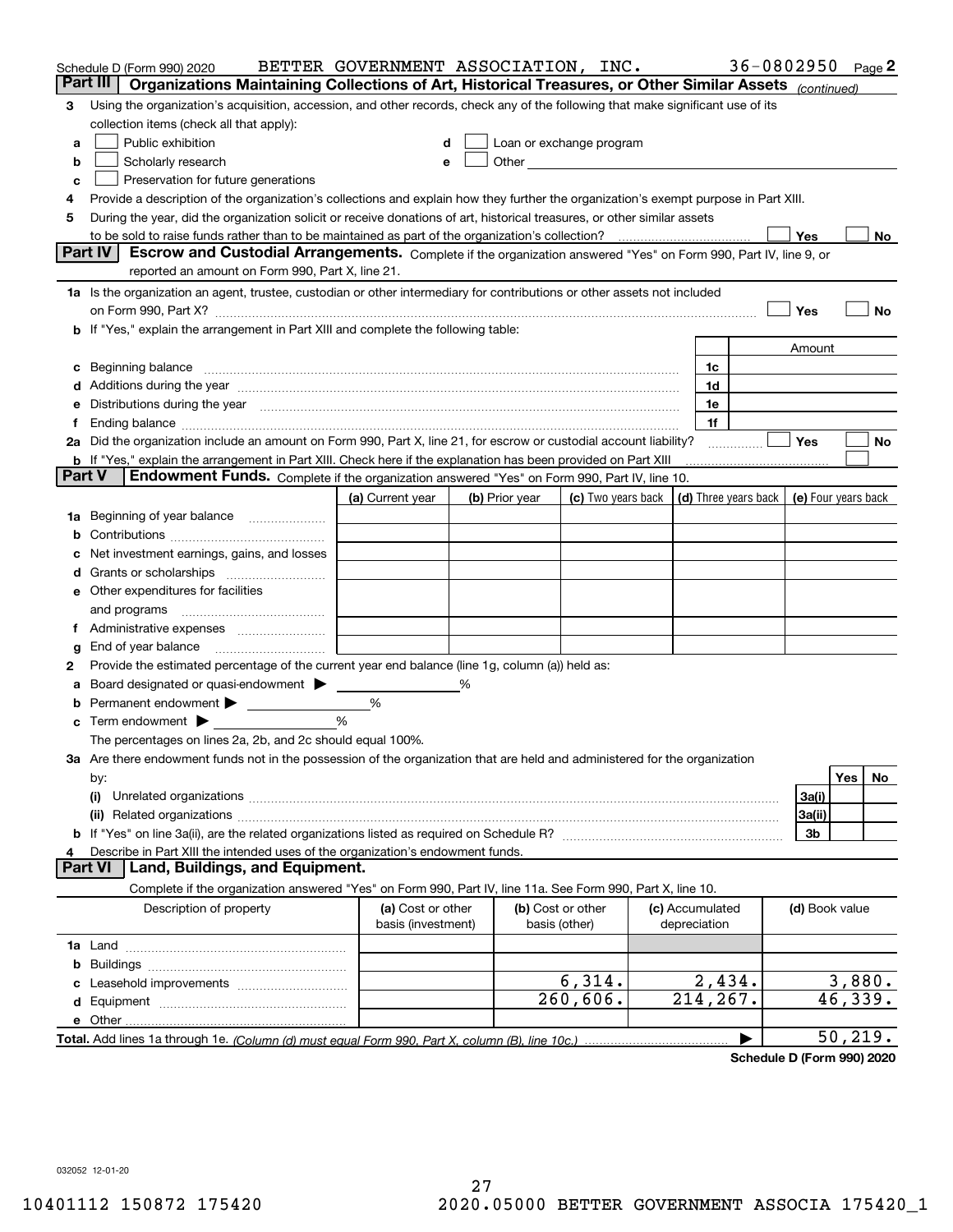| Schedule D (Form 990) 2020<br>Part VII Investments - Other Securities.                                                                               | BETTER GOVERNMENT ASSOCIATION, | INC. | $36 - 0802950$<br>Page $3$                                |
|------------------------------------------------------------------------------------------------------------------------------------------------------|--------------------------------|------|-----------------------------------------------------------|
| Complete if the organization answered "Yes" on Form 990, Part IV, line 11b. See Form 990, Part X, line 12.                                           |                                |      |                                                           |
| (a) Description of security or category (including name of security)                                                                                 | (b) Book value                 |      | (c) Method of valuation: Cost or end-of-year market value |
| (1) Financial derivatives                                                                                                                            |                                |      |                                                           |
|                                                                                                                                                      |                                |      |                                                           |
| (3) Other                                                                                                                                            |                                |      |                                                           |
| SECURITY DEPOSIT<br>(A)                                                                                                                              | 6,391.                         |      | END-OF-YEAR MARKET VALUE                                  |
| LONG TERM PLEDGES<br>(B)                                                                                                                             |                                |      |                                                           |
| RECEIVABLE<br>(C)                                                                                                                                    | 386,878.                       |      | END-OF-YEAR MARKET VALUE                                  |
| (D)                                                                                                                                                  |                                |      |                                                           |
| (E)                                                                                                                                                  |                                |      |                                                           |
| (F)                                                                                                                                                  |                                |      |                                                           |
| (G)                                                                                                                                                  |                                |      |                                                           |
| (H)                                                                                                                                                  |                                |      |                                                           |
| Total. (Col. (b) must equal Form 990, Part X, col. (B) line 12.) $\blacktriangleright$                                                               | 393,269.                       |      |                                                           |
| Part VIII Investments - Program Related.                                                                                                             |                                |      |                                                           |
| Complete if the organization answered "Yes" on Form 990, Part IV, line 11c. See Form 990, Part X, line 13.                                           |                                |      |                                                           |
| (a) Description of investment                                                                                                                        | (b) Book value                 |      | (c) Method of valuation: Cost or end-of-year market value |
| (1)                                                                                                                                                  |                                |      |                                                           |
| (2)                                                                                                                                                  |                                |      |                                                           |
| (3)                                                                                                                                                  |                                |      |                                                           |
| (4)                                                                                                                                                  |                                |      |                                                           |
| (5)                                                                                                                                                  |                                |      |                                                           |
| (6)                                                                                                                                                  |                                |      |                                                           |
| (7)                                                                                                                                                  |                                |      |                                                           |
| (8)<br>(9)                                                                                                                                           |                                |      |                                                           |
| Total. (Col. (b) must equal Form 990, Part X, col. (B) line 13.)                                                                                     |                                |      |                                                           |
| <b>Other Assets.</b><br>Part IX                                                                                                                      |                                |      |                                                           |
| Complete if the organization answered "Yes" on Form 990, Part IV, line 11d. See Form 990, Part X, line 15.                                           |                                |      |                                                           |
|                                                                                                                                                      | (a) Description                |      | (b) Book value                                            |
| (1)                                                                                                                                                  |                                |      |                                                           |
| (2)                                                                                                                                                  |                                |      |                                                           |
| (3)                                                                                                                                                  |                                |      |                                                           |
| (4)                                                                                                                                                  |                                |      |                                                           |
| (5)                                                                                                                                                  |                                |      |                                                           |
| (6)                                                                                                                                                  |                                |      |                                                           |
| (7)                                                                                                                                                  |                                |      |                                                           |
| (8)                                                                                                                                                  |                                |      |                                                           |
| (9)                                                                                                                                                  |                                |      |                                                           |
| Total. (Column (b) must equal Form 990. Part X, col. (B) line 15.)<br><b>Other Liabilities.</b><br>Part X                                            |                                |      |                                                           |
| Complete if the organization answered "Yes" on Form 990, Part IV, line 11e or 11f. See Form 990, Part X, line 25.                                    |                                |      |                                                           |
| (a) Description of liability<br>1.                                                                                                                   |                                |      | (b) Book value                                            |
| (1)<br>Federal income taxes                                                                                                                          |                                |      |                                                           |
| DEFERRED RENT<br>(2)                                                                                                                                 |                                |      | 14,912.                                                   |
| OTHER PAYABLES<br>(3)                                                                                                                                |                                |      | 96,358.                                                   |
| (4)                                                                                                                                                  |                                |      |                                                           |
| (5)                                                                                                                                                  |                                |      |                                                           |
| (6)                                                                                                                                                  |                                |      |                                                           |
| (7)                                                                                                                                                  |                                |      |                                                           |
| (8)                                                                                                                                                  |                                |      |                                                           |
| (9)                                                                                                                                                  |                                |      |                                                           |
| Total. (Column (b) must equal Form 990. Part X, col. (B) line 25.)                                                                                   |                                |      | 111,270.                                                  |
| 2. Liability for uncertain tax positions. In Part XIII, provide the text of the footnote to the organization's financial statements that reports the |                                |      |                                                           |
| organization's liability for uncertain tax positions under FASB ASC 740. Check here if the text of the footnote has been provided in Part XIII       |                                |      | $\mathbf{X}$                                              |

**Schedule D (Form 990) 2020**

032053 12-01-20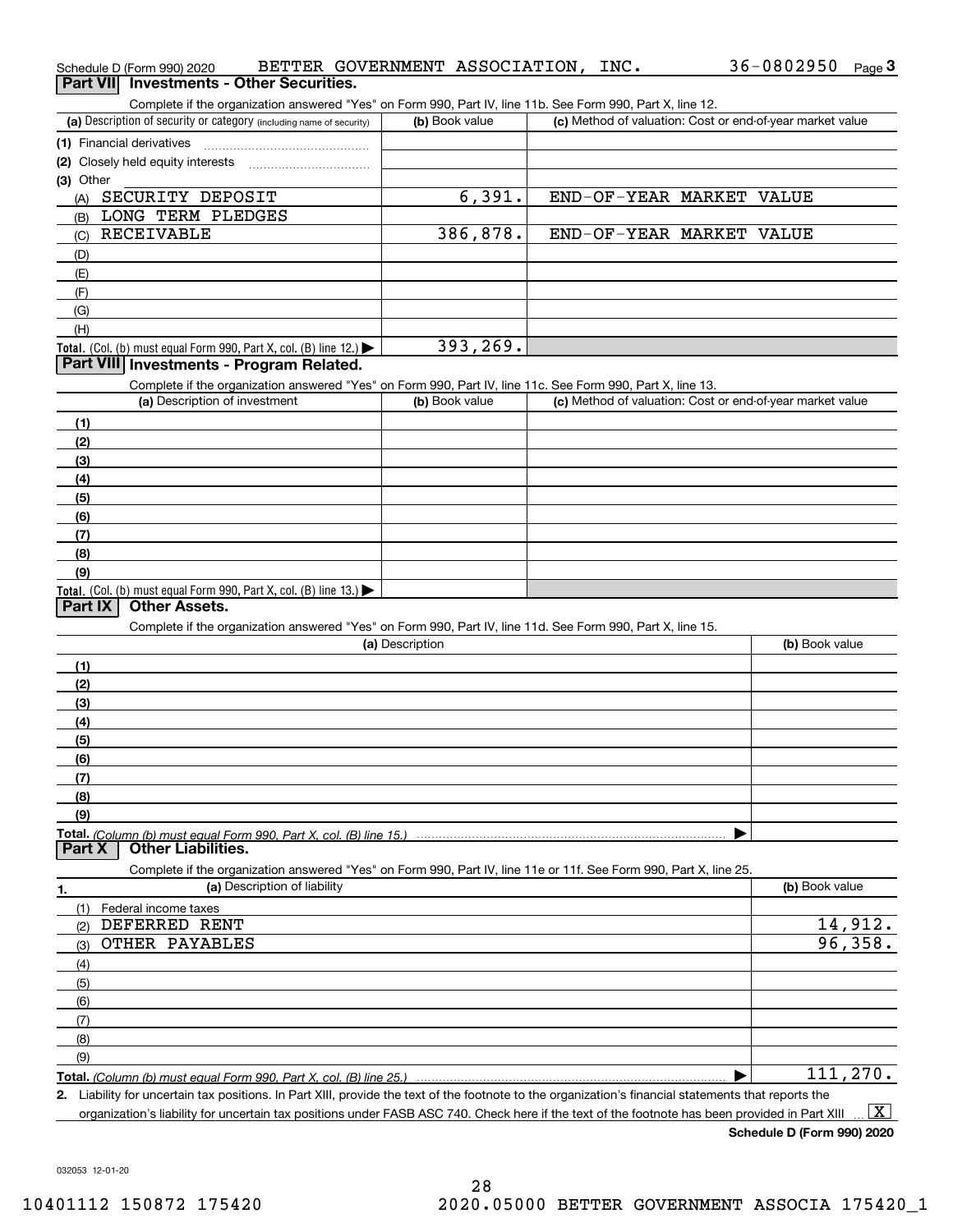|    | BETTER GOVERNMENT ASSOCIATION, INC.<br>Schedule D (Form 990) 2020                                                                                              |                |          |                | $36 - 0802950$<br>Page $4$ |
|----|----------------------------------------------------------------------------------------------------------------------------------------------------------------|----------------|----------|----------------|----------------------------|
|    | Reconciliation of Revenue per Audited Financial Statements With Revenue per Return.<br>Part XI                                                                 |                |          |                |                            |
|    | Complete if the organization answered "Yes" on Form 990, Part IV, line 12a.                                                                                    |                |          |                |                            |
| 1  | Total revenue, gains, and other support per audited financial statements                                                                                       |                |          |                | 3, 204, 498.               |
| 2  | Amounts included on line 1 but not on Form 990, Part VIII, line 12:                                                                                            |                |          |                |                            |
| a  | Net unrealized gains (losses) on investments [111] [12] matter contracts and all all all all all all all all a                                                 | 2a             | 139,836. |                |                            |
| b  |                                                                                                                                                                | 2 <sub>b</sub> | 81,762.  |                |                            |
| c  |                                                                                                                                                                | 2c             |          |                |                            |
|    |                                                                                                                                                                | 2d             | 199,862. |                |                            |
|    | e Add lines 2a through 2d                                                                                                                                      |                |          | 2e             | 421,460.                   |
| 3  |                                                                                                                                                                |                |          | 3              | 2,783,038.                 |
| 4  | Amounts included on Form 990, Part VIII, line 12, but not on line 1:                                                                                           |                |          |                |                            |
|    | a Investment expenses not included on Form 990, Part VIII, line 7b [11, 111, 111, 111]                                                                         | 4a             | 9,817.   |                |                            |
|    |                                                                                                                                                                | 4b             |          |                |                            |
|    | c Add lines 4a and 4b                                                                                                                                          |                |          | 4с             | 9,817.                     |
|    |                                                                                                                                                                |                |          | 5              | 2,792,855.                 |
|    | Part XII   Reconciliation of Expenses per Audited Financial Statements With Expenses per Return.                                                               |                |          |                |                            |
|    | Complete if the organization answered "Yes" on Form 990, Part IV, line 12a.                                                                                    |                |          |                |                            |
| 1  |                                                                                                                                                                |                |          | $\blacksquare$ | 2,994,766.                 |
| 2  | Amounts included on line 1 but not on Form 990, Part IX, line 25:                                                                                              |                |          |                |                            |
| a  |                                                                                                                                                                | 2a             | 81,762.  |                |                            |
| b  |                                                                                                                                                                | 2 <sub>b</sub> |          |                |                            |
|    |                                                                                                                                                                | 2 <sub>c</sub> |          |                |                            |
| d  |                                                                                                                                                                | 2d             | 199,862. |                |                            |
|    |                                                                                                                                                                |                |          | 2e             | 281,624.                   |
| 3  |                                                                                                                                                                |                |          | 3              | $\overline{2,713,142}$ .   |
| 4  | Amounts included on Form 990, Part IX, line 25, but not on line 1:                                                                                             |                |          |                |                            |
|    | a Investment expenses not included on Form 990, Part VIII, line 7b [11, 111, 111, 111]                                                                         | 4a             | 9,817.   |                |                            |
|    |                                                                                                                                                                | 4h             |          |                |                            |
|    | Add lines 4a and 4b                                                                                                                                            |                |          | 4с             | 9,817.                     |
| 5. |                                                                                                                                                                |                |          | 5              | 2,722,959.                 |
|    | Part XIII Supplemental Information.                                                                                                                            |                |          |                |                            |
|    | Provide the descriptions required for Part II, lines 3, 5, and 9; Part III, lines 1a and 4; Part IV, lines 1b and 2b; Part V, line 4; Part X, line 2; Part XI, |                |          |                |                            |

lines 2d and 4b; and Part XII, lines 2d and 4b. Also complete this part to provide any additional information.

#### PART X, LINE 2:

| THE ORGANIZATION IS EXEMPT FROM FEDERAL INCOME TAXES UNDER SECTION          |
|-----------------------------------------------------------------------------|
| $501(C)(3)$ OF THE INTERNAL REVENUE CODE. IN ADDITION, THE ORGANIZATION HAS |
| BEEN DETERMINED BY THE INTERNAL REVENUE SERVICE NOT TO BE A "PRIVATE        |
| FOUNDATION" WITHIN THE MEANING OF SECTION 509(A) OF THE INTERNAL REVENUE    |
| CODE. THEREFORE, THE ORGANIZATION HAS MADE NO PROVISION FOR INCOME TAXES    |
| IN THE ACCOMPANYING FINANCIAL STATEMENTS.                                   |
|                                                                             |

THE ORGANIZATION EVALUATES ALL SIGNIFICANT TAX POSITIONS AS REQUIRED BY

GAAP. THE ORGANIZATION DOES NOT BELIEVE THAT IT HAS TAKEN ANY TAX

POSITIONS THAT WOULD REQUIRE THE RECORDING OF ANY ADDITIONAL TAX LIABILITY

032054 12-01-20 **Schedule D (Form 990) 2020** NOR DOES IT BELIEVE THAT THERE ARE ANY UNREALIZED TAX BENEFITS THAT WOULD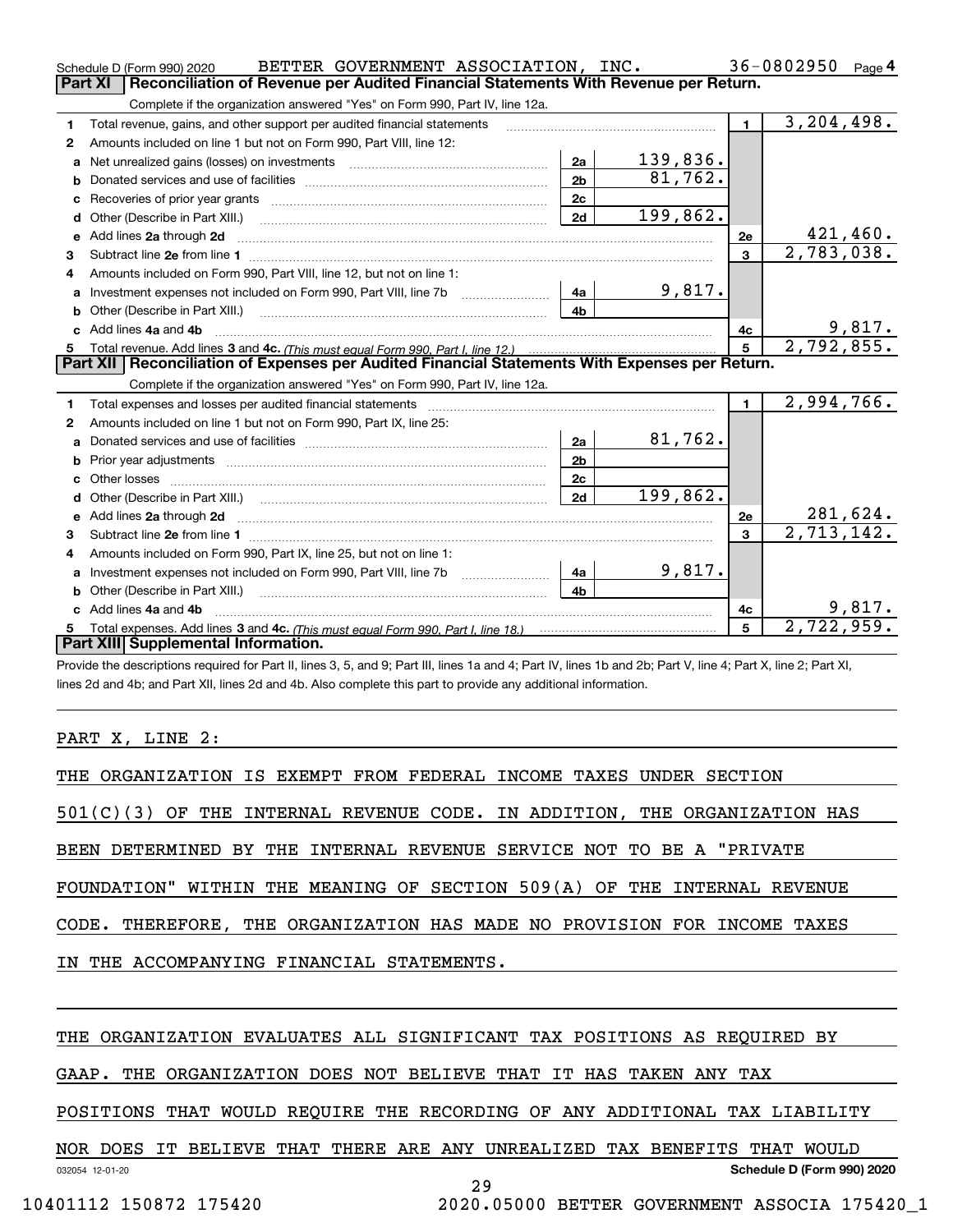| 36-0802950 Page 5<br>BETTER GOVERNMENT ASSOCIATION, INC.<br>Schedule D (Form 990) 2020<br><b>Part XIII Supplemental Information</b> (continued) |
|-------------------------------------------------------------------------------------------------------------------------------------------------|
| EITHER INCREASE OR DECREASE WITHIN THE NEXT TWELVE MONTHS. IF THE                                                                               |
| ORGANIZATION WERE TO INCUR AN INCOME TAX LIABILITY IN THE FUTURE, THE                                                                           |
|                                                                                                                                                 |
| INTEREST ON ANY TAX LIABILITY WOULD BE REPORTED AS INTEREST EXPENSE AND                                                                         |
| PENALTIES ON ANY INCOME TAX LIABILITY WOULD BE REPORTED AS INCOME TAX                                                                           |
| EXPENSE. THE ORGANZIATION'S INCOME TAX RETURNS ARE SUBJECT TO EXAMINATION                                                                       |
| BY THE APPROPRIATE TAXING JURISDICTIONS. THE ORGANIZATION'S INCOME TAX                                                                          |
| RETURNS GENERALLY REMAIN OPEN FOR EXAMINATION FOR THREE YEARS FROM THE                                                                          |
| DATE FILED WITH EACH TAXING JURISDICTION AND THERE ARE CURRENTLY NO                                                                             |
| EXAMINATIONS PENDING OR IN PROGRESS.                                                                                                            |
|                                                                                                                                                 |
| PART XI, LINE 2D - OTHER ADJUSTMENTS:                                                                                                           |
| 199,862.<br>FUNDRAISING EVENT EXPENSES<br><u> 1989 - Johann Barn, fransk politik (f. 1918)</u>                                                  |
|                                                                                                                                                 |
| PART XII, LINE 2D - OTHER ADJUSTMENTS:                                                                                                          |
| 199,862.<br>FUNDRAISING EVENT EXPENSES<br><u> 1989 - Johann Barbara, martxa alemaniar a</u>                                                     |
|                                                                                                                                                 |
|                                                                                                                                                 |
|                                                                                                                                                 |
|                                                                                                                                                 |
|                                                                                                                                                 |
|                                                                                                                                                 |
|                                                                                                                                                 |
|                                                                                                                                                 |
|                                                                                                                                                 |
|                                                                                                                                                 |
|                                                                                                                                                 |
|                                                                                                                                                 |
|                                                                                                                                                 |

**Schedule D (Form 990) 2020**

032055 12-01-20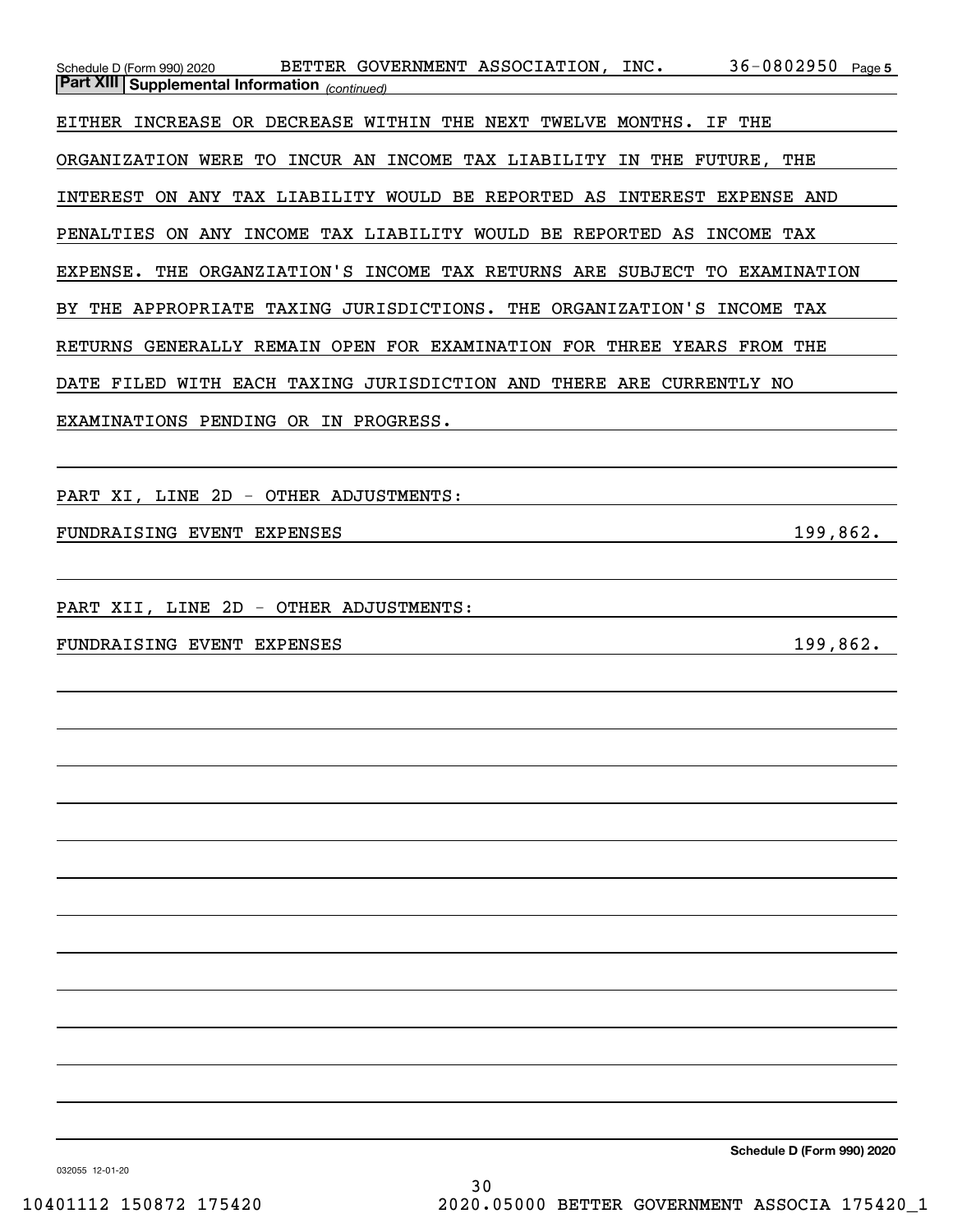| <b>SCHEDULE G</b>                                                                                                                                                                           | <b>Supplemental Information Regarding Fundraising or Gaming Activities</b> |                                                                                                                                                                                                                                                                                                                                                                                                                                                                                                                                                           |                                                                            |    |                                                                            |  |                                                                            | OMB No. 1545-0047                                       |
|---------------------------------------------------------------------------------------------------------------------------------------------------------------------------------------------|----------------------------------------------------------------------------|-----------------------------------------------------------------------------------------------------------------------------------------------------------------------------------------------------------------------------------------------------------------------------------------------------------------------------------------------------------------------------------------------------------------------------------------------------------------------------------------------------------------------------------------------------------|----------------------------------------------------------------------------|----|----------------------------------------------------------------------------|--|----------------------------------------------------------------------------|---------------------------------------------------------|
| (Form 990 or 990-EZ)<br>Complete if the organization answered "Yes" on Form 990, Part IV, line 17, 18, or 19, or if the<br>organization entered more than \$15,000 on Form 990-EZ, line 6a. |                                                                            |                                                                                                                                                                                                                                                                                                                                                                                                                                                                                                                                                           |                                                                            |    |                                                                            |  |                                                                            |                                                         |
| Attach to Form 990 or Form 990-EZ.<br>Department of the Treasury<br>Internal Revenue Service                                                                                                |                                                                            |                                                                                                                                                                                                                                                                                                                                                                                                                                                                                                                                                           |                                                                            |    |                                                                            |  |                                                                            | <b>Open to Public</b><br>Inspection                     |
| Name of the organization                                                                                                                                                                    |                                                                            | ► Go to www.irs.gov/Form990 for instructions and the latest information.                                                                                                                                                                                                                                                                                                                                                                                                                                                                                  |                                                                            |    |                                                                            |  |                                                                            | <b>Employer identification number</b>                   |
|                                                                                                                                                                                             |                                                                            | BETTER GOVERNMENT ASSOCIATION, INC.                                                                                                                                                                                                                                                                                                                                                                                                                                                                                                                       |                                                                            |    |                                                                            |  | 36-0802950                                                                 |                                                         |
| Part I                                                                                                                                                                                      |                                                                            | Fundraising Activities. Complete if the organization answered "Yes" on Form 990, Part IV, line 17. Form 990-EZ filers are not                                                                                                                                                                                                                                                                                                                                                                                                                             |                                                                            |    |                                                                            |  |                                                                            |                                                         |
|                                                                                                                                                                                             | required to complete this part.                                            |                                                                                                                                                                                                                                                                                                                                                                                                                                                                                                                                                           |                                                                            |    |                                                                            |  |                                                                            |                                                         |
| Mail solicitations<br>a<br>b<br>Phone solicitations<br>с<br>In-person solicitations<br>d                                                                                                    | Internet and email solicitations                                           | 1 Indicate whether the organization raised funds through any of the following activities. Check all that apply.<br>e<br>f<br>Special fundraising events<br>g<br>2 a Did the organization have a written or oral agreement with any individual (including officers, directors, trustees, or<br>key employees listed in Form 990, Part VII) or entity in connection with professional fundraising services?<br><b>b</b> If "Yes," list the 10 highest paid individuals or entities (fundraisers) pursuant to agreements under which the fundraiser is to be |                                                                            |    | Solicitation of non-government grants<br>Solicitation of government grants |  | Yes                                                                        | No                                                      |
| compensated at least \$5,000 by the organization.                                                                                                                                           |                                                                            |                                                                                                                                                                                                                                                                                                                                                                                                                                                                                                                                                           |                                                                            |    |                                                                            |  |                                                                            |                                                         |
| (i) Name and address of individual<br>or entity (fundraiser)                                                                                                                                |                                                                            | (ii) Activity                                                                                                                                                                                                                                                                                                                                                                                                                                                                                                                                             | (iii) Did<br>fundraiser<br>have custody<br>or control of<br>contributions? |    | (iv) Gross receipts<br>from activity                                       |  | (v) Amount paid<br>to (or retained by)<br>fundraiser<br>listed in col. (i) | (vi) Amount paid<br>to (or retained by)<br>organization |
|                                                                                                                                                                                             |                                                                            |                                                                                                                                                                                                                                                                                                                                                                                                                                                                                                                                                           | Yes                                                                        | No |                                                                            |  |                                                                            |                                                         |
|                                                                                                                                                                                             |                                                                            |                                                                                                                                                                                                                                                                                                                                                                                                                                                                                                                                                           |                                                                            |    |                                                                            |  |                                                                            |                                                         |
|                                                                                                                                                                                             |                                                                            |                                                                                                                                                                                                                                                                                                                                                                                                                                                                                                                                                           |                                                                            |    |                                                                            |  |                                                                            |                                                         |
|                                                                                                                                                                                             |                                                                            |                                                                                                                                                                                                                                                                                                                                                                                                                                                                                                                                                           |                                                                            |    |                                                                            |  |                                                                            |                                                         |
|                                                                                                                                                                                             |                                                                            |                                                                                                                                                                                                                                                                                                                                                                                                                                                                                                                                                           |                                                                            |    |                                                                            |  |                                                                            |                                                         |
|                                                                                                                                                                                             |                                                                            |                                                                                                                                                                                                                                                                                                                                                                                                                                                                                                                                                           |                                                                            |    |                                                                            |  |                                                                            |                                                         |
|                                                                                                                                                                                             |                                                                            |                                                                                                                                                                                                                                                                                                                                                                                                                                                                                                                                                           |                                                                            |    |                                                                            |  |                                                                            |                                                         |
|                                                                                                                                                                                             |                                                                            |                                                                                                                                                                                                                                                                                                                                                                                                                                                                                                                                                           |                                                                            |    |                                                                            |  |                                                                            |                                                         |
|                                                                                                                                                                                             |                                                                            |                                                                                                                                                                                                                                                                                                                                                                                                                                                                                                                                                           |                                                                            |    |                                                                            |  |                                                                            |                                                         |
|                                                                                                                                                                                             |                                                                            |                                                                                                                                                                                                                                                                                                                                                                                                                                                                                                                                                           |                                                                            |    |                                                                            |  |                                                                            |                                                         |
|                                                                                                                                                                                             |                                                                            |                                                                                                                                                                                                                                                                                                                                                                                                                                                                                                                                                           |                                                                            |    |                                                                            |  |                                                                            |                                                         |
|                                                                                                                                                                                             |                                                                            |                                                                                                                                                                                                                                                                                                                                                                                                                                                                                                                                                           |                                                                            |    |                                                                            |  |                                                                            |                                                         |
| Total                                                                                                                                                                                       |                                                                            | 3 List all states in which the organization is registered or licensed to solicit contributions or has been notified it is exempt from registration                                                                                                                                                                                                                                                                                                                                                                                                        |                                                                            |    |                                                                            |  |                                                                            |                                                         |
| or licensing.                                                                                                                                                                               |                                                                            |                                                                                                                                                                                                                                                                                                                                                                                                                                                                                                                                                           |                                                                            |    |                                                                            |  |                                                                            |                                                         |
|                                                                                                                                                                                             |                                                                            |                                                                                                                                                                                                                                                                                                                                                                                                                                                                                                                                                           |                                                                            |    |                                                                            |  |                                                                            |                                                         |
|                                                                                                                                                                                             |                                                                            |                                                                                                                                                                                                                                                                                                                                                                                                                                                                                                                                                           |                                                                            |    |                                                                            |  |                                                                            |                                                         |
|                                                                                                                                                                                             |                                                                            |                                                                                                                                                                                                                                                                                                                                                                                                                                                                                                                                                           |                                                                            |    |                                                                            |  |                                                                            |                                                         |
|                                                                                                                                                                                             |                                                                            |                                                                                                                                                                                                                                                                                                                                                                                                                                                                                                                                                           |                                                                            |    |                                                                            |  |                                                                            |                                                         |
|                                                                                                                                                                                             |                                                                            |                                                                                                                                                                                                                                                                                                                                                                                                                                                                                                                                                           |                                                                            |    |                                                                            |  |                                                                            |                                                         |
|                                                                                                                                                                                             |                                                                            |                                                                                                                                                                                                                                                                                                                                                                                                                                                                                                                                                           |                                                                            |    |                                                                            |  |                                                                            |                                                         |
|                                                                                                                                                                                             |                                                                            | LHA For Paperwork Reduction Act Notice, see the Instructions for Form 990 or 990-EZ.                                                                                                                                                                                                                                                                                                                                                                                                                                                                      |                                                                            |    |                                                                            |  |                                                                            | Schedule G (Form 990 or 990-EZ) 2020                    |

032081 11-25-20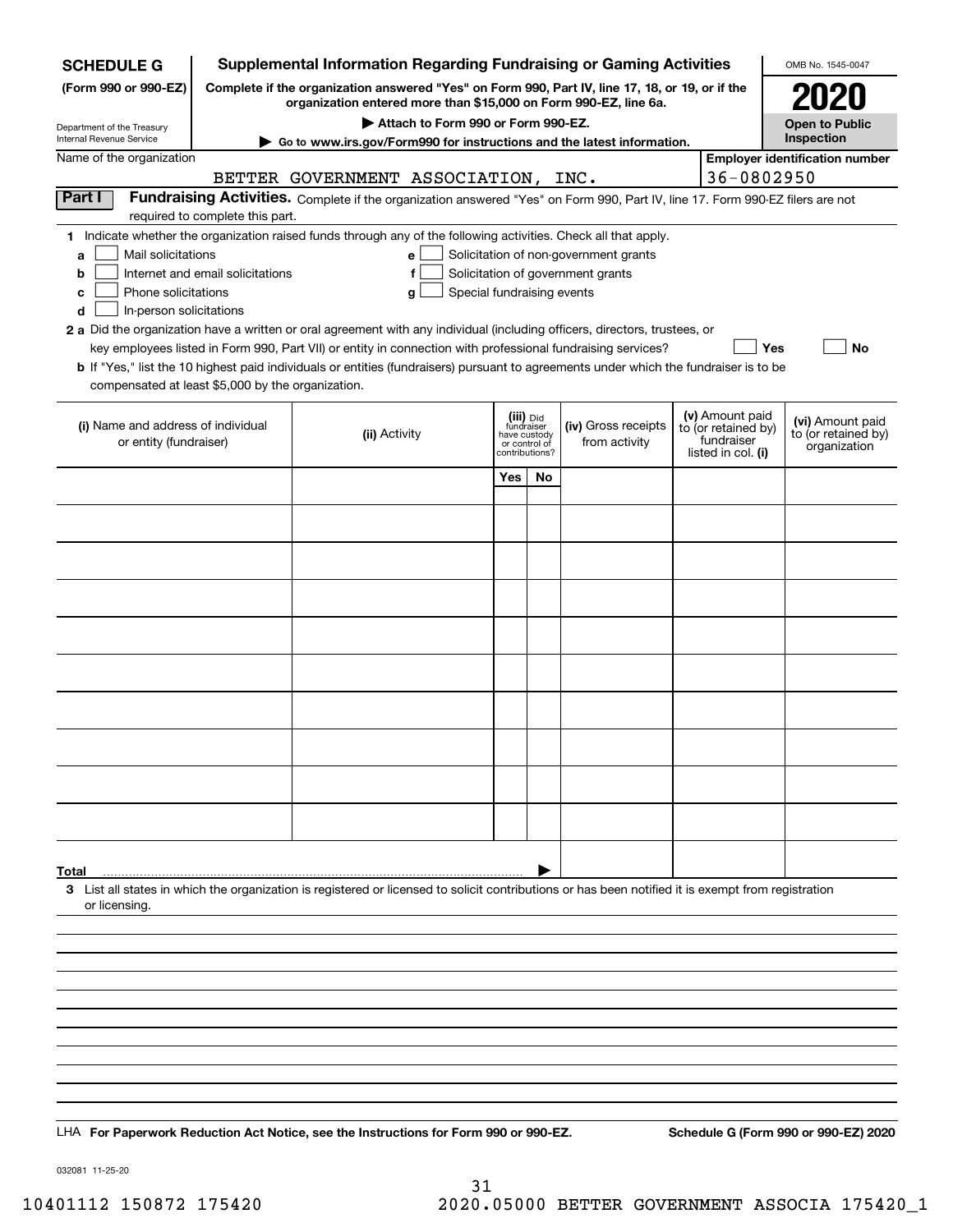36-0802950 Page 2 Schedule G (Form 990 or 990-EZ) 2020 <code>BETTER GOVERNMENT ASSOCIATION</code> , <code>INC</code> .  $36-0802950$  <code>Page</code> **Part II Fundraising Events.** Complete if the organization answered "Yes" on Form 990, Part IV, line 18, or reported more than \$15,000<br>15.000 of fundraising event contributions and gross income on Form 990-EZ. lines 1 an

of fundraising event contributions and gross income on Form 990-EZ, lines 1 and 6b. List events with gross receipts greater than \$5,000. (c) Other events **(a)** Event #1  $\vert$  **(b)** Event #2 **(d)**  Total events INVESTIGATIV NONE (add col. **(a)** through ANNUAL EVENT E AWARDS col. **(c)**) (event type) (event type) (total number) Revenue Revenue 605,133. 21,530. 626,663. **1**Gross receipts ~~~~~~~~~~~~~~ 602,133. 21,530. 623,663. **2** Less: Contributions ................................. 3,000. 3,000. Gross income (line 1 minus line 2) **3**. . . . . . . . . . . . **4** Cash prizes <sub>……………………………………</sub> **5** Noncash prizes \_\_\_\_\_\_\_\_\_\_\_\_\_\_\_\_\_\_\_\_\_\_\_\_\_\_\_\_ Direct Expenses Direct Expense **6**Rent/facility costs ~~~~~~~~~~~~**7**Food and beverages **8**Entertainment ~~~~~~~~~~~~~~ Other direct expenses ~~~~~~~~~~ 151,022. 48,840. 199,862. **9**199,862.  $\blacktriangleright$ **10** Direct expense summary. Add lines 4 through 9 in column (d) -196,862.  $\overline{\phantom{a}}$ **11** Net income summary. Subtract line 10 from line 3, column (d) **Part III Gaming.** Complete if the organization answered "Yes" on Form 990, Part IV, line 19, or reported more than \$15,000 on Form 990-FZ. line 6a. \$15,000 on Form 990-EZ, line 6a. **(b)**  Pull tabs/instant **(d)**  Total gaming (add **(a)**  Revenue Bingo **Contract of Contract Contract Contract Contract Contract Contract Contract Contract Contract Contract Contract Contract Contract Contract Contract Contract Contract Contract Contract Contract Contract Contract Contr** Revenue bingo/progressive bingo col. **(a)** through col. **(c)**) **1**Gross revenue **2** Cash prizes <sub>……………………………………</sub> Direct Expenses Direct Expenses **3**Noncash prizes <sub>………………………………</sub>… **4**Rent/facility costs ~~~~~~~~~~~~**5**Other direct expenses  $\boxed{\Box}$  Yes \_\_\_\_\_\_\_ %  $\boxed{\Box}$  Yes \_\_\_\_\_\_\_ %  $\boxed{\Box}$  $\mathcal{L}^{\text{max}}$ %**Yes Yes Yes** % %  $\mathcal{L}^{\text{max}}$ **6** Volunteer labor **No No No**  $\overline{\phantom{a}}$ **7**Direct expense summary. Add lines 2 through 5 in column (d)  $\blacktriangleright$ …… ▶ **8**Net gaming income summary. Subtract line 7 from line 1, column (d) **9**Enter the state(s) in which the organization conducts gaming activities:  $\mathcal{L}^{\text{max}}$  $\overline{\phantom{a}}$ **Yesa**Is the organization licensed to conduct gaming activities in each of these states? ~~~~~~~~~~~~~~~~~~~~ **No b**If "No," explain: **Yes**  $\overline{\phantom{a}}$  **No 10a**Were any of the organization's gaming licenses revoked, suspended, or terminated during the tax year? **b** If "Yes," explain:

032082 11-25-20

**Schedule G (Form 990 or 990-EZ) 2020**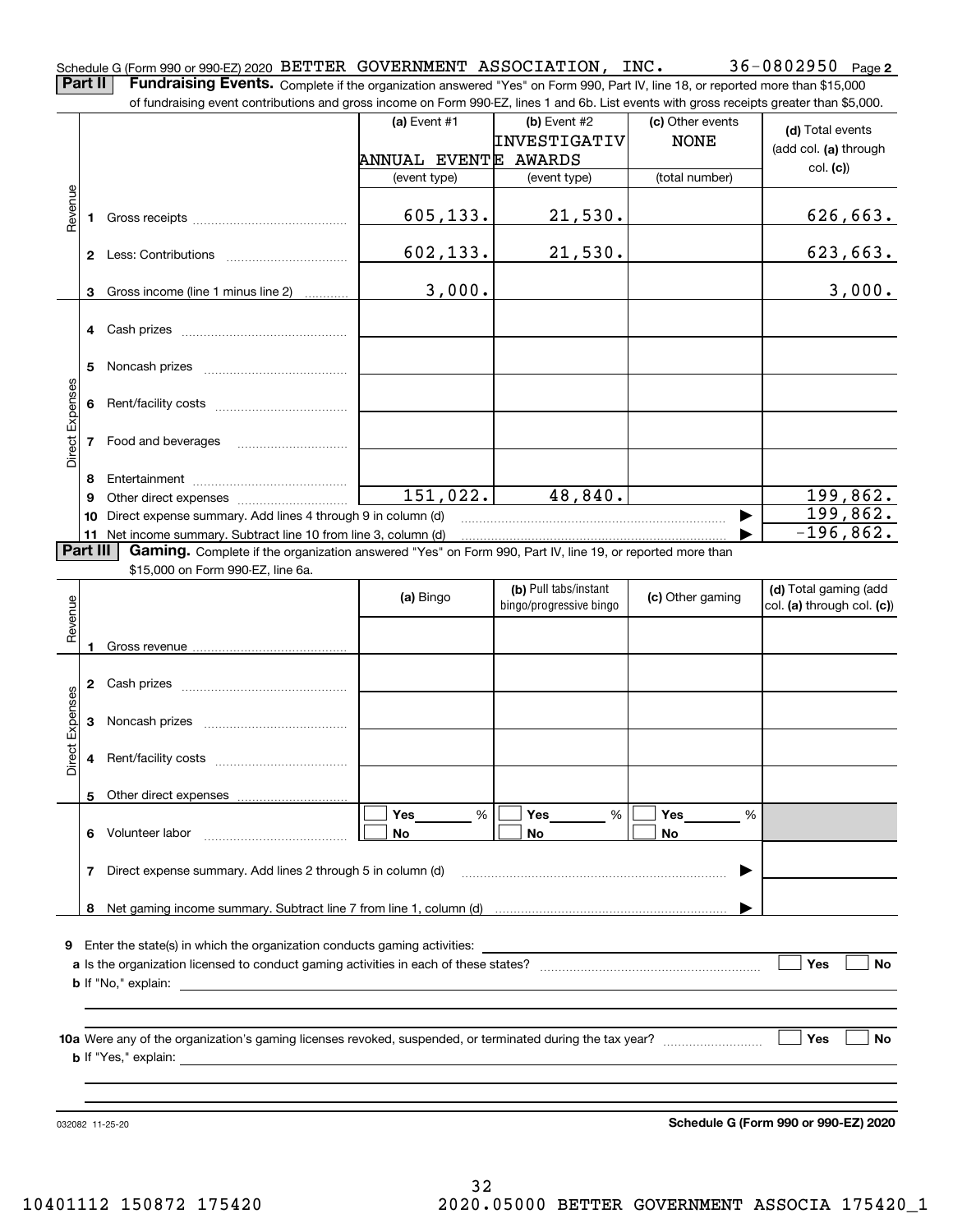| Schedule G (Form 990 or 990-EZ) 2020<br>032083 11-25-20<br>33                                                                                                                                                                                                |                 |           |
|--------------------------------------------------------------------------------------------------------------------------------------------------------------------------------------------------------------------------------------------------------------|-----------------|-----------|
|                                                                                                                                                                                                                                                              |                 |           |
|                                                                                                                                                                                                                                                              |                 |           |
|                                                                                                                                                                                                                                                              |                 |           |
|                                                                                                                                                                                                                                                              |                 |           |
|                                                                                                                                                                                                                                                              |                 |           |
|                                                                                                                                                                                                                                                              |                 |           |
|                                                                                                                                                                                                                                                              |                 |           |
|                                                                                                                                                                                                                                                              |                 |           |
|                                                                                                                                                                                                                                                              |                 |           |
| <b>Part IV</b><br>Supplemental Information. Provide the explanations required by Part I, line 2b, columns (iii) and (v); and Part III, lines 9, 9b, 10b,<br>15b, 15c, 16, and 17b, as applicable. Also provide any additional information. See instructions. |                 |           |
| organization's own exempt activities during the tax year $\triangleright$ \$                                                                                                                                                                                 |                 |           |
| retain the state gaming license?<br><b>b</b> Enter the amount of distributions required under state law to be distributed to other exempt organizations or spent in the                                                                                      | $\Box$ Yes      | $\Box$ No |
| <b>17</b> Mandatory distributions:<br>a Is the organization required under state law to make charitable distributions from the gaming proceeds to                                                                                                            |                 |           |
| Independent contractor                                                                                                                                                                                                                                       |                 |           |
| Director/officer<br>Employee                                                                                                                                                                                                                                 |                 |           |
|                                                                                                                                                                                                                                                              |                 |           |
|                                                                                                                                                                                                                                                              |                 |           |
| Gaming manager compensation > \$                                                                                                                                                                                                                             |                 |           |
| $Name \rightarrow$                                                                                                                                                                                                                                           |                 |           |
| Gaming manager information:<br>16                                                                                                                                                                                                                            |                 |           |
|                                                                                                                                                                                                                                                              |                 |           |
|                                                                                                                                                                                                                                                              |                 |           |
| Name $\blacktriangleright$<br><u> 1989 - Andrea Stadt Britain, amerikansk politiker (d. 1989)</u>                                                                                                                                                            |                 |           |
| of gaming revenue retained by the third party $\triangleright$ \$<br>c If "Yes," enter name and address of the third party:                                                                                                                                  |                 |           |
|                                                                                                                                                                                                                                                              |                 |           |
|                                                                                                                                                                                                                                                              | Yes             | No        |
|                                                                                                                                                                                                                                                              |                 |           |
|                                                                                                                                                                                                                                                              |                 |           |
| 14 Enter the name and address of the person who prepares the organization's gaming/special events books and records:                                                                                                                                         |                 |           |
|                                                                                                                                                                                                                                                              | 13 <sub>b</sub> | %         |
| 13 Indicate the percentage of gaming activity conducted in:                                                                                                                                                                                                  | 13а             | %         |
|                                                                                                                                                                                                                                                              | Yes             | No        |
| 12 Is the organization a grantor, beneficiary or trustee of a trust, or a member of a partnership or other entity formed                                                                                                                                     | Yes             | No        |
| Schedule G (Form 990 or 990-EZ) 2020 BETTER GOVERNMENT ASSOCIATION, INC.                                                                                                                                                                                     | 36-0802950      | Page 3    |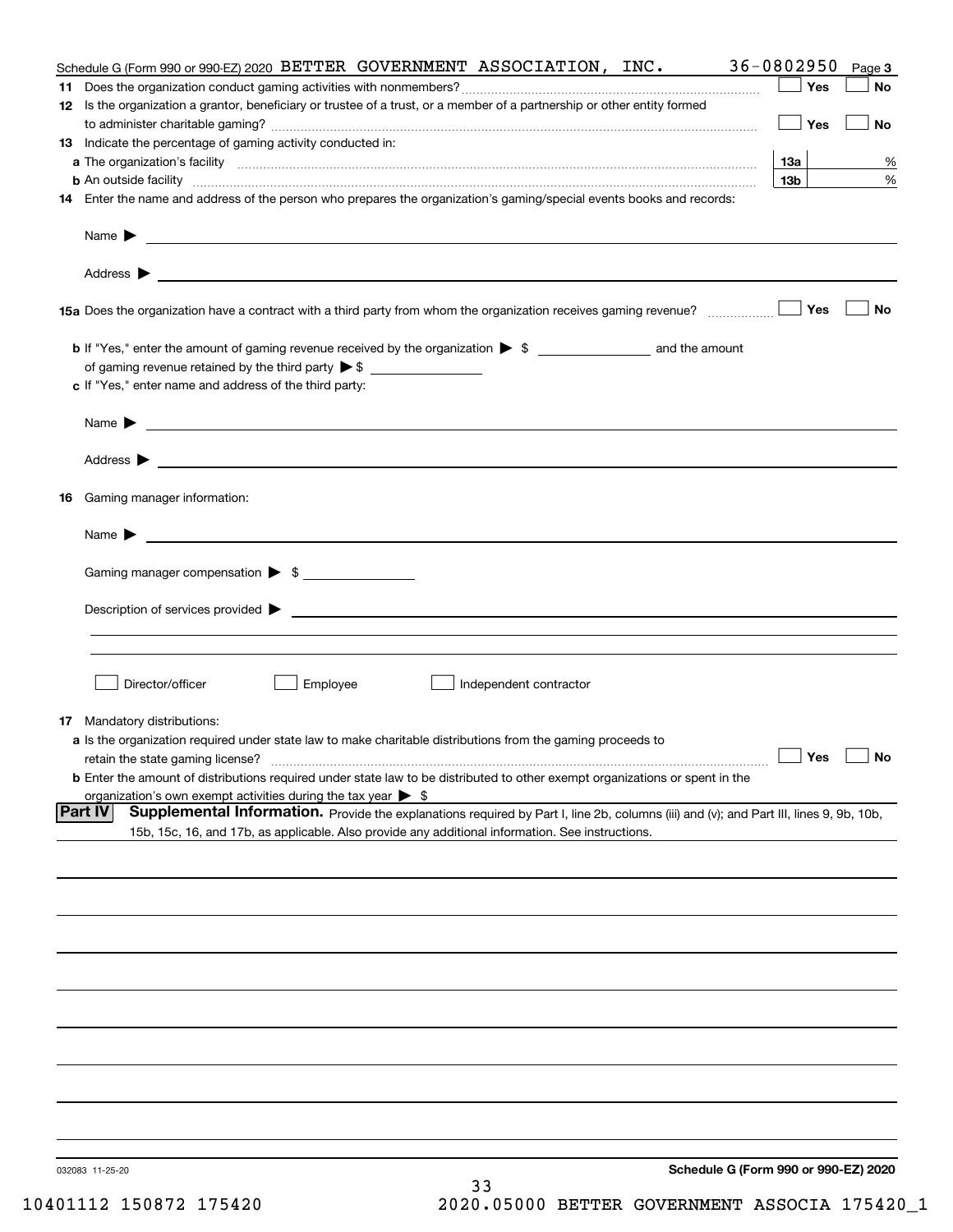| Schedule G (Form 990 or 990-EZ) BETTER GOV<br><b>Part IV</b> Supplemental Information (continued) |  | BETTER GOVERNMENT ASSOCIATION, INC. | 36-0802950 Page 4               |  |
|---------------------------------------------------------------------------------------------------|--|-------------------------------------|---------------------------------|--|
|                                                                                                   |  |                                     |                                 |  |
|                                                                                                   |  |                                     |                                 |  |
|                                                                                                   |  |                                     |                                 |  |
|                                                                                                   |  |                                     |                                 |  |
|                                                                                                   |  |                                     |                                 |  |
|                                                                                                   |  |                                     |                                 |  |
|                                                                                                   |  |                                     |                                 |  |
|                                                                                                   |  |                                     |                                 |  |
|                                                                                                   |  |                                     |                                 |  |
|                                                                                                   |  |                                     |                                 |  |
|                                                                                                   |  |                                     |                                 |  |
|                                                                                                   |  |                                     |                                 |  |
|                                                                                                   |  |                                     |                                 |  |
|                                                                                                   |  |                                     |                                 |  |
|                                                                                                   |  |                                     |                                 |  |
|                                                                                                   |  |                                     |                                 |  |
|                                                                                                   |  |                                     |                                 |  |
|                                                                                                   |  |                                     |                                 |  |
|                                                                                                   |  |                                     |                                 |  |
|                                                                                                   |  |                                     |                                 |  |
|                                                                                                   |  |                                     |                                 |  |
|                                                                                                   |  |                                     |                                 |  |
|                                                                                                   |  |                                     |                                 |  |
|                                                                                                   |  |                                     |                                 |  |
|                                                                                                   |  |                                     |                                 |  |
|                                                                                                   |  |                                     |                                 |  |
|                                                                                                   |  |                                     |                                 |  |
|                                                                                                   |  |                                     |                                 |  |
|                                                                                                   |  |                                     |                                 |  |
|                                                                                                   |  |                                     |                                 |  |
|                                                                                                   |  |                                     |                                 |  |
|                                                                                                   |  |                                     |                                 |  |
|                                                                                                   |  |                                     |                                 |  |
|                                                                                                   |  |                                     |                                 |  |
|                                                                                                   |  |                                     |                                 |  |
|                                                                                                   |  |                                     |                                 |  |
|                                                                                                   |  |                                     |                                 |  |
|                                                                                                   |  |                                     | Schedule G (Form 990 or 990-EZ) |  |

**Schedule G (Form 990 or 990-EZ)**

032084 04-01-20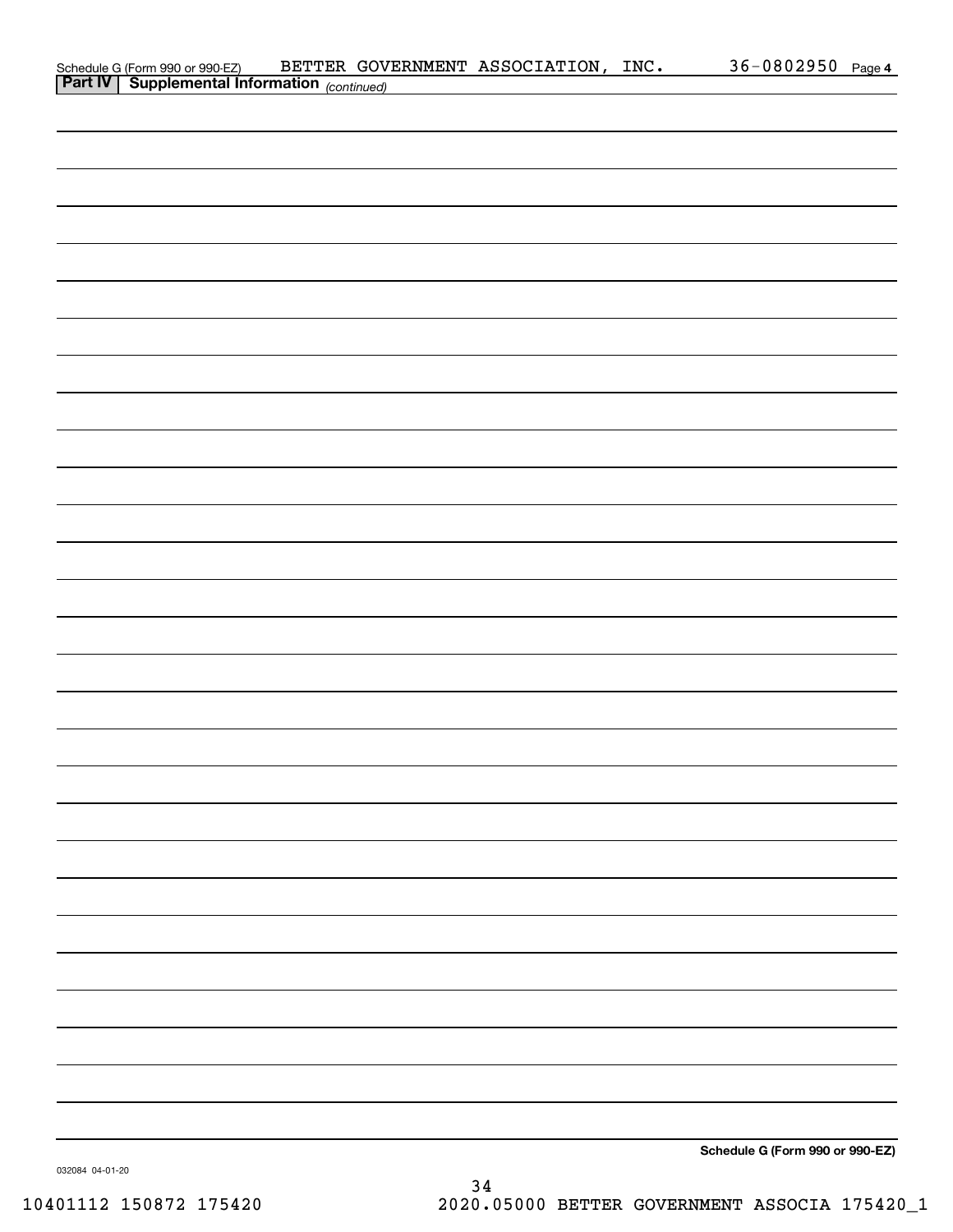### **SCHEDULE M (Form 990)**

# **Noncash Contributions**

OMB No. 1545-0047

**Open to Public Inspection**

| Department of the Treasury |
|----------------------------|
| Internal Revenue Service   |

**Complete if the organizations answered "Yes" on Form 990, Part IV, lines 29 or 30.** <sup>J</sup>**2020 Attach to Form 990.** J

 **Go to www.irs.gov/Form990 for instructions and the latest information.** J

Name of the organization

# BETTER GOV

| <b>Employer identification number</b> |
|---------------------------------------|
| 36-0802950                            |

| VERNMENT ASSOCIATION, INC. |  |
|----------------------------|--|
|                            |  |

| Part I | <b>Types of Property</b>                                                                                                       |                               |                                      |                                                                                                      |                                                              |     |     |    |
|--------|--------------------------------------------------------------------------------------------------------------------------------|-------------------------------|--------------------------------------|------------------------------------------------------------------------------------------------------|--------------------------------------------------------------|-----|-----|----|
|        |                                                                                                                                | (a)<br>Check if<br>applicable | (b)<br>Number of<br>contributions or | (c)<br>Noncash contribution<br>amounts reported on<br>items contributed Form 990, Part VIII, line 1g | (d)<br>Method of determining<br>noncash contribution amounts |     |     |    |
| 1.     |                                                                                                                                |                               |                                      |                                                                                                      |                                                              |     |     |    |
| 2      |                                                                                                                                |                               |                                      |                                                                                                      |                                                              |     |     |    |
| з      | Art - Fractional interests                                                                                                     |                               |                                      |                                                                                                      |                                                              |     |     |    |
| 4      | Books and publications                                                                                                         |                               |                                      |                                                                                                      |                                                              |     |     |    |
| 5      | Clothing and household goods                                                                                                   |                               |                                      |                                                                                                      |                                                              |     |     |    |
| 6      |                                                                                                                                |                               |                                      |                                                                                                      |                                                              |     |     |    |
| 7      |                                                                                                                                |                               |                                      |                                                                                                      |                                                              |     |     |    |
| 8      | Intellectual property                                                                                                          |                               |                                      |                                                                                                      |                                                              |     |     |    |
| 9      | Securities - Publicly traded                                                                                                   | $\mathbf x$                   | 3                                    |                                                                                                      | 328, 718. FAIR MARKET VALUE                                  |     |     |    |
| 10     | Securities - Closely held stock                                                                                                |                               |                                      |                                                                                                      |                                                              |     |     |    |
| 11     | Securities - Partnership, LLC, or                                                                                              |                               |                                      |                                                                                                      |                                                              |     |     |    |
|        | trust interests                                                                                                                |                               |                                      |                                                                                                      |                                                              |     |     |    |
| 12     | Securities - Miscellaneous                                                                                                     |                               |                                      |                                                                                                      |                                                              |     |     |    |
| 13     | Qualified conservation contribution -                                                                                          |                               |                                      |                                                                                                      |                                                              |     |     |    |
|        | Historic structures                                                                                                            |                               |                                      |                                                                                                      |                                                              |     |     |    |
| 14     | Qualified conservation contribution - Other                                                                                    |                               |                                      |                                                                                                      |                                                              |     |     |    |
| 15     |                                                                                                                                |                               |                                      |                                                                                                      |                                                              |     |     |    |
| 16     | Real estate - Commercial                                                                                                       |                               |                                      |                                                                                                      |                                                              |     |     |    |
| 17     |                                                                                                                                |                               |                                      |                                                                                                      |                                                              |     |     |    |
| 18     |                                                                                                                                |                               |                                      |                                                                                                      |                                                              |     |     |    |
| 19     |                                                                                                                                |                               |                                      |                                                                                                      |                                                              |     |     |    |
| 20     | Drugs and medical supplies                                                                                                     |                               |                                      |                                                                                                      |                                                              |     |     |    |
| 21     |                                                                                                                                |                               |                                      |                                                                                                      |                                                              |     |     |    |
| 22     |                                                                                                                                |                               |                                      |                                                                                                      |                                                              |     |     |    |
| 23     |                                                                                                                                |                               |                                      |                                                                                                      |                                                              |     |     |    |
| 24     |                                                                                                                                |                               |                                      |                                                                                                      |                                                              |     |     |    |
| 25     | Other $\blacktriangleright$<br>$\left(\begin{array}{ccc}\n\end{array}\right)$                                                  |                               |                                      |                                                                                                      |                                                              |     |     |    |
| 26     | Other                                                                                                                          |                               |                                      |                                                                                                      |                                                              |     |     |    |
| 27     | Other $\blacktriangleright$                                                                                                    |                               |                                      |                                                                                                      |                                                              |     |     |    |
| 28     | Other                                                                                                                          |                               |                                      |                                                                                                      |                                                              |     |     |    |
| 29     | Number of Forms 8283 received by the organization during the tax year for contributions                                        |                               |                                      |                                                                                                      |                                                              |     |     |    |
|        | for which the organization completed Form 8283, Part V, Donee Acknowledgement                                                  |                               |                                      | 29                                                                                                   |                                                              |     |     |    |
|        |                                                                                                                                |                               |                                      |                                                                                                      |                                                              |     | Yes | No |
|        | 30a During the year, did the organization receive by contribution any property reported in Part I, lines 1 through 28, that it |                               |                                      |                                                                                                      |                                                              |     |     |    |
|        | must hold for at least three years from the date of the initial contribution, and which isn't required to be used for          |                               |                                      |                                                                                                      |                                                              |     |     |    |
|        | exempt purposes for the entire holding period?                                                                                 |                               |                                      |                                                                                                      |                                                              | 30a |     | х  |
|        | <b>b</b> If "Yes," describe the arrangement in Part II.                                                                        |                               |                                      |                                                                                                      |                                                              |     |     |    |
| 31     | Does the organization have a gift acceptance policy that requires the review of any nonstandard contributions?                 |                               |                                      |                                                                                                      |                                                              | 31  | х   |    |
|        | 32a Does the organization hire or use third parties or related organizations to solicit, process, or sell noncash              |                               |                                      |                                                                                                      |                                                              |     |     |    |
|        | contributions?                                                                                                                 |                               |                                      |                                                                                                      |                                                              | 32a |     | х  |
|        | <b>b</b> If "Yes," describe in Part II.                                                                                        |                               |                                      |                                                                                                      |                                                              |     |     |    |
| 33     | If the organization didn't report an amount in column (c) for a type of property for which column (a) is checked,              |                               |                                      |                                                                                                      |                                                              |     |     |    |
|        | describe in Part II.                                                                                                           |                               |                                      |                                                                                                      |                                                              |     |     |    |

For Paperwork Reduction Act Notice, see the Instructions for Form 990. **Schedule M (Form 990) 2020** LHA

032141 11-23-20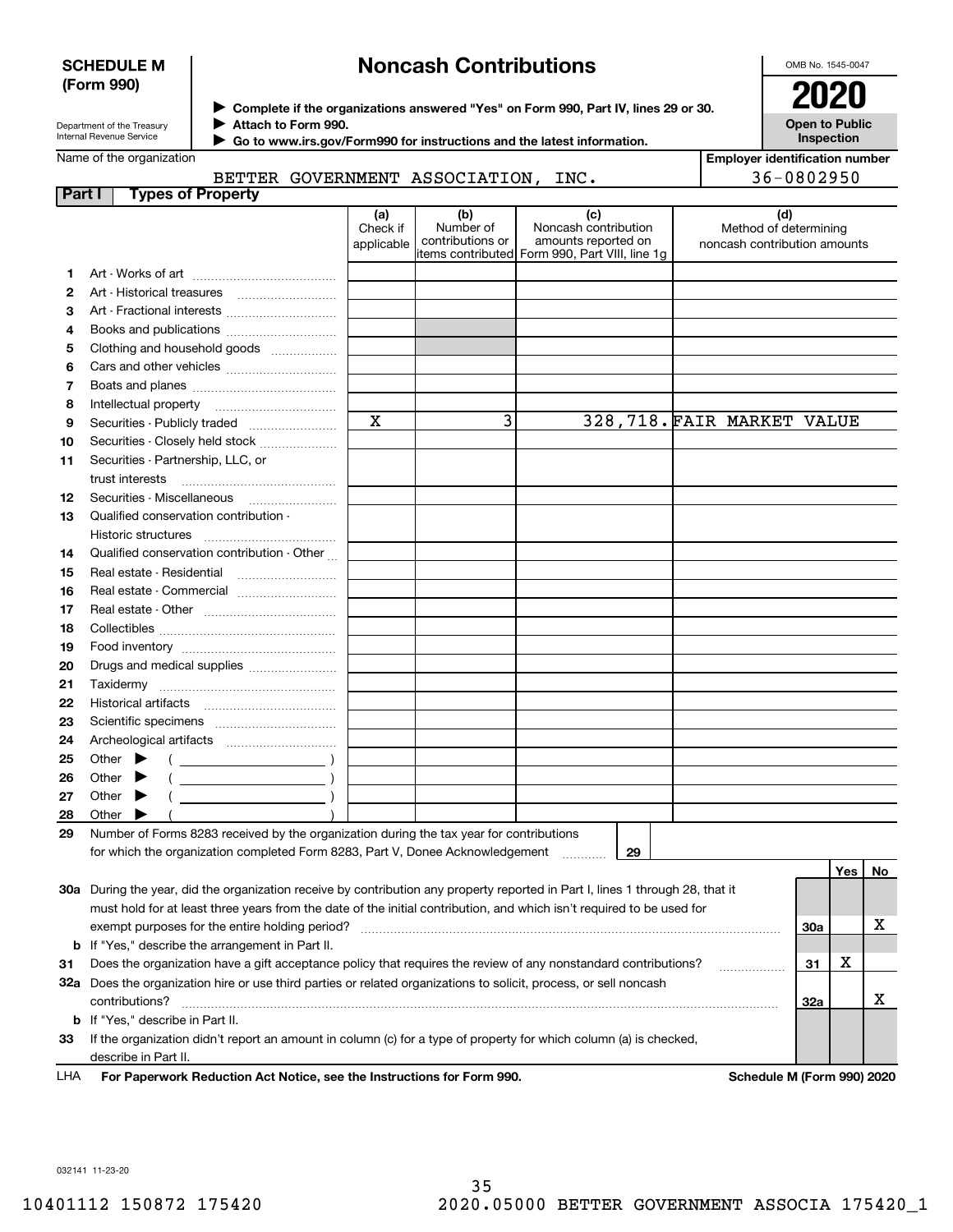| Schedule M (Form 990) 2020 |  |  |  | BETTER GOVERNMENT ASSOCIATION, | INC. | 36-0802950 | Page |  |
|----------------------------|--|--|--|--------------------------------|------|------------|------|--|
|----------------------------|--|--|--|--------------------------------|------|------------|------|--|

**2**

Part II | Supplemental Information. Provide the information required by Part I, lines 30b, 32b, and 33, and whether the organization is reporting in Part I, column (b), the number of contributions, the number of items received, or a combination of both. Also complete this part for any additional information.

SCHEDULE M, PART I, COLUMN (B):

#### THE BGA REPORTS THE NUMBER OF CONTRIBUTORS.

**Schedule M (Form 990) 2020**

032142 11-23-20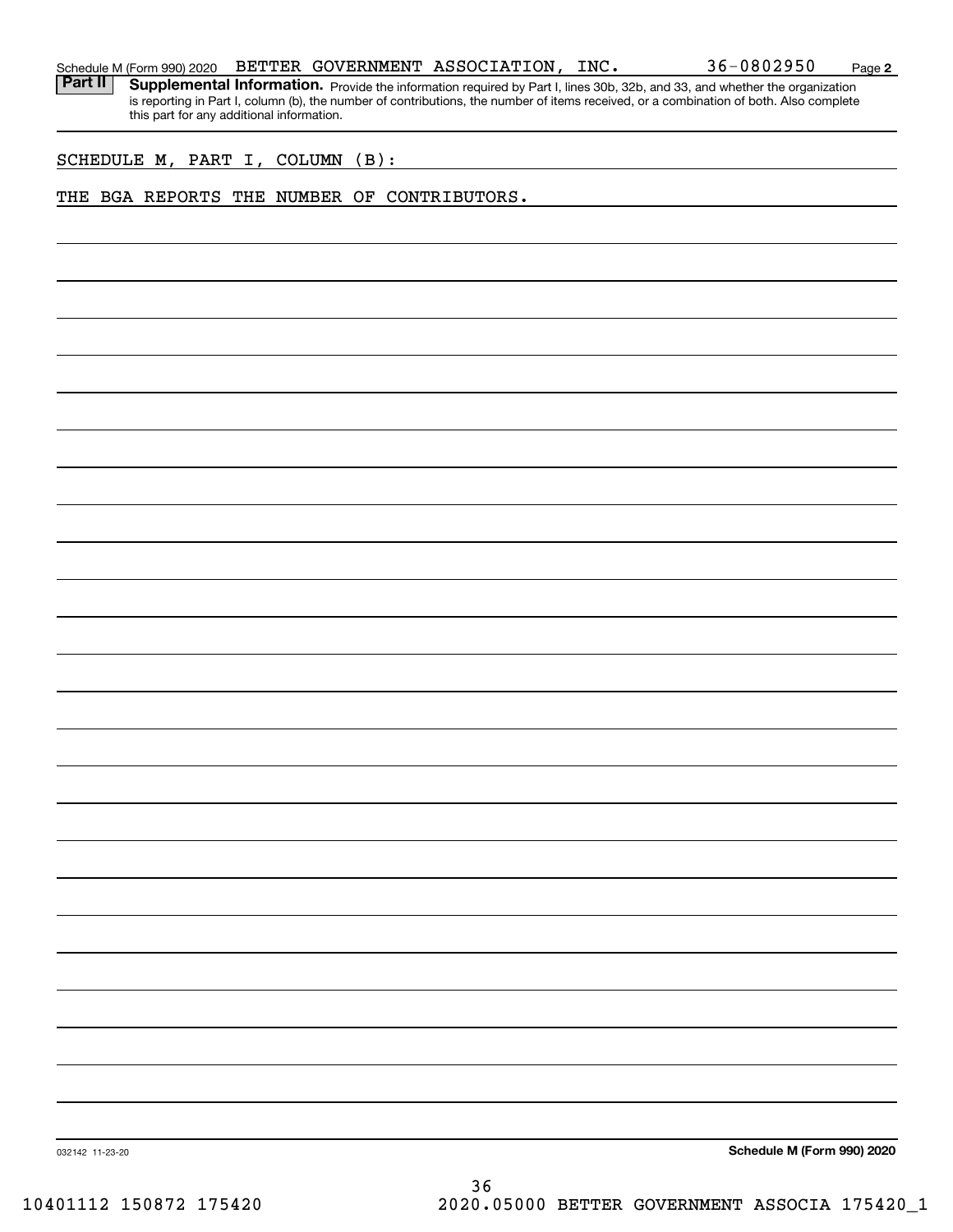**(Form 990 or 990-EZ)**

Department of the Treasury Internal Revenue Service Name of the organization

**SCHEDULE O Supplemental Information to Form 990 or 990-EZ**

**Complete to provide information for responses to specific questions on Form 990 or 990-EZ or to provide any additional information. | Attach to Form 990 or 990-EZ.**

**| Go to www.irs.gov/Form990 for the latest information.**



BETTER GOVERNMENT ASSOCIATION, INC. | 36-0802950

**Employer identification number**

FORM 990, PART I, LINE 1, DESCRIPTION OF ORGANIZATION MISSION:

USING INVESTIGATIVE JOURNALISM TECHNIQUES, LITIGATION, AND PUBLIC

POLICY SUTDIES TO EXPOSE PROBLEMS, INFORM CITIZENS ABOUT THE OPERATIONS

OF THEIR GOVERNMENT AND LAY THE GROUND WORK FOR SUBSTANTIVE LEGISLATIVE

AND ADMINISTRATIVE REFORMS.

FORM 990, PART III, LINE 1, DESCRIPTION OF ORGANIZATION MISSION:

OPERATIONS OF THEIR GOVERNMENT AND LAY THE GROUND WORK FOR SUBSTANTIVE

LEGISLATIVE AND ADMINISTRATIVE REFORMS.

FORM 990, PART III, LINE 4D, OTHER PROGRAM SERVICES:

CITIZEN WATCHDOG TRAINING PROGRAM - THE BGA'S CITIZEN WATCHDOG TRAINING IS A FREE PROGRAM THAT EMPOWERS CITIZENS TO EXAMINE GOVERNMENT AND DEMAND THE CHANGES THEY WANT TO SEE MADE. IN A SERIES OF FREE TRAINING SESSIONS HELD THROUGH THE STATE, CITIZENS LEARN HOW TO KEEP AN EYE ON GOVERNMENT FROM VETERAN JOURNALISTS AND LEGAL PROFESSIONALS. PRO BONO SPEAKERS TEACH CITIZENS HOW TO UNDERSTAND GOVERNMENT AND HOW TO USE THE FREEDOM OF INFORMATION ACT AND OPEN MEETINGS ACT. IN 2017 THE BGA TRAINED OVER 605 PEOPLE THROUGH THIS PROGRAM. IN ADDITION, THE BGA CONTINUED TO EXPAND ITS CITIZEN WATCHDOGS OF EDUCATION PROGRAM, A TRAINING PROGRAM DESIGNED TO EMPOWER PARENTS TO KEEP AN EYE ON THEIR LOCAL CHICAGO PUBLIC SCHOOLS.

37

FINALLY, THE BGA HELD FREEDOM OF INFORMATION ACT CLINICS.

EXPENSES \$ 101,764. INCLUDING GRANTS OF \$ 0. REVENUE \$ 0.

032211 11-20-20 LHA For Paperwork Reduction Act Notice, see the Instructions for Form 990 or 990-EZ. Schedule O (Form 990 or 990-EZ) 2020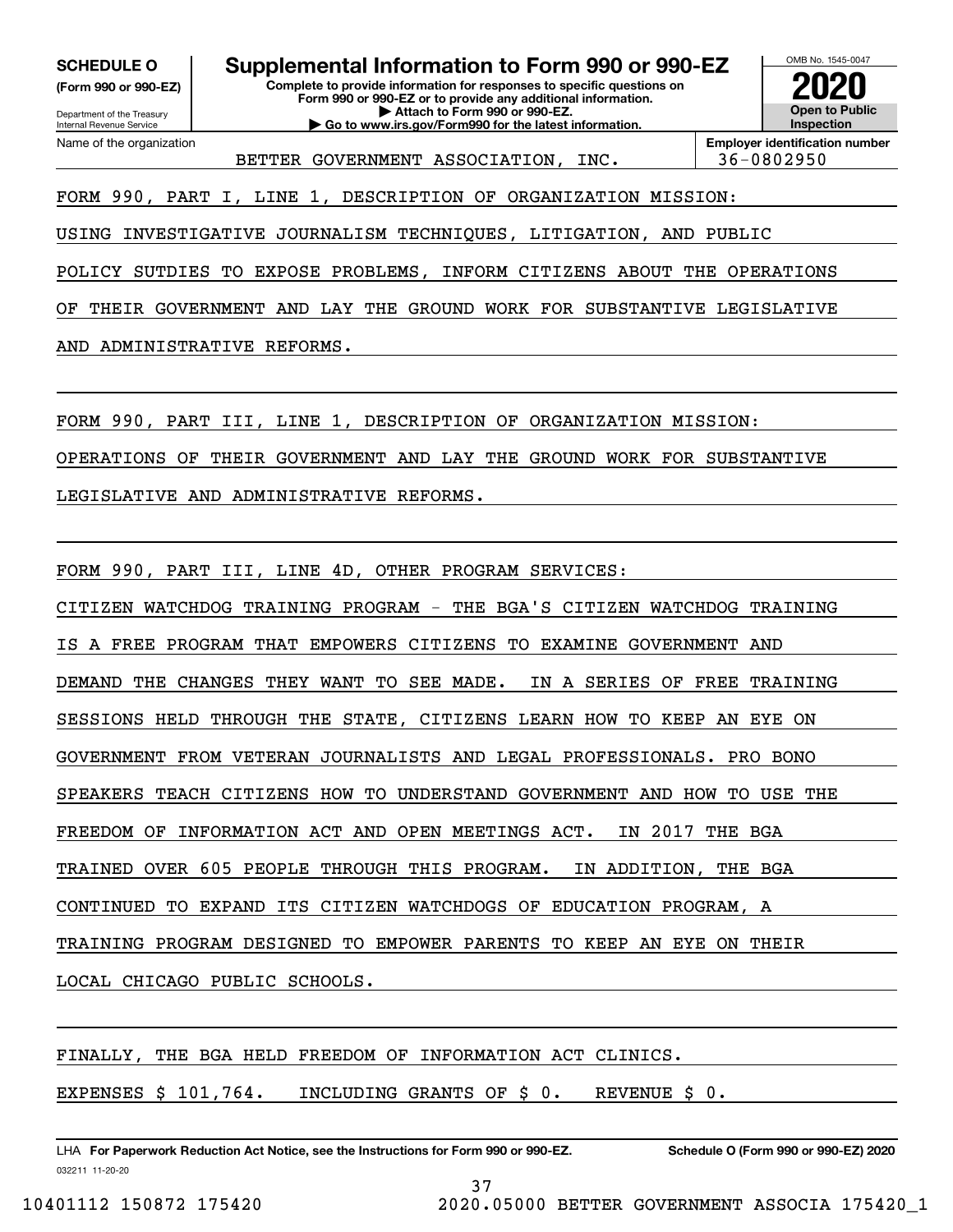| Schedule O (Form 990 or 990-EZ) 2020<br>Page 2                  |                                                     |  |  |  |  |  |  |  |
|-----------------------------------------------------------------|-----------------------------------------------------|--|--|--|--|--|--|--|
| Name of the organization<br>BETTER GOVERNMENT ASSOCIATION, INC. | <b>Employer identification number</b><br>36-0802950 |  |  |  |  |  |  |  |
| FORM 990, PART VI, SECTION B, LINE 11B:                         |                                                     |  |  |  |  |  |  |  |

THE VICE PRESIDENT OF OPERATIONS AND PRESIDENT AND CEO WILL ENSURE THAT

ALL MEMBERS OF THE BOARD OF DIRECTORS HAVE THE OPPORTUNITY TO REVIEW THE

FORM 990 BEFORE IT IS FILED.

FORM 990, PART VI, SECTION B, LINE 12C:

THE ORGANIZATION'S BOARD HAS A STANDING COMMITTEE, THE TRUSTEESHIP

COMMITTEE, THAT KEEPS AN EVALUATION CHART ON EACH BOARD MEMBER AND

OVERSEES ACTIVITIES THAT MIGHT RESULT IN POSSIBLE CONFLICTS.

FORM 990, PART VI, SECTION B, LINE 15A:

THE COMPENSATION PROCESS FOR THE PRESIDENT/CEO INCLUDED THE EXECUTIVE

COMMITTEE APPOINTING A SUB-COMMITTEE TO WORK WITH LEGAL COUNCIL AND TO

MAKE A RECOMMENDATION TO THE FULL BOARD OF DIRECTORS. THE SUB-COMMITTEE

DID A FULL EVALUATION OF THE PRESIDENT/CEO'S PERFORMANCE IN THE PROCESS

OF RENEGOTIATING THE CONTRACT. THE SUB-COMMITTEE ALSO WORKED WITH A

NONPROFIT MANAGEMENT CONSULTANT WHO USED EXISTING STUDIES THAT COMPARED

NONPROFIT SALARIES FOR PRESIDENT TYPE POSITIONS. THE CONTRACT WAS

DISCUSSED AND APPROVED IN EXECUTIVE SESSION OF THE FULL BOARD OF

DIRECTORS. THE CONTRACT WAS LAST REVIEWED IN NOVEMBER 2014. SINCE THE

LAST CONTRACT REVIEW, THE PRESIDENT/CEO HAS BEEN ON A MONTH TO MONTH

BASIS.

# THE ORGANIZATION DOES NOT HAVE ANY OTHER COMPENSATED KEY EMPLOYEES OR TOP MANAGEMENT OFFICIALS.

# FORM 990, PART VI, SECTION C, LINE 19:

032212 11-20-20 THE ORGANIZATION MAKES ITS BYLAWS AVAILABLE ON ITS WEBSITE AND THE CONFLICT

38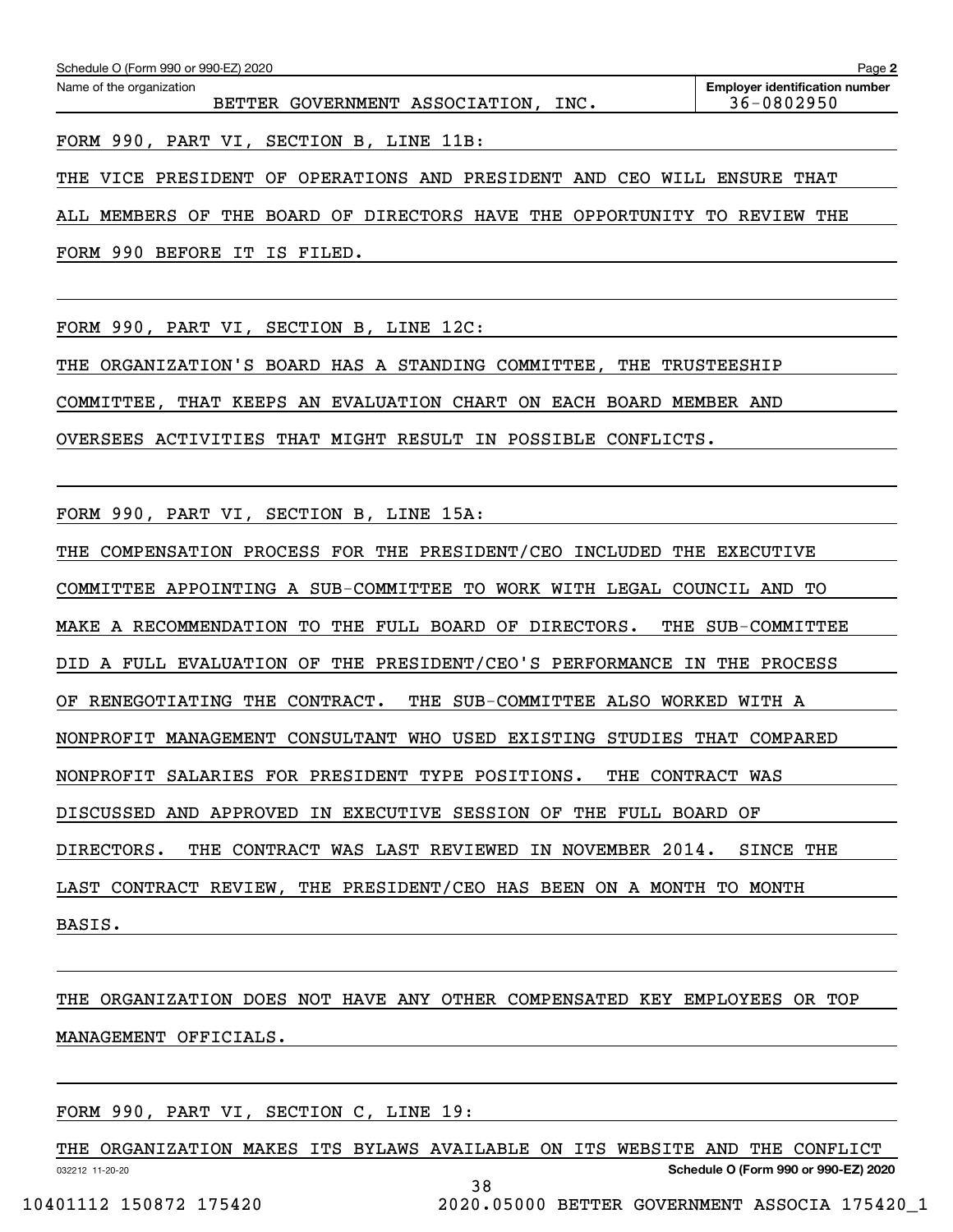| Schedule O (Form 990 or 990-EZ) 2020                                       | Page 2                                           |
|----------------------------------------------------------------------------|--------------------------------------------------|
| Name of the organization<br>BETTER GOVERNMENT ASSOCIATION, INC.            | Employer identification number<br>$36 - 0802950$ |
| INTEREST POLICY AND FINANCIAL STATEMENTS ARE AVAILABLE TO THE PUBLIC<br>OF |                                                  |
| UPON REQUEST.                                                              |                                                  |
|                                                                            |                                                  |
|                                                                            |                                                  |
|                                                                            |                                                  |
|                                                                            |                                                  |
|                                                                            |                                                  |
|                                                                            |                                                  |
|                                                                            |                                                  |
|                                                                            |                                                  |
|                                                                            |                                                  |
|                                                                            |                                                  |
|                                                                            |                                                  |
|                                                                            |                                                  |
|                                                                            |                                                  |
|                                                                            |                                                  |
|                                                                            |                                                  |
|                                                                            |                                                  |
|                                                                            |                                                  |
|                                                                            |                                                  |
|                                                                            |                                                  |
|                                                                            |                                                  |
|                                                                            |                                                  |
|                                                                            |                                                  |
|                                                                            |                                                  |
|                                                                            |                                                  |
|                                                                            |                                                  |
|                                                                            |                                                  |
|                                                                            |                                                  |
| 032212 11-20-20                                                            | Schedule O (Form 990 or 990-EZ) 2020             |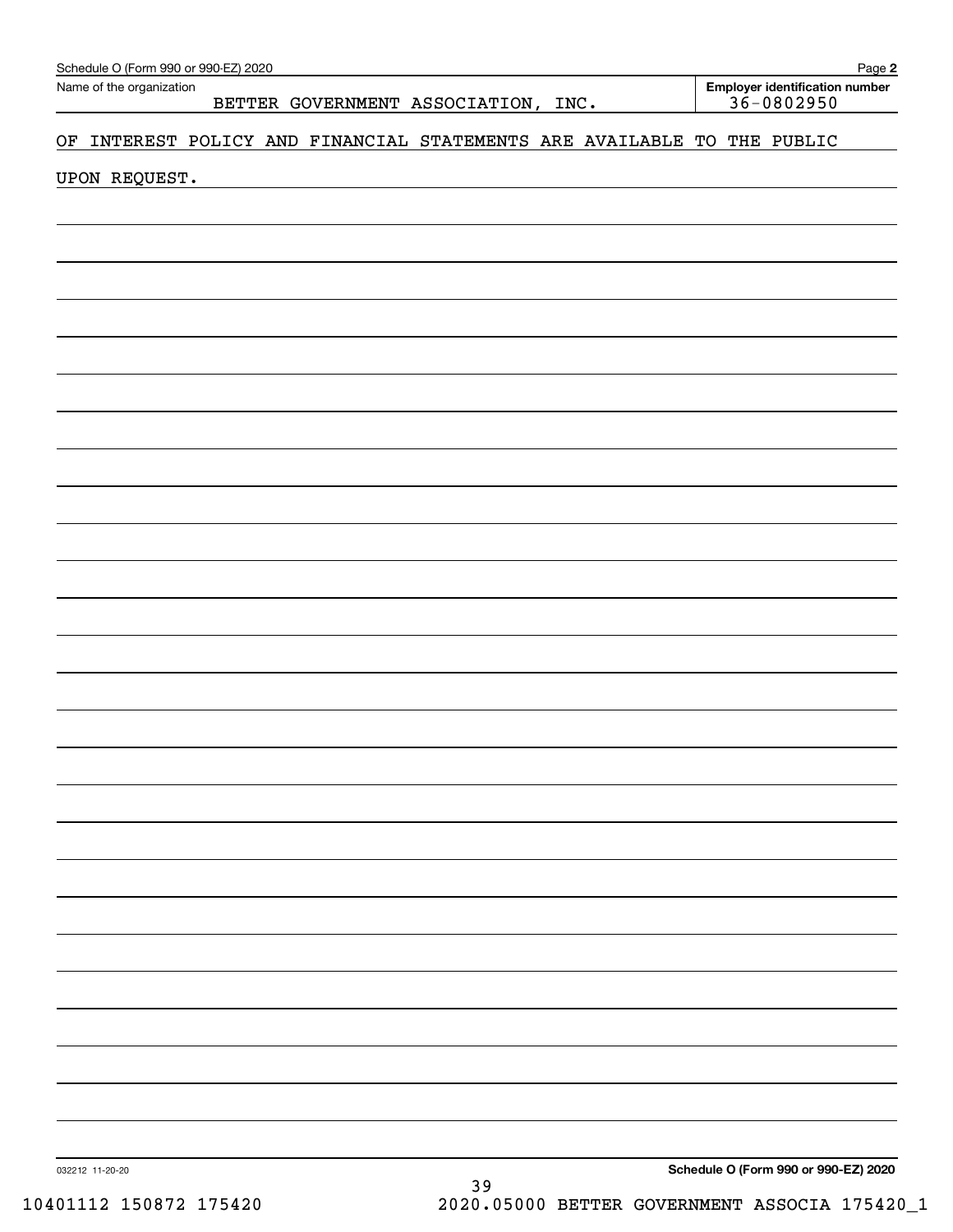# **TAX RETURN FILING INSTRUCTIONS**

ILLINOIS FORM AG990-IL

### **FOR THE YEAR ENDING**

December 31, 2020

## **Prepared For:**

Better Government Association, Inc. 223 W. Jackson Boulevard No. 300 Chicago, IL 60606

## **Prepared By:**

Marcum LLP 9 Parkway North, Suite 200 Deerfield, IL 60015

## **Amount of Tax:**

No balance due

#### **Make Check Payable To:**

Illinois Charity Bureau Fund

### **Mail Tax Return To:**

Office of the Attorney General Charitable Trust Bureau 100 West Randolph St., 11th Floor Chicago, IL 60601-3175

## **Return Must Be Mailed On Or Before:**

Please mail as soon as possible.

# **Special Instructions:**

The report should be signed and dated by an authorized individual(s).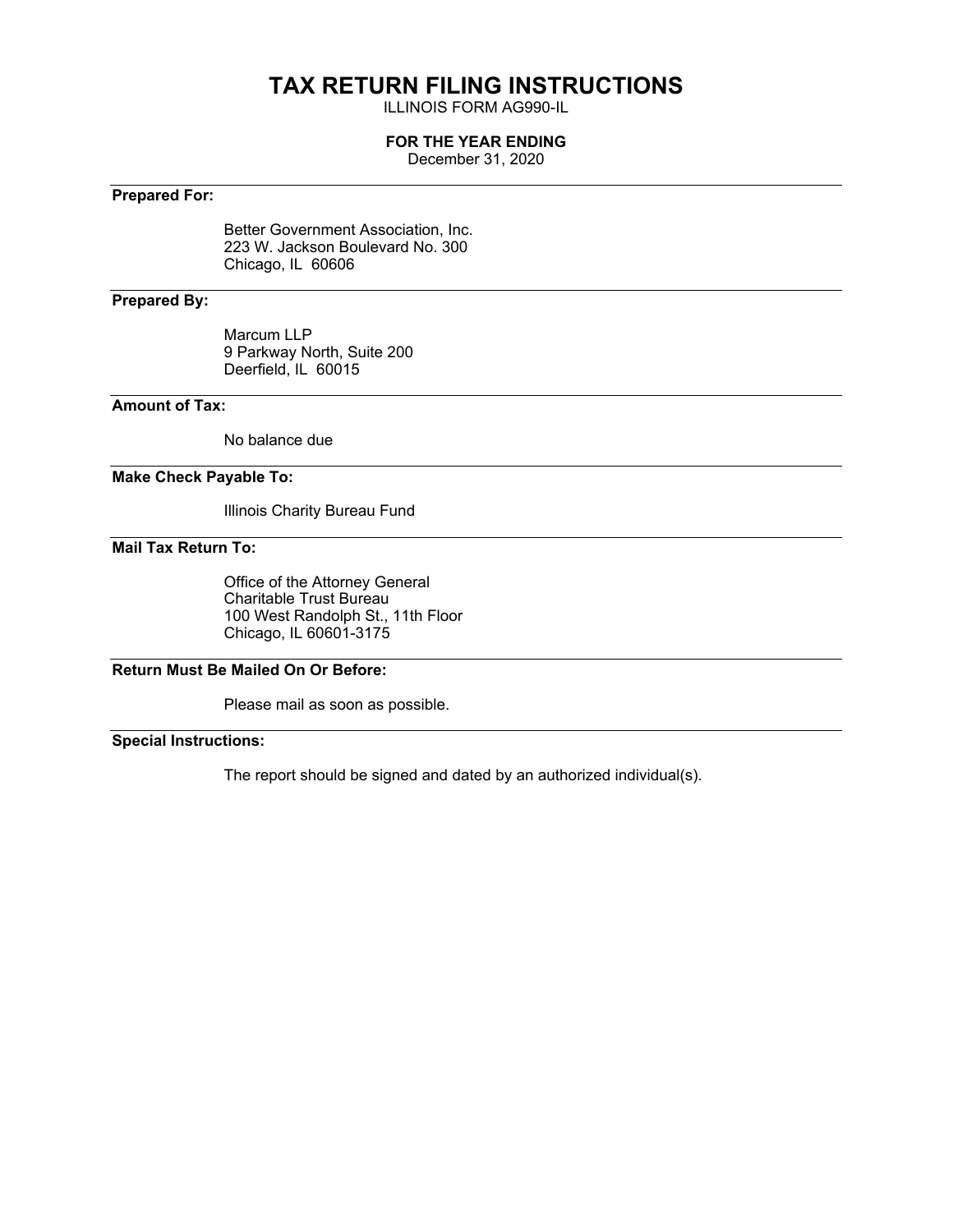|                 | For Office Use Only                                   | <b>ILLINOIS CHARITABLE ORGANIZATION ANNUAL REPORT</b>                                                                             |                                               | Form AG990-IL<br>Revised 1/19                    |
|-----------------|-------------------------------------------------------|-----------------------------------------------------------------------------------------------------------------------------------|-----------------------------------------------|--------------------------------------------------|
| PMT#            |                                                       | <b>Attorney General KWAME RAOUL State of Illinois</b>                                                                             |                                               |                                                  |
|                 |                                                       | Charitable Trust Bureau, 100 West Randolph                                                                                        |                                               | $CO # 01-01005523$                               |
|                 |                                                       | 11th Floor, Chicago, Illinois 60601                                                                                               |                                               | Check all items attached:                        |
| AMT             |                                                       | <b>Report for the Fiscal Period:</b>                                                                                              | $\boxed{\text{X}}$                            | Copy of IRS Return                               |
|                 |                                                       |                                                                                                                                   | $\overline{\mathbf{X}}$<br><b>Make Checks</b> | <b>Audited Financial Statements</b>              |
|                 |                                                       | Beginning 01/01/2020                                                                                                              | Payable to                                    | Copy of Form IFC                                 |
| <b>INIT</b>     |                                                       |                                                                                                                                   | the Illinois<br>Charity                       | \$15.00 Annual Report Filing Fee                 |
|                 |                                                       | & Ending<br>12/31/2020                                                                                                            | <b>Bureau Fund</b>                            | \$100.00 Late Report Filing Fee                  |
|                 | Federal ID # 36-0802950                               | M <sub>0</sub><br><b>DAY</b><br><b>YR</b>                                                                                         |                                               | M <sub>0</sub><br><b>DAY</b><br><b>YR</b>        |
|                 | Are contributions to the organization tax deductible? | $\overline{X}$ Yes<br>No                                                                                                          | Date Organization was created:                |                                                  |
|                 | LEGAL                                                 |                                                                                                                                   | Year-end                                      |                                                  |
|                 |                                                       | NAME BETTER GOVERNMENT ASSOCIATION, INC.                                                                                          | amounts                                       |                                                  |
|                 | MAIL                                                  |                                                                                                                                   | A) ASSETS                                     | 4,071,643.<br>A) \$                              |
|                 |                                                       | ADDRESS 223 W. JACKSON BOULEVARD, NO. 300                                                                                         | <b>B) LIABILITIES</b>                         | 604,888.<br>$B)$ \$                              |
|                 | CITY, STATE CHICAGO, IL                               |                                                                                                                                   | C) NET ASSETS                                 | 3,466,755.<br>$C)$ \$                            |
|                 | ZIP CODE 60606                                        |                                                                                                                                   |                                               |                                                  |
| L.              |                                                       | <b>SUMMARY OF ALL REVENUE ITEMS DURING THE YEAR:</b>                                                                              | PERCENTAGE                                    | <b>AMOUNT</b>                                    |
|                 |                                                       | D) PUBLIC SUPPORT, CONTRIBUTIONS & PROGRAM SERVICE REV. (GROSS AMTS.)                                                             | 95.037%                                       | 2,946,728.<br>$D)$ \$                            |
|                 | GOVERNMENT GRANTS & MEMBERSHIP DUES<br>E)             |                                                                                                                                   | $\frac{0}{0}$                                 | $E)$ \$                                          |
|                 | OTHER REVENUES<br>F)                                  |                                                                                                                                   | 4.963%                                        | $F)$ \$<br>$-153,873.$                           |
|                 |                                                       |                                                                                                                                   |                                               |                                                  |
|                 |                                                       | G) TOTAL REVENUE, INCOME AND CONTRIBUTIONS RECEIVED (ADD D, E, & F)                                                               | 100 %                                         | 2,792,855.<br>$G)$ \$                            |
| Ш.              |                                                       | SUMMARY OF ALL EXPENDITURES DURING THE YEAR:                                                                                      |                                               |                                                  |
|                 | H) OPERATING CHARITABLE PROGRAM EXPENSE               |                                                                                                                                   | 79.303%                                       | 2,159,388.<br>$H)$ \$                            |
|                 |                                                       |                                                                                                                                   |                                               |                                                  |
|                 | EDUCATION PROGRAM SERVICE EXPENSE<br>$\mathsf{D}$     |                                                                                                                                   | $\%$                                          | $1)$ \$                                          |
|                 |                                                       |                                                                                                                                   |                                               |                                                  |
|                 | J)                                                    | TOTAL CHARITABLE PROGRAM SERVICE EXPENSE (ADD H & I)                                                                              | 79.303%                                       | 2,159,388.<br>$J)$ \$                            |
|                 |                                                       |                                                                                                                                   |                                               |                                                  |
|                 |                                                       | J1) JOINT COSTS ALLOCATED TO PROGRAM SERVICES (INCLUDED IN J):<br>\$                                                              |                                               |                                                  |
|                 |                                                       |                                                                                                                                   |                                               |                                                  |
|                 | GRANTS TO OTHER CHARITABLE ORGANIZATIONS<br>K)        |                                                                                                                                   | $\%$                                          | $K)$ \$                                          |
|                 |                                                       |                                                                                                                                   |                                               |                                                  |
|                 | L)                                                    | TOTAL CHARITABLE PROGRAM SERVICE EXPENDITURE (ADD J & K)                                                                          | 79.303%                                       | 2,159,388.<br>$L)$ \$                            |
|                 |                                                       |                                                                                                                                   |                                               |                                                  |
|                 | M) MANAGEMENT AND GENERAL EXPENSE                     |                                                                                                                                   | 8.462%                                        | 230, 410.<br>$M)$ \$                             |
|                 |                                                       |                                                                                                                                   |                                               |                                                  |
|                 | N) FUNDRAISING EXPENSE                                |                                                                                                                                   | 12.235%                                       | 333, 161.<br>$N)$ \$                             |
|                 |                                                       |                                                                                                                                   |                                               | 2,722,959.                                       |
|                 | 0) TOTAL EXPENDITURES THIS PERIOD (ADD L, M, & N)     |                                                                                                                                   | 100 %                                         | $0)$ \$                                          |
|                 |                                                       | III. SUMMARY OF ALL PAID FUNDRAISER AND CONSULTANT ACTIVITIES:                                                                    |                                               |                                                  |
|                 |                                                       | (Attach Attorney General Report of Individual Fundraising Campaign-Form IFC. One for each PFR.)                                   |                                               |                                                  |
|                 | PROFESSIONAL FUNDRAISERS:                             | P) TOTAL AMOUNT RAISED BY PAID PROFESSIONAL FUNDRAISERS                                                                           |                                               | $P)$ \$<br>0.                                    |
|                 |                                                       |                                                                                                                                   | $100 \%$                                      |                                                  |
|                 | Q) TOTAL FUNDRAISERS FEES AND EXPENSES                |                                                                                                                                   | $\%$                                          | $Q)$ \$                                          |
|                 |                                                       |                                                                                                                                   |                                               |                                                  |
|                 | NET RECEIVED BY THE CHARITY (P MINUS Q=R)             |                                                                                                                                   | $\%$                                          | $R)$ \$                                          |
|                 | R)                                                    |                                                                                                                                   |                                               |                                                  |
|                 | PROFESSIONAL FUNDRAISING CONSULTANTS:                 |                                                                                                                                   |                                               | $0$ .<br>$S)$ \$                                 |
|                 |                                                       | S) TOTAL AMOUNT PAID TO PROFESSIONAL FUNDRAISING CONSULTANTS<br>IV. COMPENSATION TO THE (3) HIGHEST PAID PERSONS DURING THE YEAR: |                                               |                                                  |
|                 |                                                       | T) NAME, TITLE: DAVID GREISING, PRESIDENT & CEO                                                                                   |                                               | $T)$ \$                                          |
|                 |                                                       | U) NAME, TITLE: LORA NICHOLS, VICE PRESIDENT OF DEVELOPMENT                                                                       |                                               | $U)$ \$                                          |
|                 |                                                       | V) NAME, TITLE: BRETT CHASE, SENIOR INVESTIGATOR                                                                                  |                                               | $V)$ \$                                          |
|                 |                                                       |                                                                                                                                   |                                               |                                                  |
| V.              |                                                       | <b>CHARITABLE PROGRAM DESCRIPTION:</b> CHARITABLE PROGRAM (3 HIGHEST BY \$ EXPENDED)                                              |                                               | List on back side of instructions<br><b>CODE</b> |
|                 |                                                       | W) DESCRIPTION: INVESTIGATIVE PROGRAMS                                                                                            |                                               | 300<br>$W)$ #                                    |
|                 | DESCRIPTION:<br>X)                                    |                                                                                                                                   |                                               | $X)$ #                                           |
| 098091 04-22-20 | DESCRIPTION:<br>Y)                                    |                                                                                                                                   |                                               | TAVDÄVED CODV                                    |
|                 |                                                       |                                                                                                                                   |                                               |                                                  |

|  |  |  |  | <del>TAXPÄYER COPY</del> |  |  |
|--|--|--|--|--------------------------|--|--|
|  |  |  |  |                          |  |  |